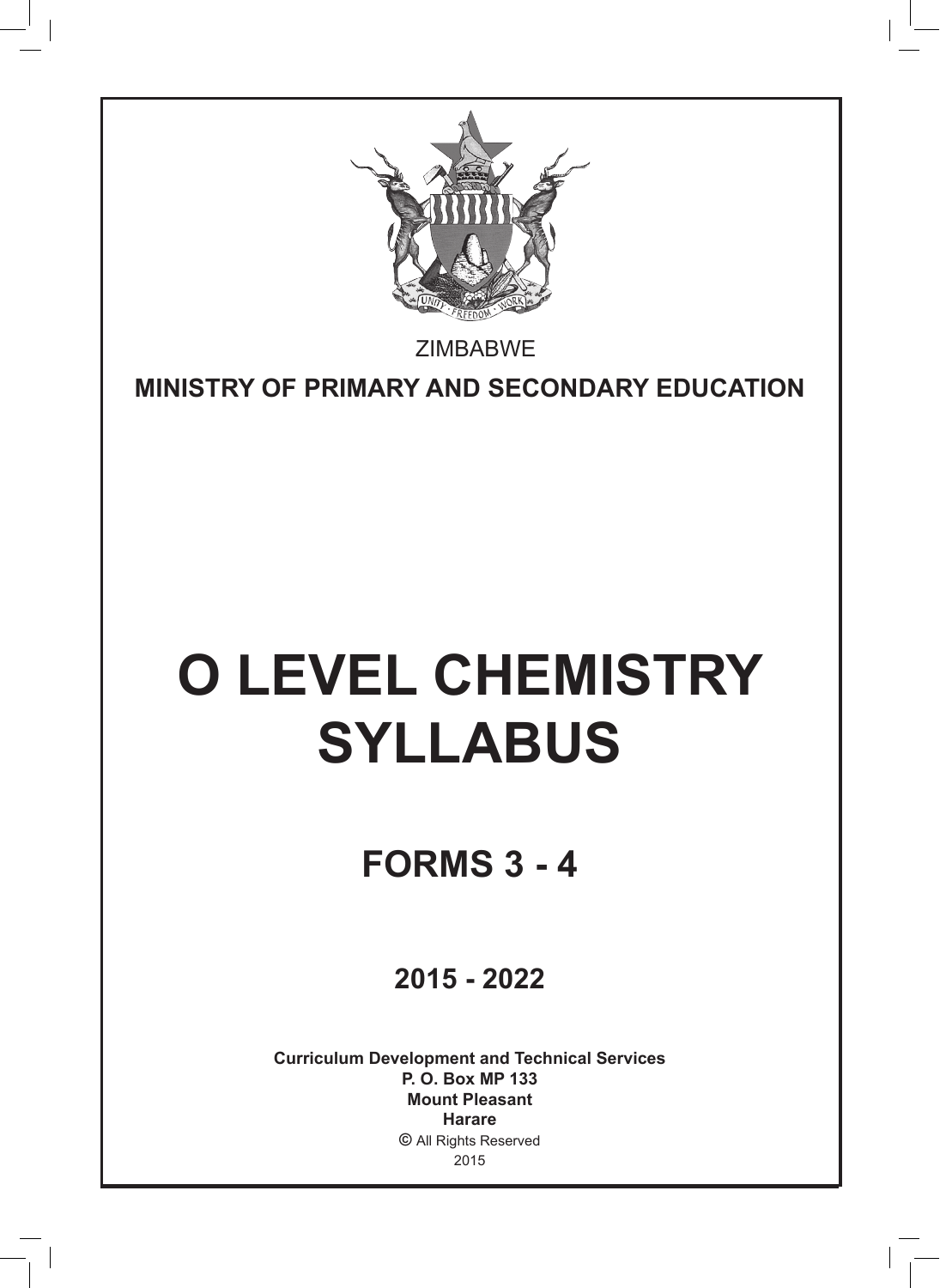$\frac{1}{\sqrt{2}}$  $\frac{1}{1}$ 

 $\frac{1}{\sqrt{1-\frac{1}{2}}}$ 

 $\frac{1}{\sqrt{1-\frac{1}{2}}}\Bigg|_{\frac{1}{2}}$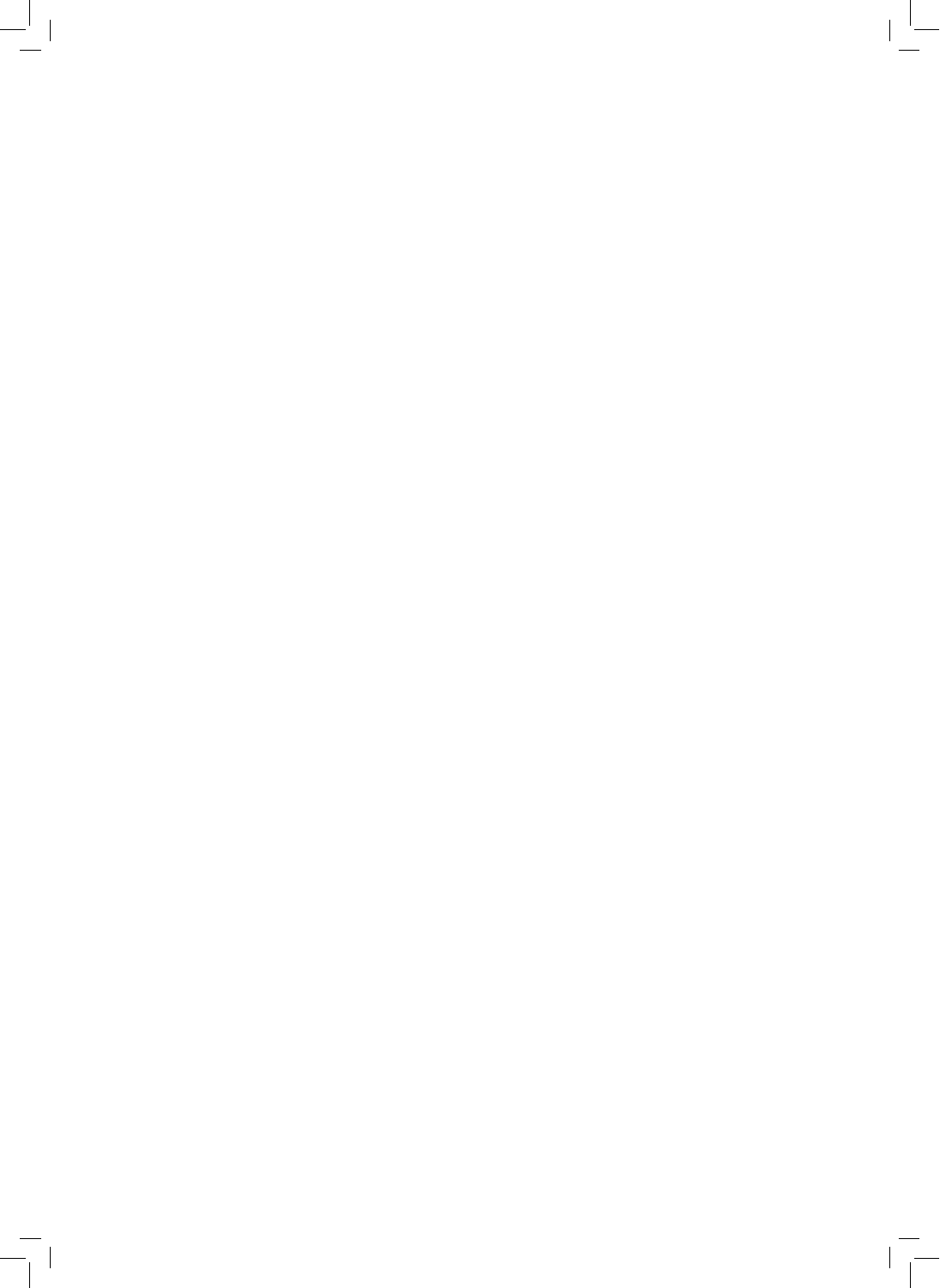### **ACKNOWLEDGEMENTS**

The Ministry of Primary and Secondary Education wishes to acknowledge the following for their valued

contribution in the production of this syllabus:

- • Panellists for Form 3 and 4 Chemistry syllabus
- • Zimbabwe School Examinations Council (ZIMSEC)
- • Government Departments
- Ministry of Higher and Tertiary Education, Science and Technology Development:
- • United Nations Children's Fund (UNICEF)
- • United Nations Educational Scientific and Cultural Organisation (UNESCO)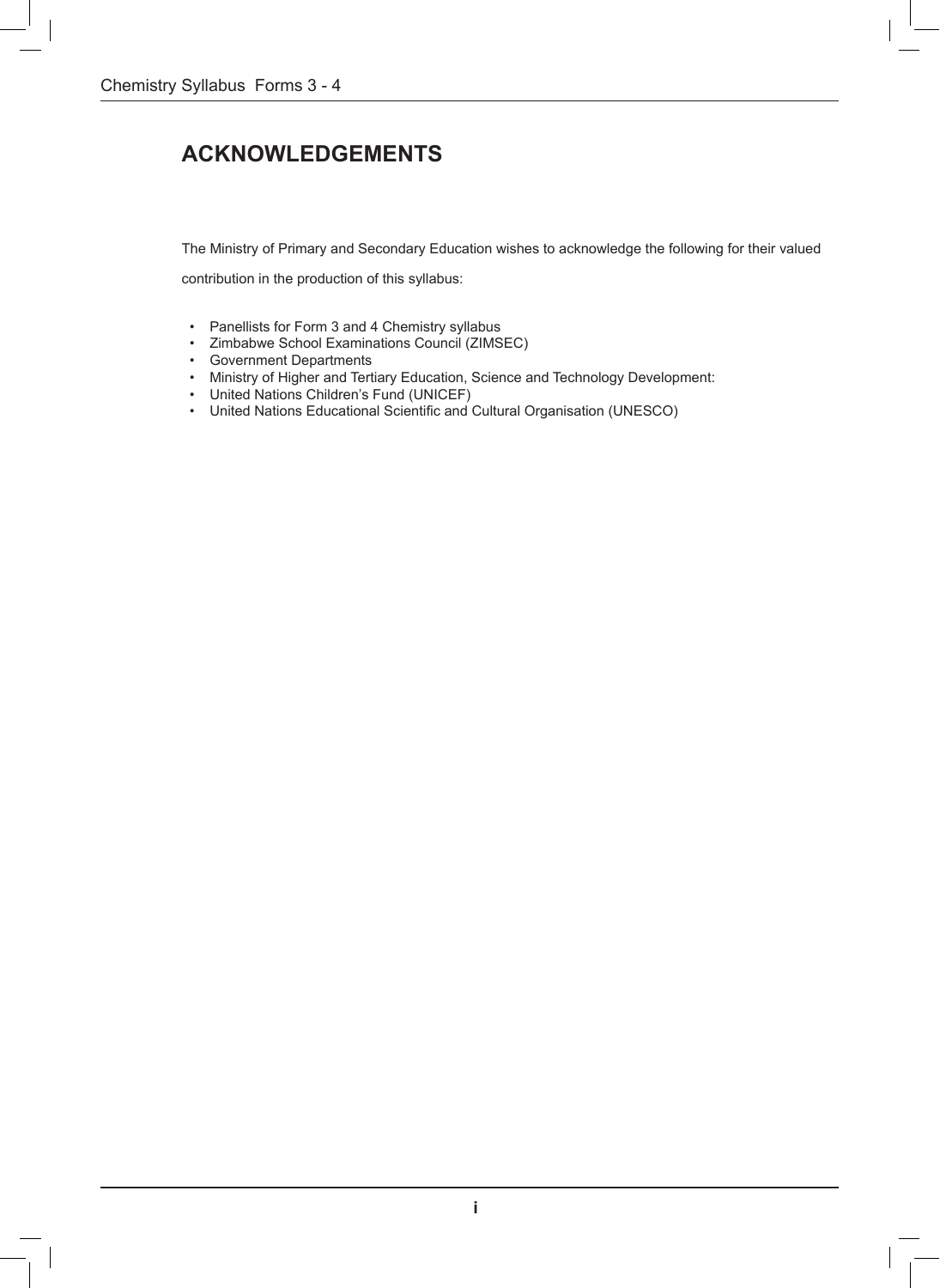### **CONTENTS**

| 4.0 |  |
|-----|--|
|     |  |
|     |  |
| 7.0 |  |
|     |  |
|     |  |
|     |  |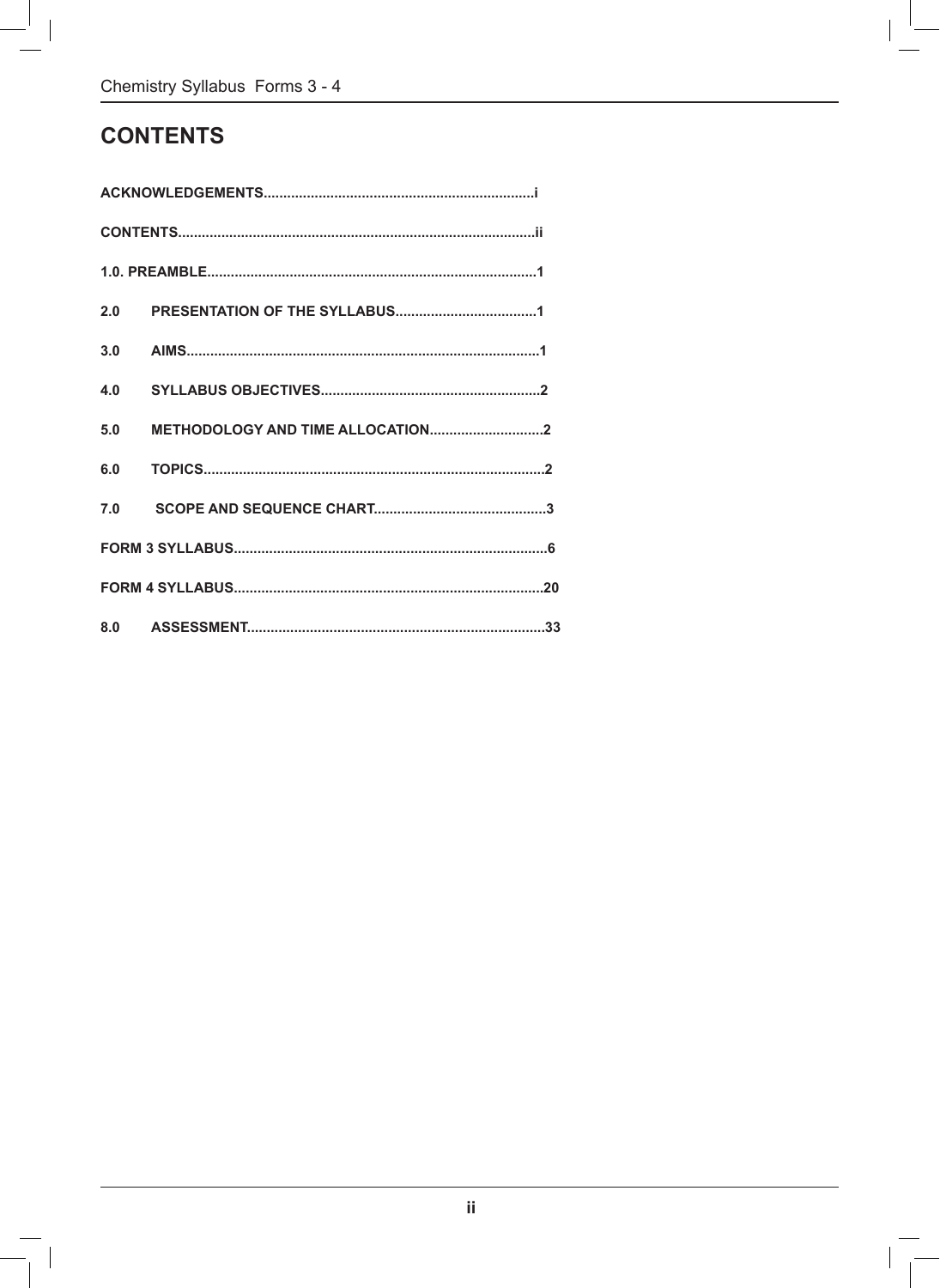### **1.0. PREAMBLE**

#### **1.1. Introduction**

This two year syllabus is designed to put greater emphasis on the understanding, application of chemistry concepts and principles in an environmental friendly and sustainable manner. It makes learners identify and solve problems practically in a scientific manner. The Form 3 and 4 Chemistry syllabus is inclusively made to cater for all categories of learners in an increasingly technological world.

#### **1.2. Rationale**

Chemistry plays an important role in the technological development of any country since it is embedded in everyday life. The study of Chemistry enables learners to be creative and innovative in society, promoting the application of Chemistry in industrial processes for value addition, beneficiation of natural resources and harnessing of available opportunities for entrepreneurship.

The Chemistry syllabus enables learners to develop the following skills:

- Problem solving
- **Critical thinking**
- Decision making
- • Conflict resolution
- • Self-management
- • Communication
- • Psychomotor
- • Leadership
- • Enterprise
- Technology and innovation

### **1.3. Summary of Content**

Form 3 and 4 Chemistry syllabus will cover theory and practical activities in the following areas: Physical Chemistry, Inorganic Chemistry, Organic Chemistry and Environmental Chemistry

#### **1.4 Assumptions**

It is assumed that learner:

- are familiar with laboratory apparatus
- are aware of laboratory safety precautions
- have successfully completed Form 1 and 2 Combined Science syllabus
- are computer literate and have a good mathematics background

### **1.5 Cross- Cutting Themes**

The Chemistry learning area encompasses the cross cutting themes listed below:

- **Inclusivity**
- **Life skills**
- **HIV/ AIDS**
- Team work
- Food security
- **Enterprise Education**
- **Environmental issues**
- Safety and health issues
- Indigenous knowledge system
- Disaster and risk management

### **2.0 PRESENTATION OF THE SYLLABUS**

The Form 3 and 4 Chemistry syllabus is a single document covering Forms 3 - 4.

### **3.0 AIMS**

The syllabus aims are to:

- 3.1 appreciate the usefulness and limitations of the scientific methods
- 3.2 inculcate in learners the need for safety and protection of the environment.
- 3.3 create opportunities for learners to acquire research, experimental, practical, enterprising and technological skills.
- 3.4 enable learners to develop fundamental principles of Chemistry for application in life and as a basis for further studies in Chemistry and related disciplines.
- 3.5 stimulate in learners the desire to apply Chemistry for the benefit of society as guided by the principles of Unhu/Ubuntu/Vumunhu
- 3.6 promote awareness that the applications of Chemistry may be both beneficial and detrimental to the individual and the community.
- 3.7 develop, in learners the appreciation of the use of Chemistry in value creation, addition and beneficiation.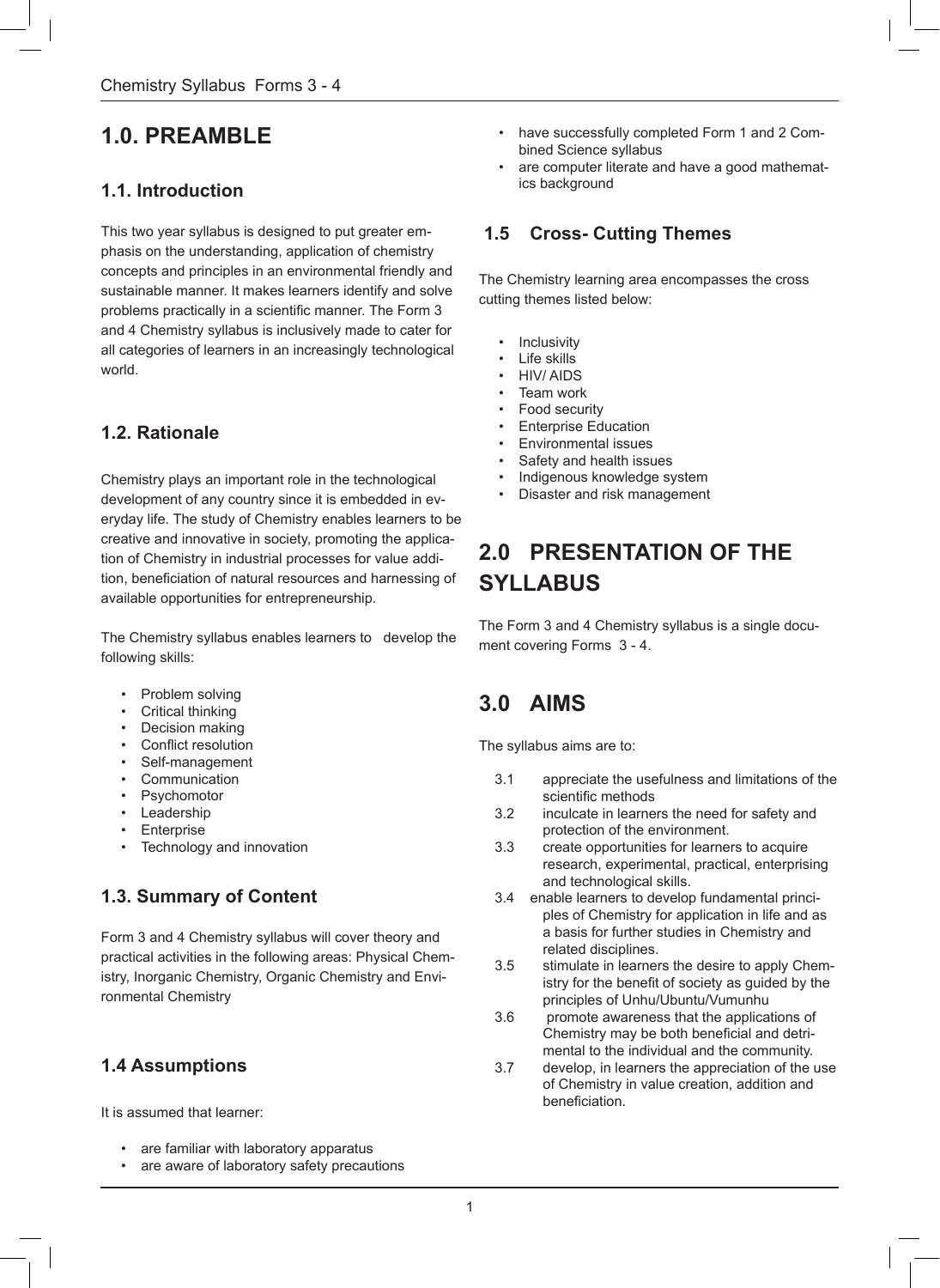### **4.0 SYLLABUS OBJECTIVES**

Learners should be able to:

- 4.1 follow instructions in practical work
- 4.2 make and record observations
- 4.3 use ICT to simulate Chemistry phenomena
- 4.4 apply safety measures in all practical work
- 4.5 present, analyse and interpret data to establish relationships
- 4.6 demonstrate knowledge of facts, laws, definitions and concepts in Chemistry
- 4.7 measure and express quantities to a given level of accuracy and precision
- 4.8 design a practical solution to a real life problem using knowledge of Chemistry

### **5.0 METHODOLOGY AND TIME ALLOCATION**

#### **5.1 Methodology**

Some of the learner centred and multi-sensory methodologies used in the teaching and learning of Chemistry are suggested below. The principles of team work, concreteness, totality, stimulation and self-activity should guide the teachers as they employ the suggested methods:

- models
- site visits
- • research
- • seminars
- • discovery
- • simulations
- discussions
- demonstrations
- experimentation

#### **5.2 Time Allocation**

For adequate coverage of the syllabus, a time allocation of eight 35-minute periods per week are recommended. Double periods to accommodate practical work are recommended.

### **6.0 TOPICS**

- • Physical Chemistry:
- Laboratory techniques
- **Matter**
- Atoms, Elements and Compounds
- Chemical bonding
- The Mole concept
- Stoichiometry
- Acids, Bases and Salts
- **Electrochemistry**
- Chemical energetics
- **Equilibria**
- Reaction kinetics
- Inorganic Chemistry:
- Periodic table
- **Metals**
- Non metals
- Organic Chemistry:
- **Fuels**
- Classification and naming of organic compounds
- Hydrocarbons
- Alcohols and carboxylic acids
- **Polymers**
- **Environmental Chemistry**
- Waste management
- **Pollution**
- **Water purification**
- **Herbs**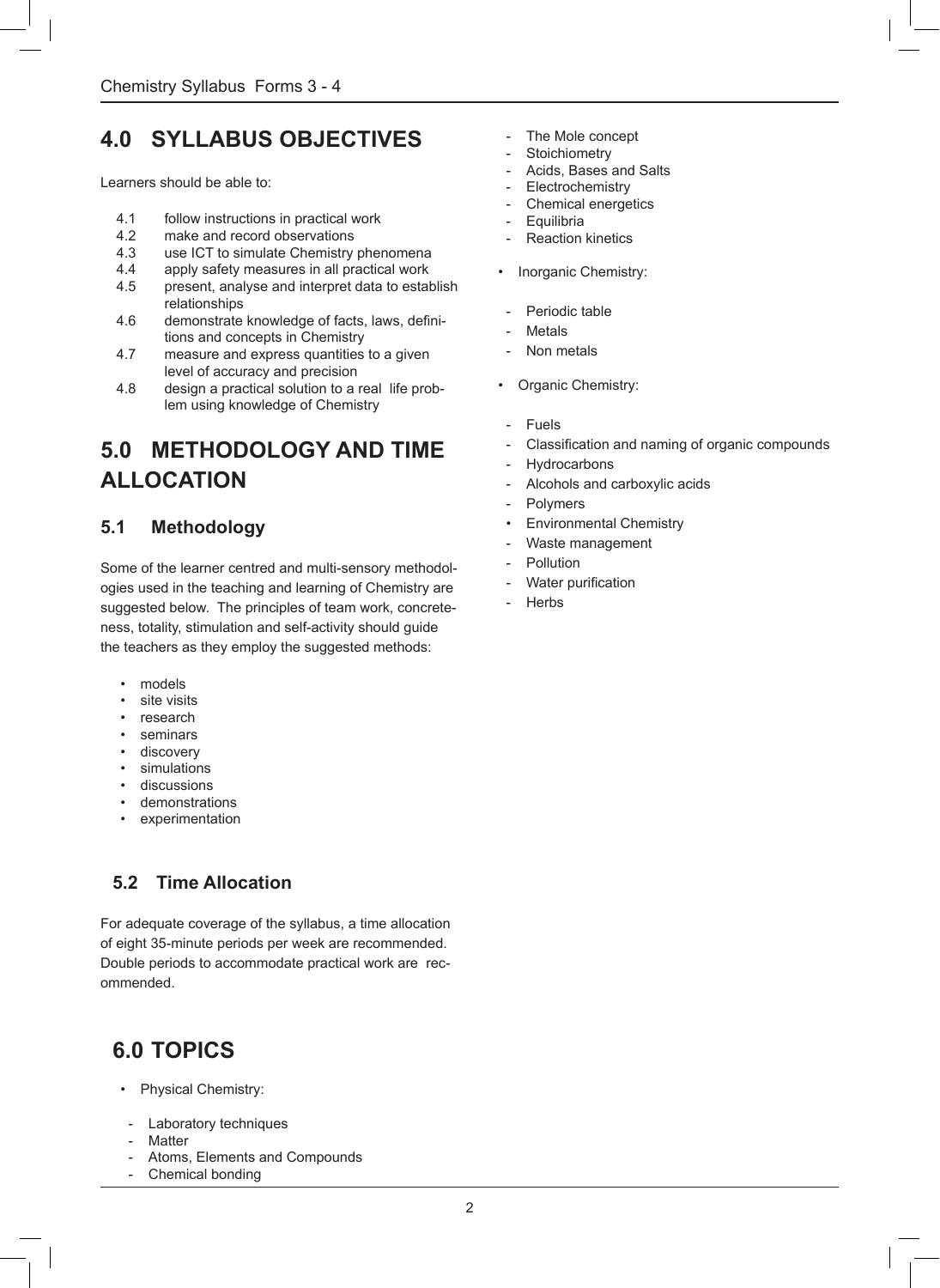| ı<br>I |
|--------|
|        |
|        |
|        |
| ı      |
|        |
|        |
|        |
| ı<br>þ |
| ľ      |

### FORM 3 AND FORM 4 **FORM 3 AND FORM 4**

| <b>TOPIC</b>                        | FORM <sub>3</sub>                    | FORM 4                                                |
|-------------------------------------|--------------------------------------|-------------------------------------------------------|
| 7.1.0 PHYSICAL CHEMISTRY:           |                                      |                                                       |
| 7.1.1 Laboratory techniques         | Measuring Instruments                | Volumetric analysis                                   |
|                                     | Separation techniques                | Separation techniques                                 |
|                                     | -Filtration                          | Qualitative analysis                                  |
|                                     | -Crystallisation<br>-Distillation    |                                                       |
|                                     | -Paper and thin layer chromatography |                                                       |
| 7.1.2 Matter                        | States of matter<br>$\bullet$        | Heating and cooling curves                            |
| 2.1.3 Atoms, Elements and Compounds | Atomic structure                     |                                                       |
|                                     | Elements and compounds<br>$\bullet$  |                                                       |
| 7.1.4 Chemical bonding              | Covalent bonding                     |                                                       |
|                                     | lonic bonding                        |                                                       |
|                                     | Metallic bonding                     |                                                       |
| 7.1.5 The Mole concept              | Mole concept                         | Percentage compositions                               |
|                                     |                                      | -Empirical and molecular formulae Molar<br>gas volume |
| 7.1.6 Stoichiometry                 | Chemical equations                   | Percentage yield and purity                           |
| 7.1.7 Acids, Bases and Salts        | Properties of acids and bases        |                                                       |
|                                     | Preparation of salts                 |                                                       |
| 7.1.8 Electrochemistry              | Redox reactions                      | Redox reactions                                       |
|                                     | Cells and batteries                  | Electrolytic purification of copper and               |
|                                     | Electrolysis of acidified water      | aluminium                                             |
| 7.1.9 Chemical energetics           | Endothermic and exothermic reactions | Enthalpy changes                                      |
|                                     | Energy profile diagrams              |                                                       |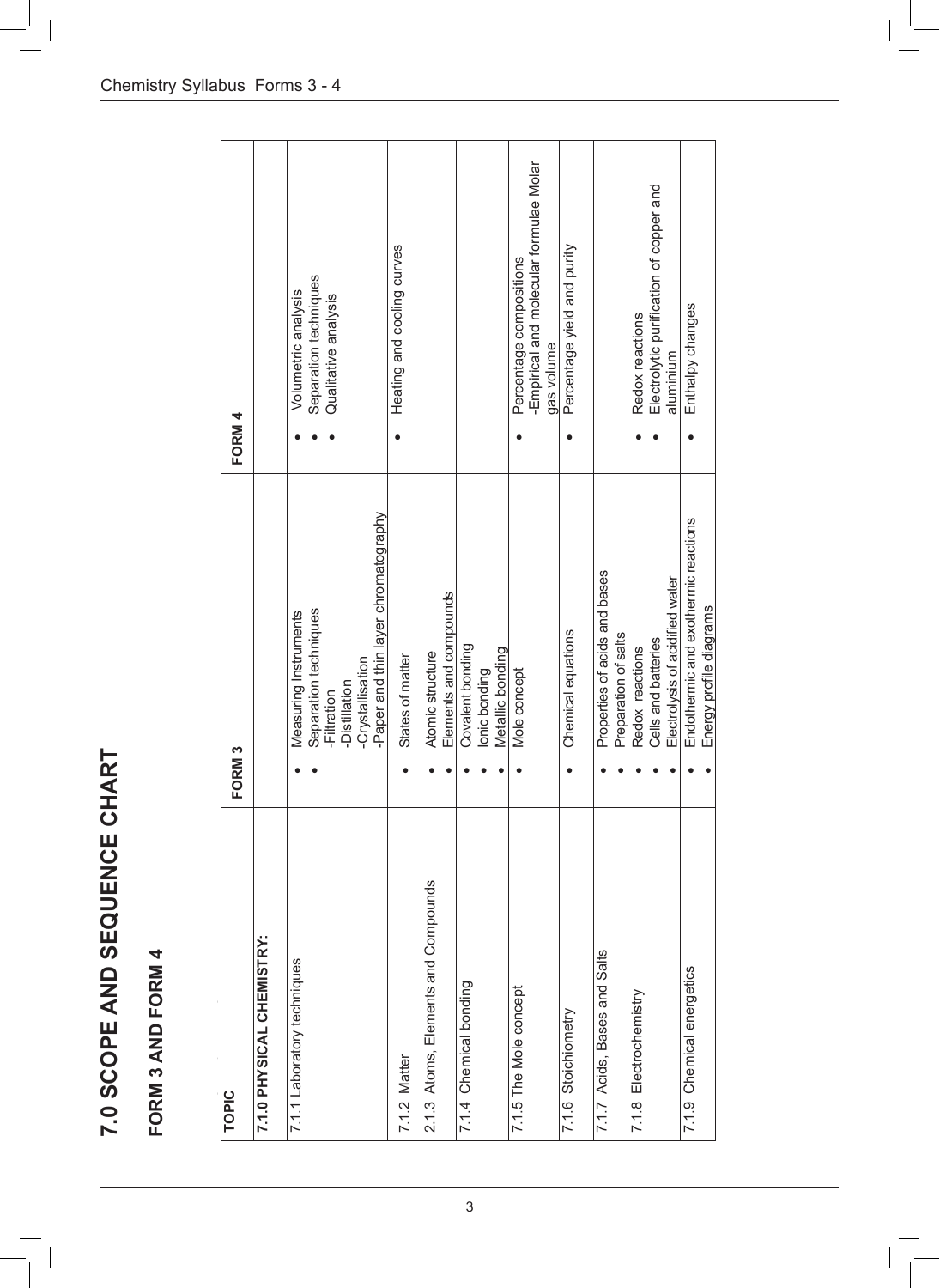| ı      |
|--------|
|        |
|        |
|        |
| l      |
|        |
|        |
|        |
|        |
|        |
|        |
| ı      |
| ı      |
|        |
| I      |
|        |
|        |
|        |
| ı      |
|        |
| ī      |
| ſ<br>I |

### FORM 3 AND FORM 4 **FORM 3 AND FORM 4**

| 7.1.10 Equilibria       | Reversible reaction                 | Production of fertilisers |
|-------------------------|-------------------------------------|---------------------------|
|                         | Dynamic Equilibria                  |                           |
|                         | -Haber process                      |                           |
|                         | Contact process                     |                           |
|                         | -Ostwald process                    |                           |
| .1.11 Reaction kinetics | Rates of reaction                   | Industrial applications   |
|                         | Factors affecting rates of reaction |                           |
|                         |                                     |                           |

# 7.2.0 INORGANIC CHEMISTRY **7.2.0 INORGANIC CHEMISTRY**

| 2.1 Periodic table         | Periodic trends                      | • Transition elements                           |
|----------------------------|--------------------------------------|-------------------------------------------------|
|                            | Group trends                         |                                                 |
| .2.2 Metals and non-metals | Properties of metals and non-metals  | Composition of mineral ores                     |
|                            | Reactivity series                    | Extraction of metals                            |
|                            | lime in agriculture and construction | Processing of diamond and coal                  |
|                            |                                      | -iquefaction and fractional distillation of air |
|                            |                                      |                                                 |
|                            |                                      |                                                 |

4

# 7.3.0 ORGANIC CHEMISTRY **7.3.0 ORGANIC CHEMISTRY**

| 7.3.1 Fuels                                      | Types of fuels      | Fuel efficiency               |
|--------------------------------------------------|---------------------|-------------------------------|
|                                                  | Production of fuels |                               |
| 7.3.2 Classification and Nomenclature of organic | Homologous series   | Isomerism                     |
| compounds                                        | hydrocarbons        |                               |
|                                                  | alcohols            |                               |
|                                                  | carboxylic acids    |                               |
| 7.3.3 Hydrocarbons                               |                     | Alkanes and alkenes           |
| 7.3.4 Alcohols                                   |                     | Fermentation                  |
|                                                  |                     | Properties of ethanol         |
| 7.3.5 Carboxylic acids                           |                     | Chemistry of carboxylic acids |
| 7.3.6 Polymers                                   |                     | Synthetic polymers            |
|                                                  |                     | Natural polymers              |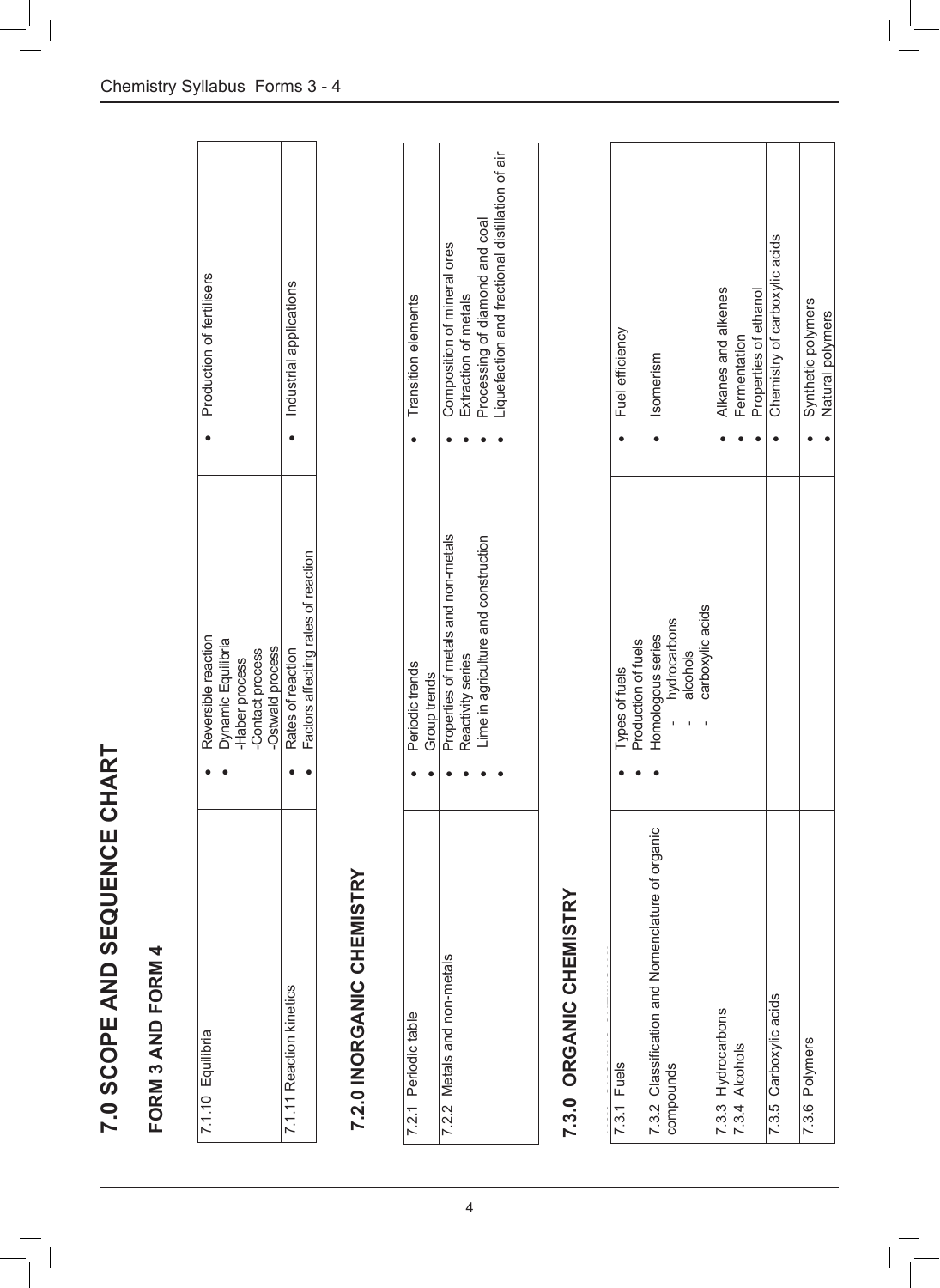| I           |
|-------------|
|             |
| ٠<br>ı      |
|             |
|             |
|             |
| ֠           |
|             |
|             |
|             |
| I<br>l<br>Ï |
| ſ           |

| 4.1 Waste management     | Classification of waste                 | Waste disposal methods          |
|--------------------------|-----------------------------------------|---------------------------------|
|                          | Effects of waste on the environment     |                                 |
| 7.4.2 Pollution          |                                         | Sources of pollutants           |
|                          |                                         |                                 |
| 7.4.3 Water purification | quality of water from different sources | • Purification of water         |
| 7.4.4 Herbs              |                                         | Herbs in health and agriculture |
|                          |                                         |                                 |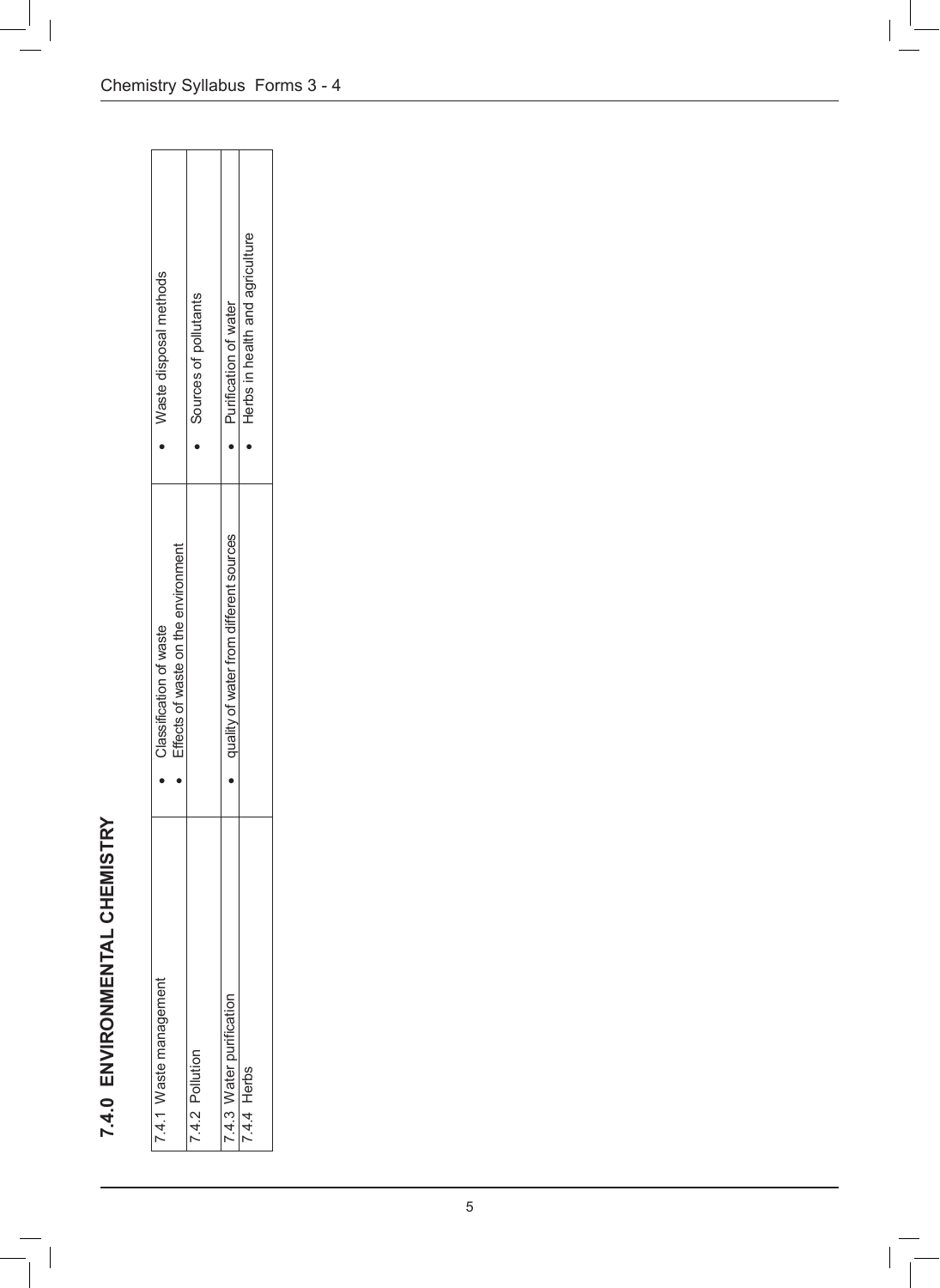FORM 3 SYLLABUS **FORM 3 SYLLABUS**

8.0 COMPETENCY MATRIX **8.0 COMPETENCY MATRIX**

8.1.0 PHYSICAL CHEMISTRY **8.1.0 PHYSICAL CHEMISTRY**

### 8.1.1LABORATORY TECHNIQUES **8.1.1LABORATORY TECHNIQUES 8.1.0 PHYSICAL CHEMISTRY**

| SUGGESTED RESOURCES                              | Science Kit                                                                                                                              |                                                                        | Thin layer chromatogram<br>Cheese cloth<br>Science Kit                                                                           |                |
|--------------------------------------------------|------------------------------------------------------------------------------------------------------------------------------------------|------------------------------------------------------------------------|----------------------------------------------------------------------------------------------------------------------------------|----------------|
| SUGGESTED ACTIVITIES<br>AND NOTES                | Naming apparatus used in<br>temperature, mass, volum<br>measurement of time,<br>e, distance                                              | Taking measurements of<br>volume, distance, time<br>temperature, mass, | Discussing on methods of<br>separating mixtures<br>separating mixtures<br>Making sand filters<br>Experimenting on                |                |
| SKILLS AND KNOWLEDGE)<br>CONTENT (ATTITUDES)     | Apparatus for<br>thermometer<br>gas syringes<br>measuring:<br>stop watch<br>measuring<br>balance,<br>burettes,<br>cylinders<br>pipettes, | Measurement of:<br>temperature<br>volume<br>mass<br>time               | paper and thin layer<br>Methods of separation<br>crystallization,<br>evaporation,<br>distillation<br>filtration<br>such as:      | chromatography |
| Learners should be able to:<br><b>OBJECTIVES</b> | apparatus used in<br>measurement of<br>identify suitable<br>temperature<br>distance<br>volume<br>mass<br>time                            | apparatus correctly<br>use measuring                                   | separation techniques,<br>given the nature of the<br>methods of separating<br>Suggest suitable<br>identify different<br>mixtures | mixture.       |
| TOPIC                                            | 8.1.2 Measuring Instruments                                                                                                              |                                                                        | 8.1.3 Separation techniques                                                                                                      |                |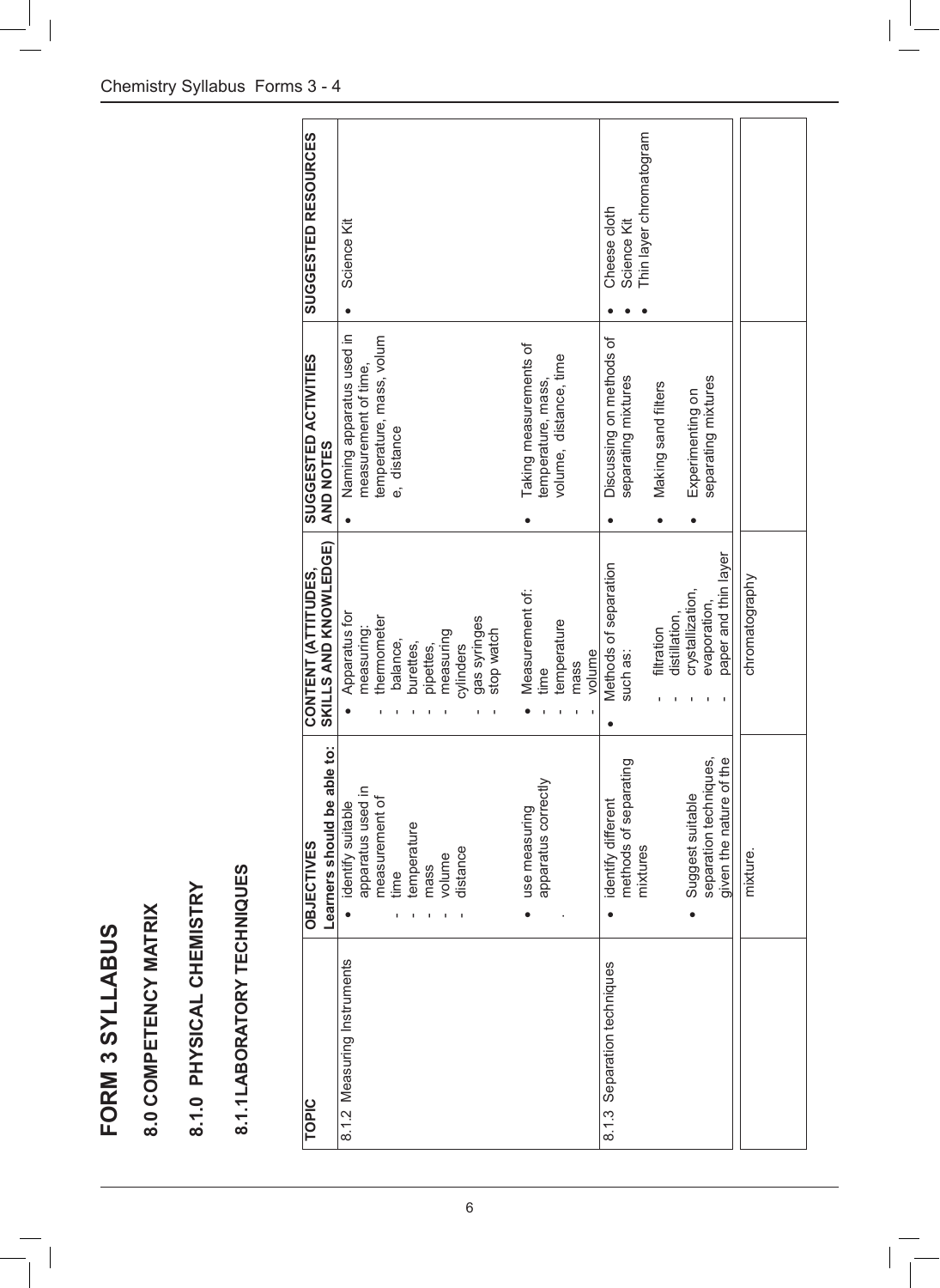| Ľ |
|---|
| п |
|   |

 $\begin{array}{c} \hline \end{array}$ 

| <b>RESOURCES</b><br><b>SUGGESTED</b>             | Science Kit<br><u>ප</u>                                                                                                                                                                                                                                                                                                                                               |
|--------------------------------------------------|-----------------------------------------------------------------------------------------------------------------------------------------------------------------------------------------------------------------------------------------------------------------------------------------------------------------------------------------------------------------------|
| SUGGESTED NOTES AND<br><b>ACTIVITIES</b>         | arrangement of particles in<br>potassium permanganate<br>NB: use of Bromine must be<br>using perfume, ammonia<br>solids, liquids and gases<br>Demonstrating diffusion<br>Drawing and describing<br>and Hydrochloric acid,<br>done in a fume cupboard<br>Experimenting on the<br>changes of states of<br>Discussing states of<br>since it is toxic<br>matter<br>matter |
| CONTENT (ATTITUDES,<br>KNOWLEDGE)<br>SKILLS AND  | Change of states of<br>Diffusion of matter<br>States of matter<br>Kinetic theory<br>matter                                                                                                                                                                                                                                                                            |
| Learners should be able to:<br><b>OBJECTIVES</b> | state the three states<br>explain the states of<br>conversion of states<br>and arrangement of<br>describe and explair<br>in terms of energy<br>explain the inter-<br>matter using the<br>kinetic theory.<br>of matter<br>particles<br>diffusion                                                                                                                       |
| <b>TOPIC</b>                                     | Matter                                                                                                                                                                                                                                                                                                                                                                |

# 8.3.0ATOMS, ELEMENTS AND COMPOUNDS **8.3.0ATOMS, ELEMENTS AND COMPOUNDS**

| <b>TOPIC</b>           | <b>OBJECTIVES</b>                                                        | CONTENT (ATTITUDES,                       | SUGGESTED ACTIVITIES                                   | <b>SUGGESTED RESOURC-</b> |
|------------------------|--------------------------------------------------------------------------|-------------------------------------------|--------------------------------------------------------|---------------------------|
|                        | Learners should be able to:                                              | SKILLS AND KNOWL-                         | AND NOTES                                              | S<br>ES                   |
|                        |                                                                          | EDGE)                                     |                                                        |                           |
| 8.3.1 Atomic Structure | • describe the sub-atomic parti-   • Atomic Structure<br>cles of an atom | Electrons<br>- Neutrons<br>- Protons<br>ī | • Drawing diagrams to illustrate<br>structure of atoms | Atomic models             |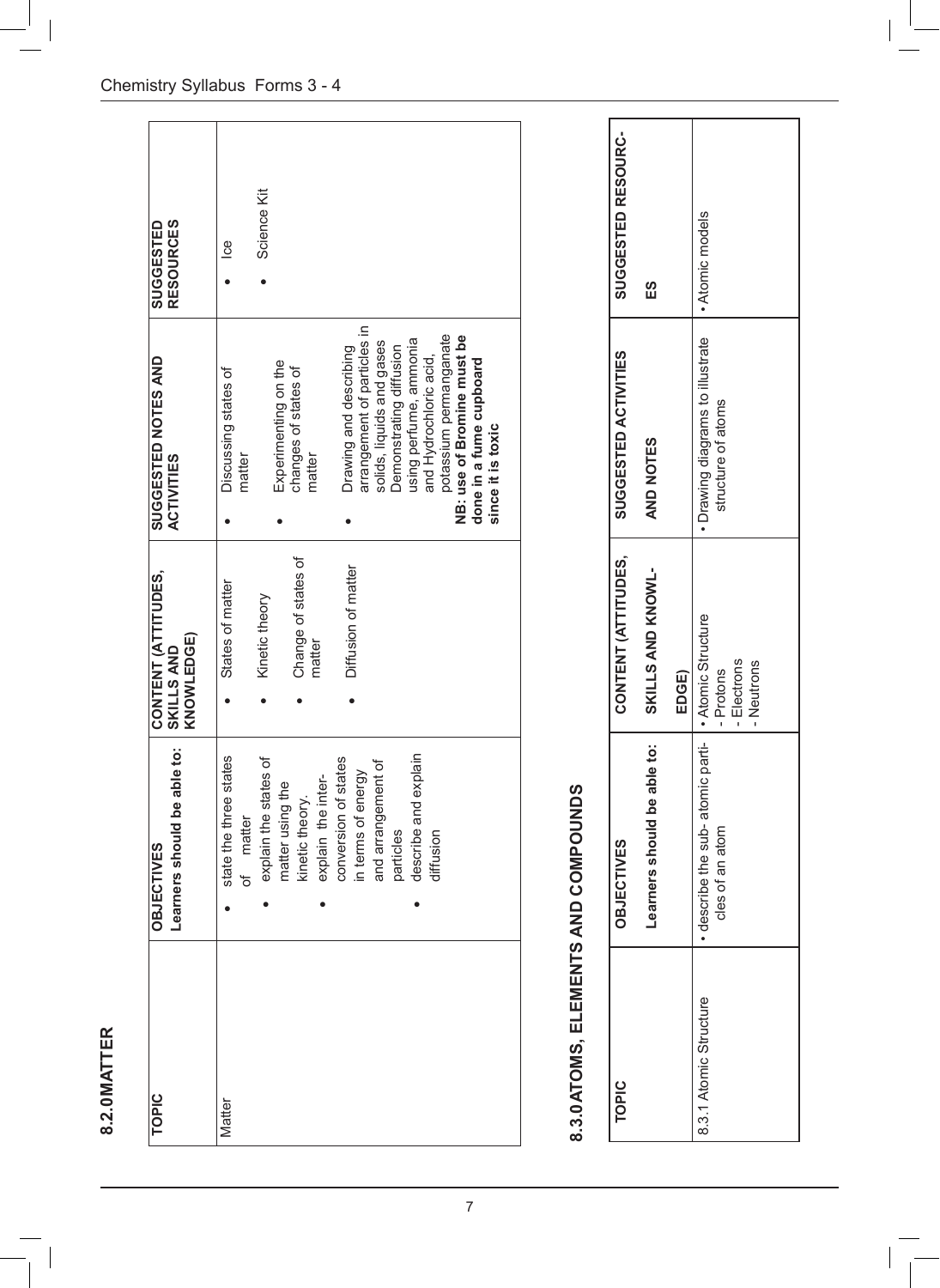| TOPIC                     | <b>OBJECTIVES</b>                                                                                                                                                                                                                                                                                                                                                                                                                  | CONTENT (ATTITUDES,                                                                                                                                                       | SUGGESTED ACTIVITIES AND                                                                                                                                                                                                                                                                                                                                                                         | SUGGESTED RESOURCES                                                                                                                                                                       |
|---------------------------|------------------------------------------------------------------------------------------------------------------------------------------------------------------------------------------------------------------------------------------------------------------------------------------------------------------------------------------------------------------------------------------------------------------------------------|---------------------------------------------------------------------------------------------------------------------------------------------------------------------------|--------------------------------------------------------------------------------------------------------------------------------------------------------------------------------------------------------------------------------------------------------------------------------------------------------------------------------------------------------------------------------------------------|-------------------------------------------------------------------------------------------------------------------------------------------------------------------------------------------|
|                           | Learners should be able to:                                                                                                                                                                                                                                                                                                                                                                                                        | LLS AND KNOWLEDGE)<br>li>s                                                                                                                                                | <b>NOTES</b>                                                                                                                                                                                                                                                                                                                                                                                     |                                                                                                                                                                                           |
| 8.3.2 Elements            | · deduce the electronic config-<br>uration of an element from<br>· represent elements using<br>explain the concept of an<br>· use and interpret nuclide<br>chemical symbols<br>given data<br>notation<br>isotope                                                                                                                                                                                                                   | · Electronic configuration of the<br>first 20 elements<br>• Nuclide notation<br>. Atomic Number<br>. Mass Number<br>Isotopes<br>· Elements                                | elements using dots and crosses<br>mass numbers and atomic num-<br>chemical symbols and nuclide<br>· Drawing electronic structures of<br>. Calculating number of protons,<br>electrons and neutrons from<br>· Representing elements using<br>notation<br>bers                                                                                                                                    | · Moulding clay/ plasticine<br>· models of elements<br>· periodic tables<br>• text books<br>$\cdot$ ICT tools                                                                             |
| 8.3.3 Chemical<br>bonding | relate the physical properties<br>sea of delocalised electrons'<br>Differentiate ionic from cova-<br>describe metallic bonding as<br>ionic bonds between metals<br>of metals to metallic bonding<br>deduce chemical formula of<br>a lattice of positive ions in a<br>describe the formation of a<br>a compound from dot and<br>describe the formation of<br>and a non-metals<br>lent compounds.<br>cross diagrams<br>covalent bond | Properties of ionic and cova-<br>refer to Properties of Metals<br>metallic bonding<br>lent compounds<br>Valence Theory<br>alent bond<br>ic bonding<br>$\overline{5}$<br>š | Constructing models to represent<br>to show ionic and covalent bond-<br>Drawing dot and cross diagrams<br>drawing metallic bond model<br>discussing metallic bonding<br>H2O; CH4, CO2, NH3,<br>H2; Cl2; O2; HCl; N2;<br>electrical conductivity<br>ing in the following:<br>NaCl, MgO, Al2O3,<br>Experimenting on:<br>melting points<br>boiling points<br>compounds<br>simulations<br>solubility | ICT tools and Braille/Jaws<br>Molecular models<br>Sodium chloride<br>Circuit boards<br>Science kits<br>Candle wax<br>Text books<br><b>Textbooks</b><br>software<br><b>Burner</b><br>Water |

Chemistry Syllabus Forms 3 - 4

8.3 ATOMS, ELEMENTS AND COMPOUNDS CONTD. **8.3 ATOMS, ELEMENTS AND COMPOUNDS CONTD..**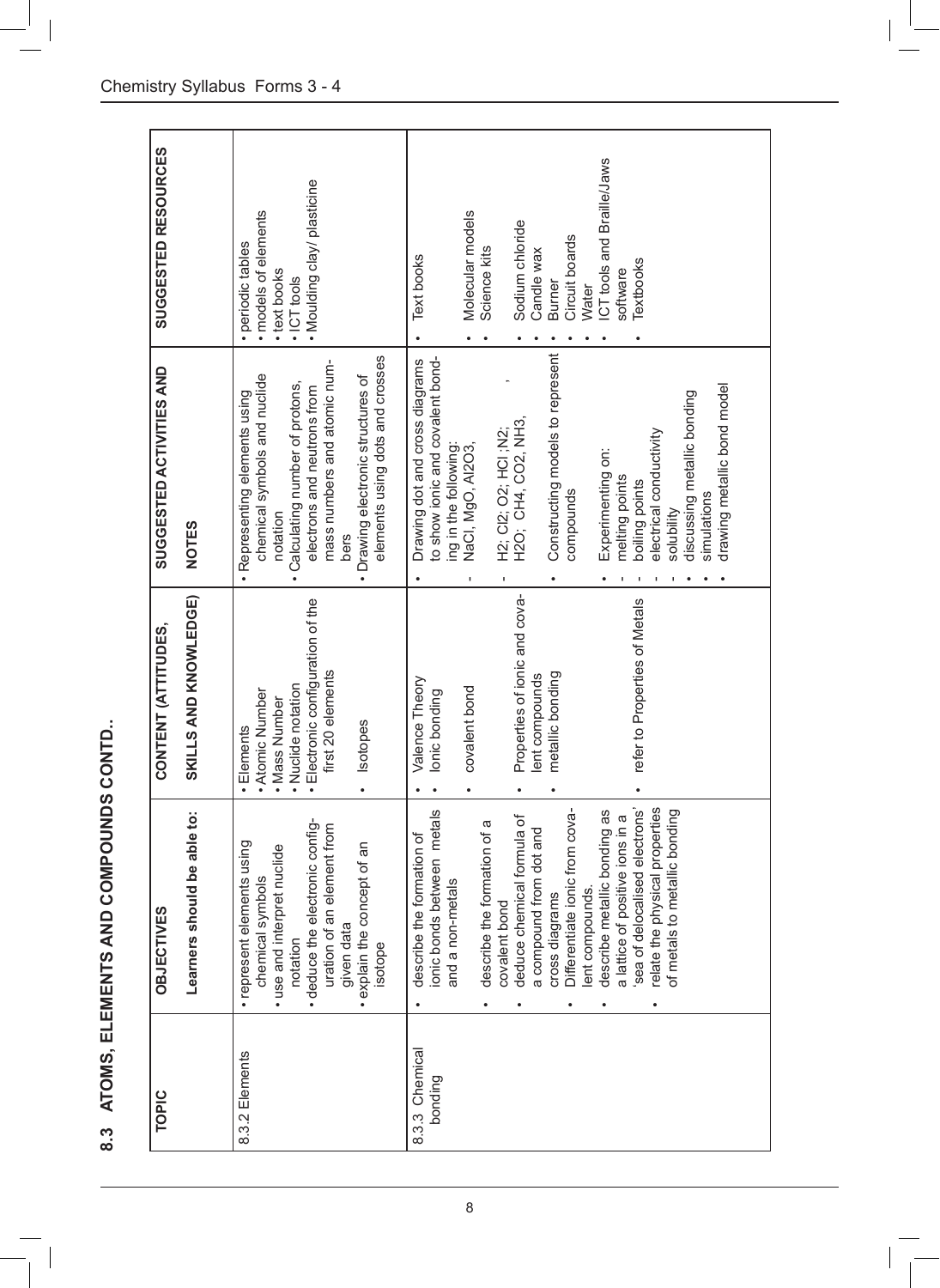| í. |
|----|
|    |
|    |
|    |
|    |
|    |
|    |
| ī  |
|    |
|    |
| ۹  |
| l  |

| describe the mole<br>concept<br>8.4.1 Mole<br>Concept | Learners should be able to:   | <b>ACTIVITIES</b>            |                |
|-------------------------------------------------------|-------------------------------|------------------------------|----------------|
|                                                       | Mole                          | Calculating:                 | periodic table |
|                                                       | Relative atomic mass          | moles from mass              | <b>Balance</b> |
|                                                       | Relative molecular mass       | mass from moles              | Science kit    |
|                                                       | Concentration of<br>solutions | relative molecular<br>masses |                |
|                                                       | molar mass                    | concentration                |                |

### 8.5 STOICHIOMETRY **8.5 STOICHIOMETRY**

| SUGGESTED RESOURCES                                  | Science kits                           |                                                                                            |                                                |
|------------------------------------------------------|----------------------------------------|--------------------------------------------------------------------------------------------|------------------------------------------------|
| SUGGESTED NOTES AND<br><b>ACTIVITIES</b>             | Writing balanced chemical<br>equations | decomposition reactions<br>Experimenting with<br>precipitation and<br>neutralisation,      | Calculating quantities<br>from given data      |
| SKILLS AND KNOWLEDGE)<br>CONTENT (ATTITUDES,         | Balancing chemical<br>equations        | Masses and volumes of<br>reactants and products                                            | Limiting reagents                              |
| ö<br>Learners should be able to<br><b>OBJECTIVES</b> | Write balanced chemical<br>equations   | quantities of reactants and<br>Calculate quantities of<br>products given the<br>vice versa | reagents from given data<br>Determine limiting |
| <b>TOPIC</b>                                         | 8.5.1 Chemical Equations               |                                                                                            |                                                |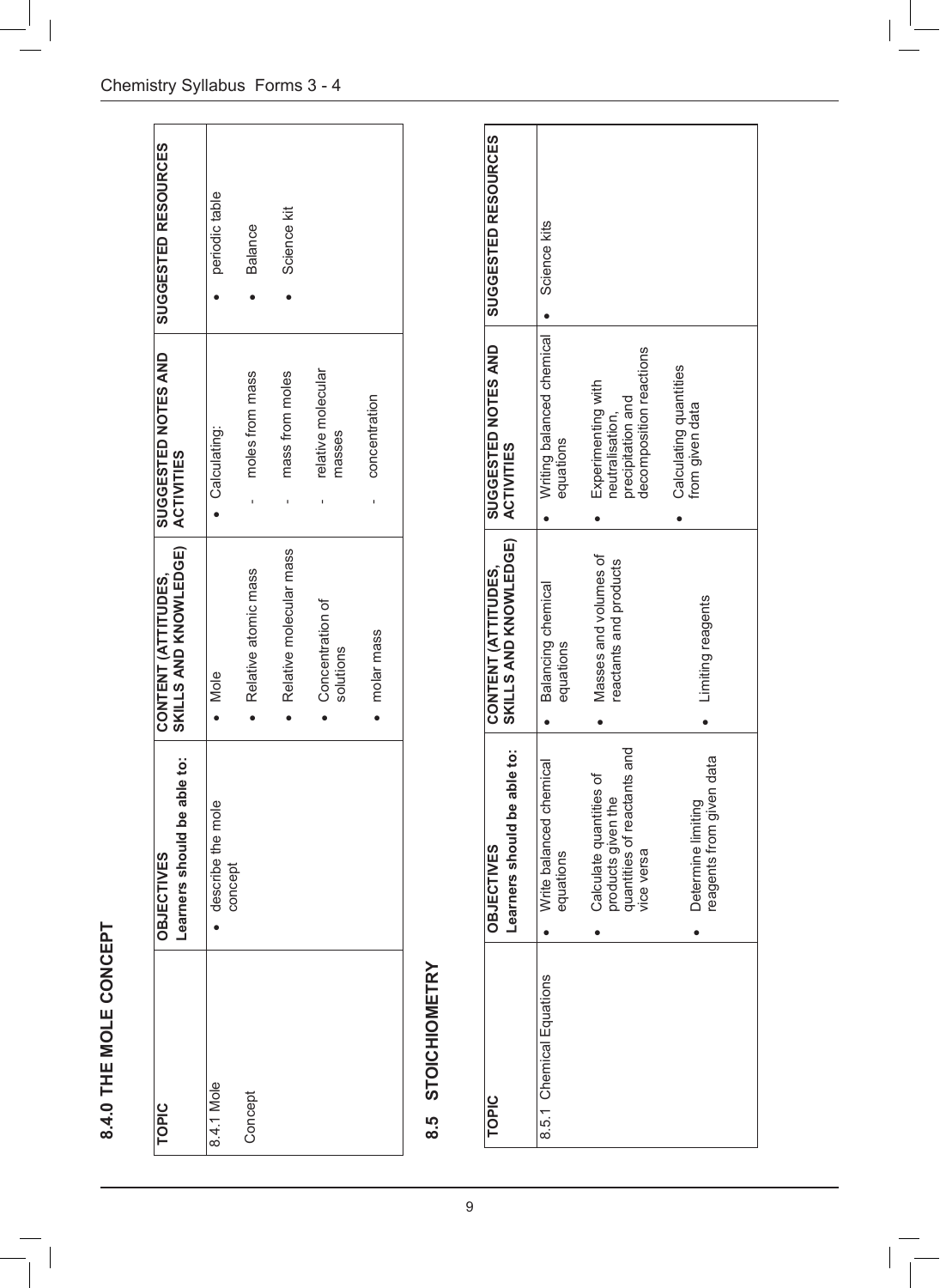| <b>TOPIC</b>                 | <b>OBJECTIVES</b>                                   | <b>ITENT (ATTITUDES,</b><br><b>NOC</b>                                    | SUGGESTED ACTIVITIES AND            | SUGGESTED RESOURCES           |
|------------------------------|-----------------------------------------------------|---------------------------------------------------------------------------|-------------------------------------|-------------------------------|
|                              | Learners should be able to:                         | SKILLS AND KNOWLEDGE)                                                     | <b>NOTES</b>                        |                               |
|                              |                                                     |                                                                           |                                     |                               |
| 8.6.1 Properties             | · Identify properties of acids and                  | . Acids, bases, pH scale, ac-                                             | · Experimenting to identify acidic  | · Science kit                 |
| of Acids and<br><b>Bases</b> | bases                                               | id-base indicators                                                        | and basic substances                | $\cdot$ ICT tools             |
|                              | · classify oxides as acidic, basic<br>or amphoteric | · Calcium oxide, sodium oxide,                                            |                                     | · acid-base indicators        |
|                              |                                                     | aluminium oxide, sulphur<br>trioxide, carbon dioxide,<br>nitrogen dioxide | · Describing properties of acids    | · vinegar                     |
|                              |                                                     |                                                                           | and bases                           | · lemons                      |
|                              |                                                     |                                                                           |                                     | • toothpaste                  |
|                              |                                                     |                                                                           |                                     | ·ash                          |
|                              |                                                     |                                                                           |                                     | • household detergents        |
|                              |                                                     |                                                                           |                                     |                               |
| 8.6.2 Preparation of         | • describe the methods of pre-                      | · methods of preparing salts                                              | · preparing salts by reacting acids | · Science kits                |
| salts                        | paring salts                                        | - neutralisation<br>- displacement                                        | with alkalis, carbonates, metals,   | . ICT tools and Braille/ Jaws |
|                              |                                                     | precipitation                                                             | metal oxides                        | software                      |
|                              |                                                     |                                                                           | · preparing salts by precipitation  |                               |
|                              |                                                     |                                                                           | and displacement reactions          |                               |
|                              |                                                     |                                                                           |                                     |                               |

8.6 ACIDS, BASES AND SALTS **8.6 ACIDS, BASES AND SALTS**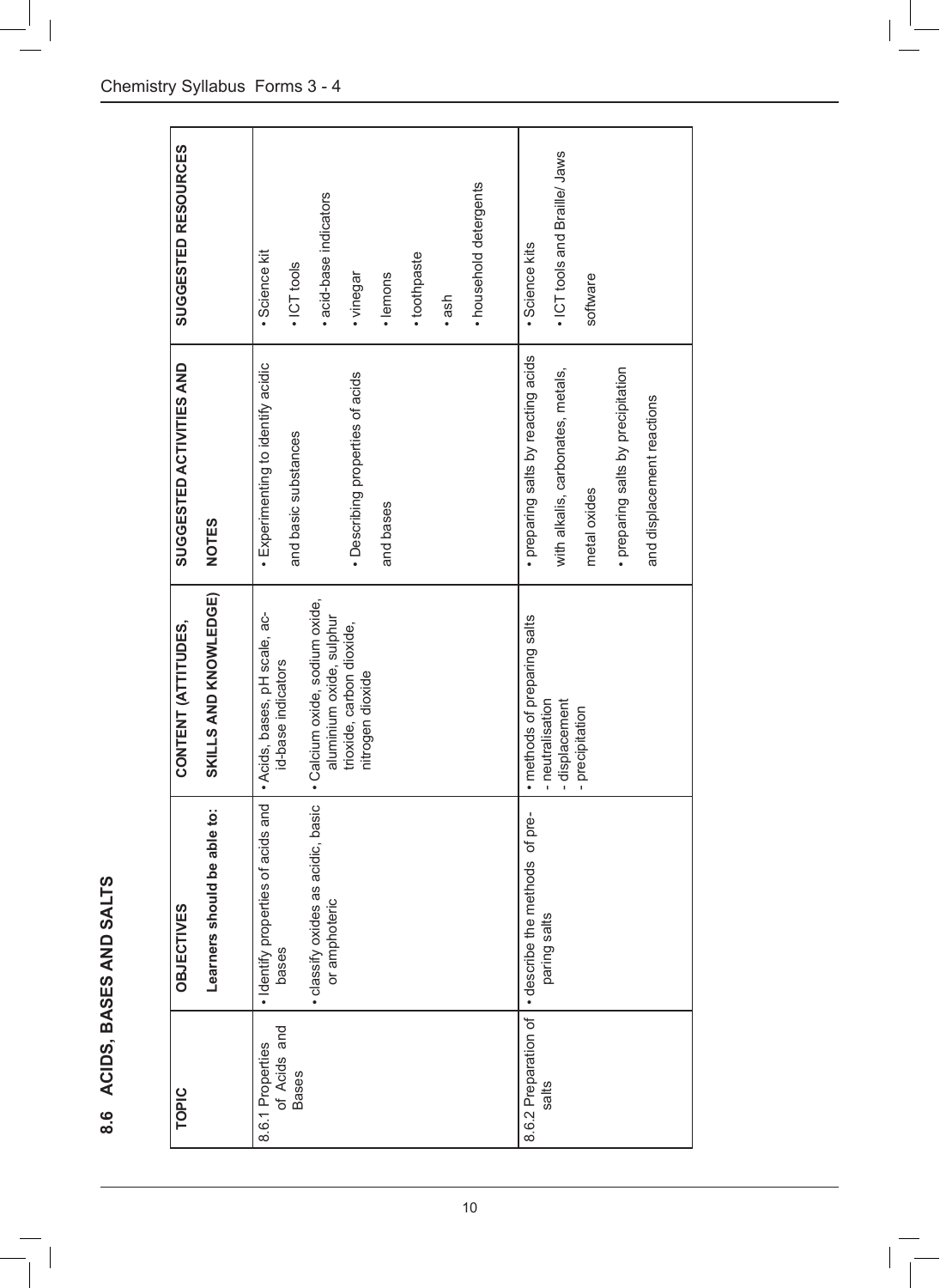| <b>TOPIC</b>                             | <b>OBJECTIVES</b>                                                                                                                                                                                         | CONTENT (ATTITUDES,                                                                       | SUGGESTED ACTIVITIES AND                                                                                                                                 | SUGGESTED RESOURCES                                                  |
|------------------------------------------|-----------------------------------------------------------------------------------------------------------------------------------------------------------------------------------------------------------|-------------------------------------------------------------------------------------------|----------------------------------------------------------------------------------------------------------------------------------------------------------|----------------------------------------------------------------------|
|                                          | Learners should be able to:                                                                                                                                                                               | SKILLS AND KNOWLEDGE)                                                                     | <b>NOTES</b>                                                                                                                                             |                                                                      |
| 8.7.1 Redox reac-<br>tions               | · identify oxidising and reducing<br>· define oxidation and reduction<br>in terms of electron transfer<br>and changes in oxidation<br>number<br>agents                                                    | · Redox reactions                                                                         | Discussing redox reactions<br>· Describing redox reactions<br>• Observing redox reactions                                                                | CT tools and Braille/Jaws<br>Science kits<br>software<br>$\bullet$   |
| 8.7.2 Cells and<br>batteries             | maintenance of a lead-acid<br>· describe the composition and<br>· describe the electrode reac-<br>• identify the composition of a<br>tions in a simple cell<br>simple cell<br>batteries                   | - Electrolyte<br>-Electrodes<br>· Batteries<br>• Cells                                    | • Constructing of Zinc/Copper cell<br>• Describing the composition of a<br>• Examining a car battery<br>simple cell                                      | • Lemon/dilute acids<br>Science kits<br>Car battery<br>• Torch bilbs |
| 8.7.3 Electrolysis<br>of acidified water | from the ratio of volumes of<br>· identify the products of elec-<br>· deduce the formula of water<br>trolysis of water and their<br>• describe the electrolysis of<br>acidified water<br>products<br>uses | • Uses of hydrogen and oxygen<br>· Electrolysis of acidified water<br>· Formula for water | • Calculating volume ratios of gases<br>· Testing for hydrogen and oxygen<br>Discussing electrode reactions<br>• Constructing electrolytic cell<br>gases | · Science kit                                                        |

**8.7 ELECTROCHEMISTRY**

8.7 ELECTROCHEMISTRY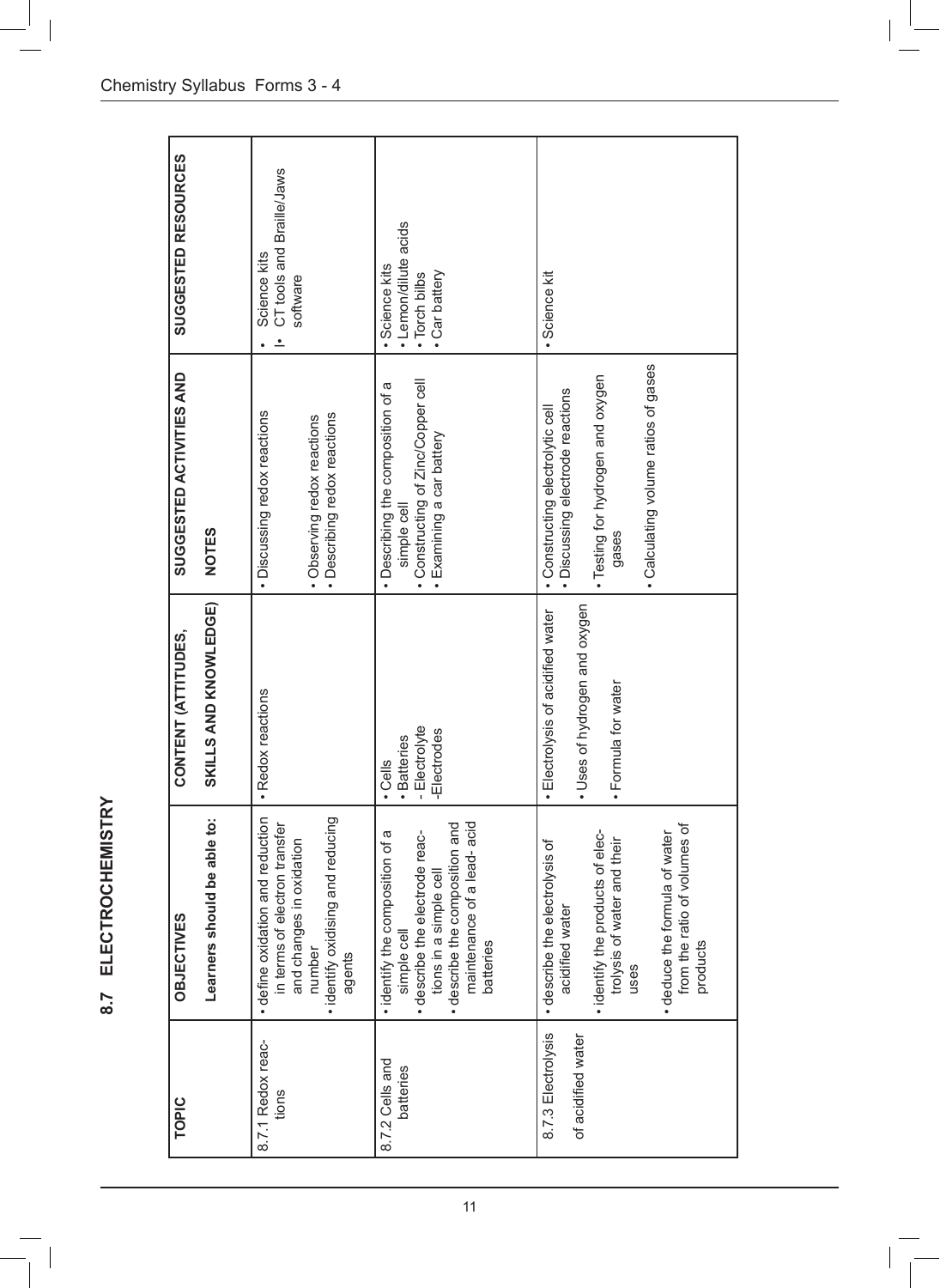| TOPIC                            | <b>OBJECTIVES</b>                                  | <b>CONTENT (ATTITUDES,</b> | <b>SUGGESTED ACTIVITIES</b>                       | <b>SUGGESTED RESOURCES</b> |
|----------------------------------|----------------------------------------------------|----------------------------|---------------------------------------------------|----------------------------|
|                                  | Learners should be able to                         | SKILLS AND KNOWLEDGE)      | <b>AND NOTES</b>                                  |                            |
| 8.8.1 Endothermic and            | describe endothermic and                           | Endothermic and            | Burning of fuels                                  | Washing powder             |
| Exothermic reactions             | exothermic reactions in                            | exothermic reactions       | e.g. ethanol, sugar, saw                          | Science kit                |
|                                  | terms of bond formation                            |                            | dust, mealie-meal                                 | Sugar                      |
|                                  | and bond breaking                                  |                            | Dissolving washing                                | Saw dust                   |
|                                  | differentiate between                              |                            | powders in water                                  | Mealie-meal                |
|                                  | endothermic and                                    |                            | Reacting acids and                                |                            |
|                                  | exothermic reactions                               |                            | bases                                             |                            |
|                                  |                                                    |                            | nitrate/fertiliser, sodium<br>Dissolving ammonium |                            |
|                                  |                                                    |                            | hydroxide, potassium                              |                            |
|                                  |                                                    |                            | iodide, copper (II)                               |                            |
|                                  |                                                    |                            | sulphate plus zinc powder                         |                            |
|                                  |                                                    |                            | in water                                          |                            |
|                                  |                                                    |                            |                                                   |                            |
|                                  |                                                    |                            | N.B. sodium hydroxide                             |                            |
|                                  |                                                    |                            | is corrosive, so must be                          |                            |
|                                  |                                                    |                            | handled with care                                 |                            |
|                                  |                                                    |                            |                                                   |                            |
| Energy profile diagrams<br>8.8.2 | draw energy profile dia-                           | Energy profile diagrams    | Drawing energy profile                            | ICT Tools and Braille/Jaws |
|                                  | grams to represent endo-<br>thermic and exothermic |                            | Analysing energy profile<br>diagrams              | software                   |
|                                  | reactions                                          |                            | diagrams                                          |                            |
|                                  | interpret energy profile dia<br>grams              |                            |                                                   |                            |
|                                  |                                                    |                            |                                                   |                            |

Chemistry Syllabus Forms 3 - 4

**8.8 CHEMICAL ENERGETICS**

8.8 CHEMICAL ENERGETICS

 $\overline{\phantom{a}}$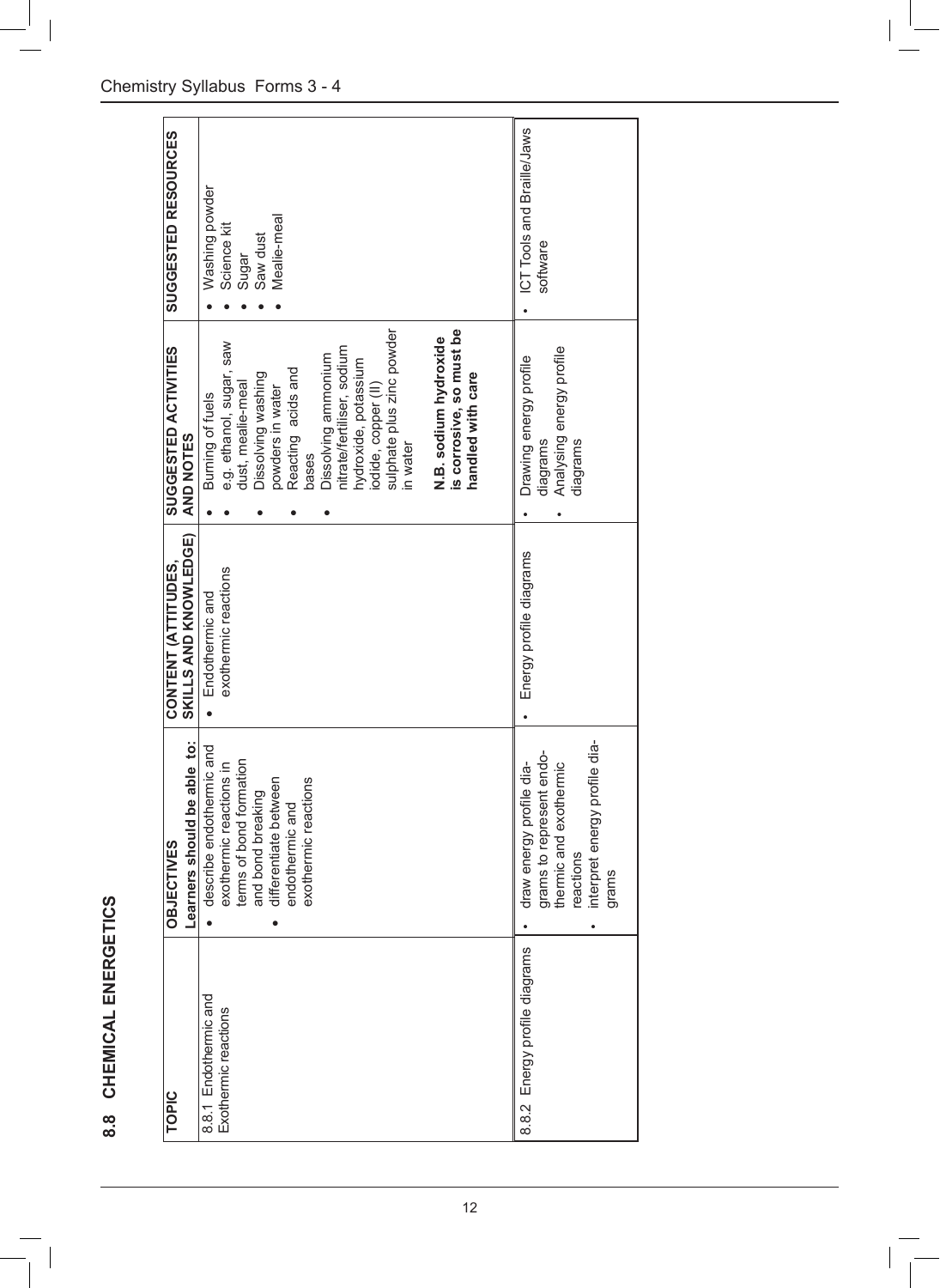| <b>TOPIC</b>                 | <b>OBJECTIVES</b>                                                                                                             | CONTENT (ATTITUDES,                                   | <b>SUGGESTED ACTIVITIES</b>                                                                               | SUGGESTED RESOURCES                              |
|------------------------------|-------------------------------------------------------------------------------------------------------------------------------|-------------------------------------------------------|-----------------------------------------------------------------------------------------------------------|--------------------------------------------------|
|                              | Learners should be able<br>$\ddot{\mathbf{e}}$                                                                                | SKILLS AND KNOWLEDGE)                                 | AND NOTES                                                                                                 |                                                  |
| 8.9.1 Reversible reactions   | use the reversible sign<br>reversible reaction<br>analyse reversible<br>explain the term<br>in equations $\rightleftharpoons$ | Reversible reactions                                  | Dipping litmus paper in<br>Experimenting on the<br>acid and in base<br>dichromate (VI)<br>chromate $(VI)$ | Science kit                                      |
|                              | change of conditions of<br>reversible reactions at<br>predict the effect of<br>equilibrium<br>reactions                       |                                                       | conversions in dilute<br>acids and bases                                                                  |                                                  |
| Dynamic equilibrium<br>8.9.2 | dynamic equilibrium<br>explain the term                                                                                       | dynamic equilibrium                                   | sublimation of iodine in<br>Experimenting on the<br>a sealed tube                                         | Sealed tube<br>Water bath<br>lodine              |
| Haber process<br>8.9.3       | raw materials for the Haber<br>describe the production of                                                                     | (refer to electrolysis of water,<br>Haber process     | Discussing the production<br>of ammonia                                                                   | Flow charts<br>Models                            |
|                              | process (nitrogen and<br>hydrogen)                                                                                            | liquefaction and fractional<br>distillation of air)   | Visiting sites e.g. Sable<br>Chemicals                                                                    | Chart with danger warning<br>Protective clothing |
|                              | explain the conditions for<br>the Haber process                                                                               |                                                       | Making models of the<br>Haber process plant                                                               | Ammonium nitrate fertiliser<br>signs             |
|                              | $\bullet$                                                                                                                     | Uses of ammonia                                       | Discussing the uses of                                                                                    | Household detergents                             |
|                              | state the uses of ammonia                                                                                                     |                                                       | Discussing possible haz-<br>ammonia                                                                       |                                                  |
|                              | observe safety during site<br>visits                                                                                          | Safety                                                | ards of ammonia produc-<br>tion                                                                           |                                                  |
|                              |                                                                                                                               |                                                       | Discussing environmen-<br>tal impacts of ammonia                                                          |                                                  |
|                              | impacts of ammonia pro-<br>describe environmental<br>٠                                                                        | Impacts of ammonia produc-<br>tion on the environment | production                                                                                                |                                                  |
|                              | duction                                                                                                                       |                                                       |                                                                                                           |                                                  |

**8.9 EQUILIBRIA**

8.9 EQUILIBRIA

13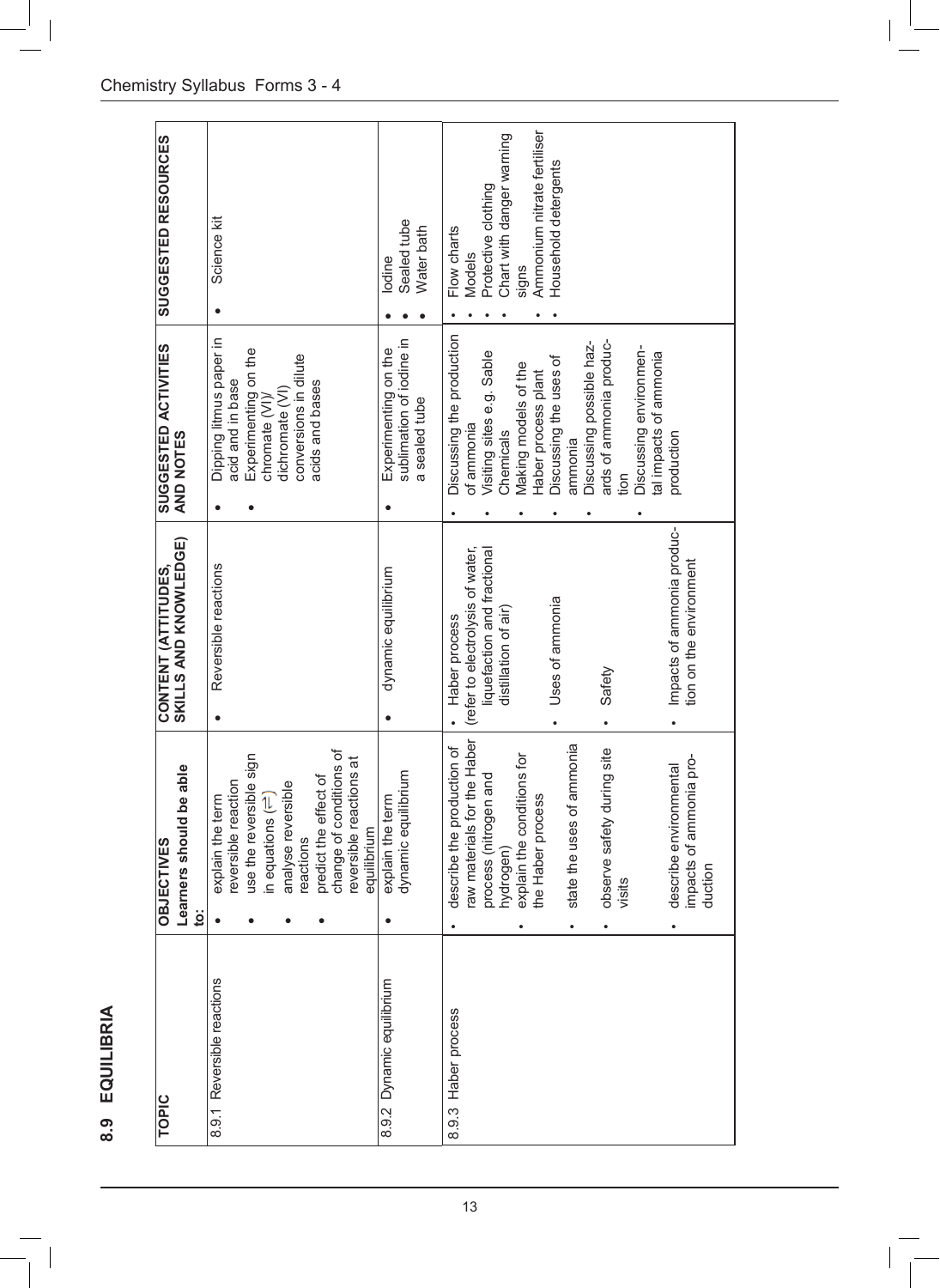| <b>TOPIC</b>    | <b>OBJECTIVES</b>                                     | CONTENT (ATTITUDES,                                                    | SUGGESTED ACTIVITIES AND                                      | SUGGESTED RE-                                  |
|-----------------|-------------------------------------------------------|------------------------------------------------------------------------|---------------------------------------------------------------|------------------------------------------------|
|                 | Learners should be able                               | SKILLS AND KNOWLEDGE)                                                  | <b>NOTES</b>                                                  | <b>SOURCES</b>                                 |
|                 | <u>io:</u>                                            |                                                                        |                                                               |                                                |
| Contact process | materials for the contact<br>identify sources of raw  | Sources of raw materials                                               | Discussing the production of sulphuric<br>acid                | Flow charts<br><b>Models</b>                   |
|                 | explain the conditions for<br>process                 | (refer to production of cop-<br>per, iron and coal)<br>Contact process | Making models of the plant<br>Visiting sites e.g. Zimphos     | Chart with danger warn-<br>Protective clothing |
|                 | the contact process                                   |                                                                        | Discussing the uses of sulphuric acid                         | ing signs                                      |
|                 | describe the contact pro-<br>cess                     | Uses of sulphuric acid                                                 | Discussing possible hazards of sul-<br>phuric acid production | Ammonium sulphate<br>fertiliser                |
|                 | state the uses of sulphuric                           | pacts of sulphuric acid<br>트                                           | Discussing environmental impacts of                           | Household detergents                           |
|                 | acid                                                  | production on the environ-<br>ment                                     | sulphuric acid production                                     |                                                |
|                 | impacts of sulphuric acid<br>describe environmental   |                                                                        |                                                               |                                                |
|                 | production                                            |                                                                        |                                                               |                                                |
| Ostwald process | identify sources of raw                               |                                                                        | Discussing the production of nitric acid                      | Flow charts                                    |
|                 | materials for the Ostwald                             | Sources of raw materials<br>(refer to Haber process)<br>Oswald process | Visiting sites e.g Sable Chemicals                            | Models                                         |
|                 | process                                               |                                                                        | Making models of the plant                                    | Protective clothing                            |
|                 | explain the conditions for                            |                                                                        | Discussing the uses of nitric acid                            | Charts with danger                             |
|                 | describe the Ostwald pro-<br>the Oswald process       |                                                                        | Discussing possible hazards of nitric                         | Ammonium nitrate fer-<br>warning signs         |
|                 | cess                                                  | Uses of nitric acid                                                    | acid production                                               | tiliser                                        |
|                 | state the uses of nitric acid                         |                                                                        | Discussing environmental impacts of                           | Pictures of explosives                         |
|                 |                                                       |                                                                        | nitric acid production                                        | Resource persons                               |
|                 | impacts of nitric acid pro-<br>describe environmental | Impacts of nitric acid                                                 |                                                               |                                                |
|                 | duction                                               | production on the environ-<br>ment                                     |                                                               |                                                |

### Chemistry Syllabus Forms 3 - 4

**7.9 EQUILIBRIA CONTD..**

7.9 EQUILIBRIA CONTD..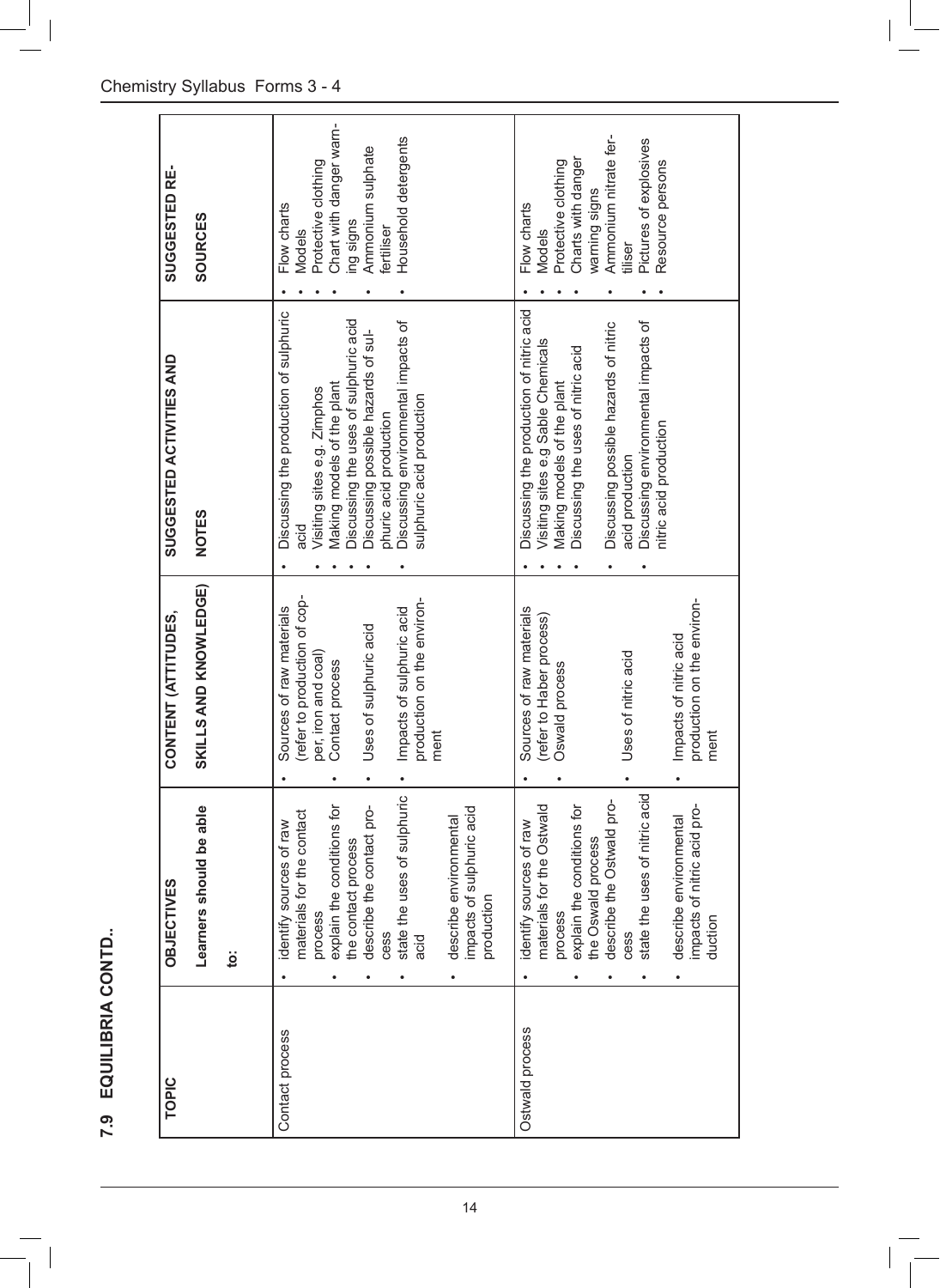| 8.10                                             | REACTION KINETICS                                                                                                                                                      |                                                                                                                            |                                                                                                                                            |                                                        |
|--------------------------------------------------|------------------------------------------------------------------------------------------------------------------------------------------------------------------------|----------------------------------------------------------------------------------------------------------------------------|--------------------------------------------------------------------------------------------------------------------------------------------|--------------------------------------------------------|
| <b>TOPIC</b>                                     | Learners should be able to:<br><b>OBJECTIVES</b>                                                                                                                       | SKILLS AND KNOWLEDGE)<br>CONTENT (ATTITUDES,                                                                               | SUGGESTED ACTIVITIES AND<br><b>NOTES</b>                                                                                                   | SUGGESTED RE-<br><b>SOURCES</b>                        |
| 8.10.0 Rate of reac-<br>tions                    | describe methods of measur-<br>deduce from graphs the rate<br>calculate reaction rates from<br>ing reaction rates<br>given information<br>of reaction                  | changes in volume, mass,<br>Rate of reactions such as<br>colour with time                                                  | Measuring rate of reactions e.g. using<br>sodium thiosulphate and hydrochloric<br>magnesium and hydrochloric acid,<br>acid/ sulphuric acid | ICT tools and Braille/<br>Jaws software<br>Science kit |
| affecting rate<br>of reactions<br>8.10.2 Factors | describe factors affecting<br>rate of reactions                                                                                                                        | Factors affecting rate of<br>Concentration<br>Surface area<br>Temperature<br>reactions<br>Pressure<br>Catalyst<br>Stirring | Experimenting on factors affecting rate<br>of reaction                                                                                     | potato/liver<br>Science kit                            |
| 8.11.1 PERIODIC TABLE                            | 8.11.0 INORGANIC CHEMISTRY                                                                                                                                             |                                                                                                                            |                                                                                                                                            |                                                        |
| <b>SUB TOPIC</b>                                 | Learners should be able to:<br><b>LEARNING OBJECTIVES</b>                                                                                                              | (Attitudes, Skills and Knowl-<br><b>CONTENT</b><br>edge)                                                                   | SUGGESTED NOTES AND ACTIVITIES                                                                                                             | SUGGESTED RESOURC-<br>$\overline{E}S$                  |
| 8.11.2 Periodic<br>trends                        | metallic to non-metallic char-<br>between number of electron<br>describe the change from<br>explain the relationship<br>acter across a period<br>shells and the period | electronic configuration)<br>Periodic trends (refer to                                                                     | Making a model of the periodic table<br>Analysing the periodic table                                                                       | Periodic tables                                        |

Chemistry Syllabus Forms 3 - 4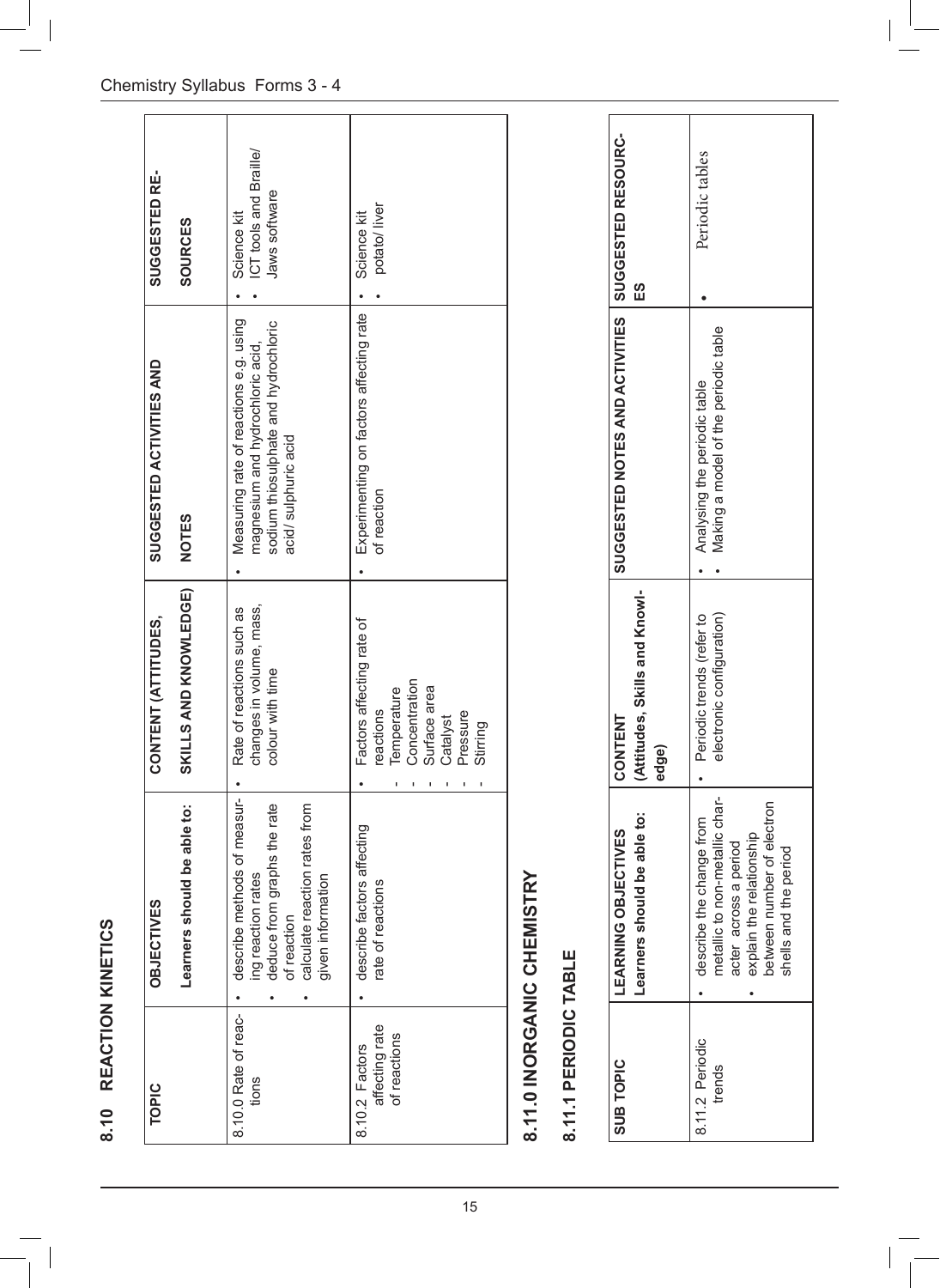| 8.11.1 PERIODIC TABLE CONTD.                                   |                                                                                                                                                                                                                                                                                |                                                                                                                                                                                                      |                                                                                                                                                                                                                                                                                                                                                         |                                                                          |
|----------------------------------------------------------------|--------------------------------------------------------------------------------------------------------------------------------------------------------------------------------------------------------------------------------------------------------------------------------|------------------------------------------------------------------------------------------------------------------------------------------------------------------------------------------------------|---------------------------------------------------------------------------------------------------------------------------------------------------------------------------------------------------------------------------------------------------------------------------------------------------------------------------------------------------------|--------------------------------------------------------------------------|
| <b>SUB TOPIC</b>                                               | Learners should be able to:<br><b>LEARNING OBJECTIVES</b>                                                                                                                                                                                                                      | (Attitudes, Skills and<br>Knowledge)<br>CONTENT                                                                                                                                                      | SUGGESTED NOTES AND ACTIVITIES                                                                                                                                                                                                                                                                                                                          | SUGGESTED RESOURCES                                                      |
| (group II and VIII)<br>Group trends<br>8.11.3                  | number of valence electrons<br>between group number and<br>describe the trends in the<br>magnesium, calcium and<br>describe the reactions of<br>describe the relationship<br>barium with oxygen and<br>properties of group (VII)<br>physical and chemical<br>elements<br>water | electronic configuration)<br>properties of group (VII)<br>Reactivity of group (II)<br>Group trends (refer to<br>Trends in physical<br>Physical state<br>elements<br>elements<br>Volatility<br>Colour | and magnesium ribbon with cold water<br>Discussing/simulating the reactions of<br>Discussing/simulating the reactions of<br>NB: Experiments involving pure bromine<br>Experimenting on reaction of calcium<br>should be done in a fume cupboard<br>Analysing the periodic table<br>group (VII) elements<br>since it is poisonous<br>group (II) elements | ICT tools and Braille/Jaws<br>Periodic tables<br>Science kit<br>software |
| 8.12.0 METALS AND NON-METALS<br><b>SUB TOPIC</b>               | Learners should be able to:<br><b>LEARNING OBJECTIVES</b>                                                                                                                                                                                                                      | (Attitudes, Skills and<br>Knowledge)<br><b>CONTENT</b>                                                                                                                                               | SUGGESTED NOTES AND ACTIVITIES                                                                                                                                                                                                                                                                                                                          | SUGGESTED RESOURCES                                                      |
| ties of metals and<br>Physical proper-<br>non-metals<br>8.12.1 | Explain the differences in<br>the physical properties of<br>properties of metals and<br>metals and non-metals<br>compare the physical<br>non-metals                                                                                                                            | Physical properties<br>Melting and boiling<br>Conductivity (ther-<br>mal and electrical)<br>Valleability<br>Ductility<br>т.<br>$\mathbf{I}$                                                          | Collecting and classifying materials as<br>Comparing the physical properties of<br>metals and non-metals<br>metals or non-metals                                                                                                                                                                                                                        | Samples of metals and<br>non-metals                                      |

points<br>- Densit<br>- Lustre - Density

l.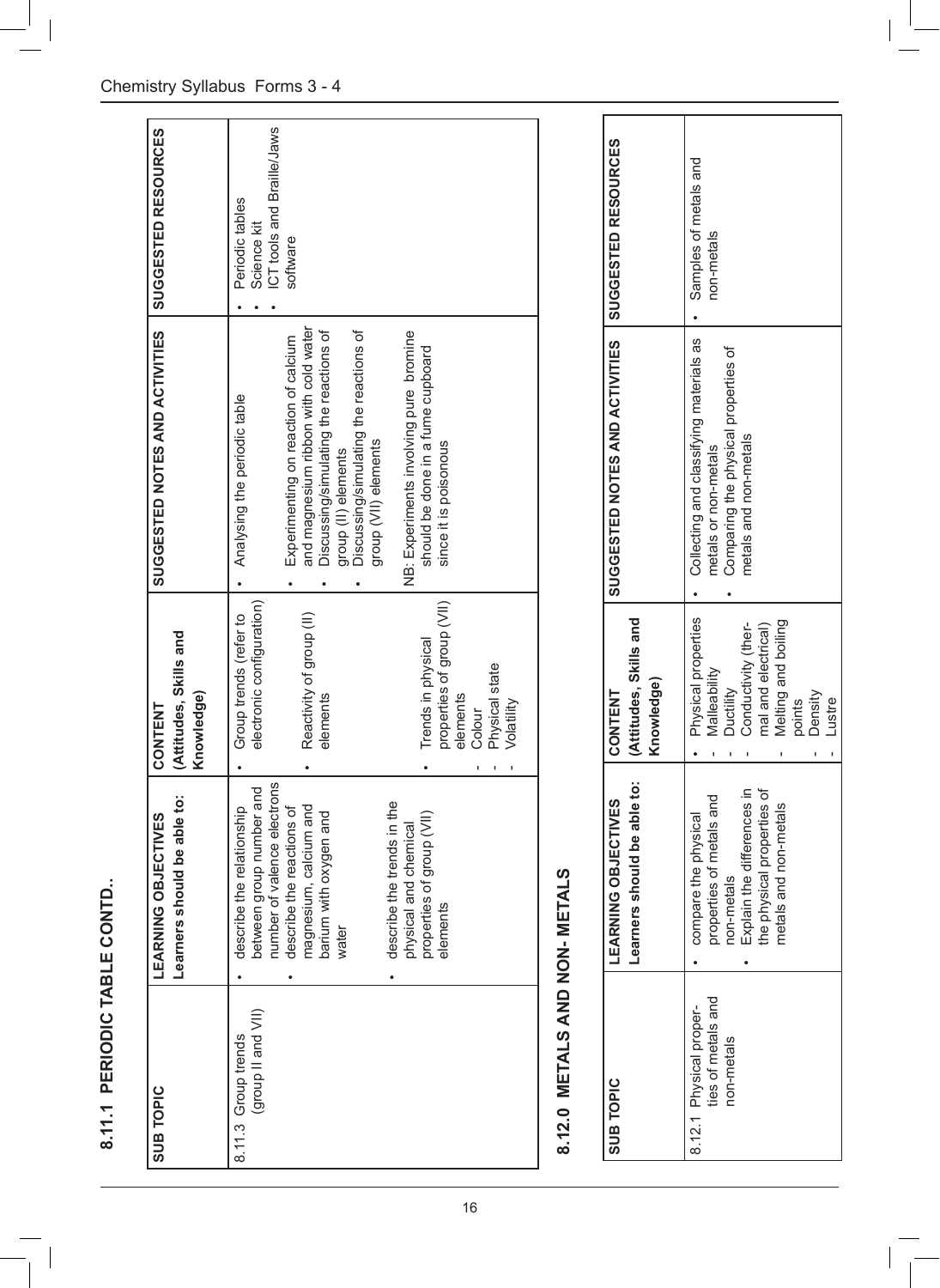| <b>SUB TOPIC</b>                        | Learners should be able to:<br><b>LEARNING OBJECTIVES</b>                                                                                                               | (Attitudes, Skills and<br>Knowledge)<br>CONTENT        | SUGGESTED NOTES AND ACTIVITIES                                                                                                                              | SUGGESTED RESOURCES         |
|-----------------------------------------|-------------------------------------------------------------------------------------------------------------------------------------------------------------------------|--------------------------------------------------------|-------------------------------------------------------------------------------------------------------------------------------------------------------------|-----------------------------|
| 8.12.2 Reactivity series                | arrange elements in order of<br>demonstrate practically the<br>reactivity of metals<br>reactivity                                                                       | Reactivity series                                      | Listing of elements in order of reactivity<br>Reacting zinc and copper (II) sulphate<br>Experimenting on reactions of metals<br>with water and dilute acids | Science kit                 |
|                                         | to explain electroplating,<br>use the reactivity series                                                                                                                 | Displacement reac-<br>ions (refer to elec-             | combinations of elements in a simple<br>Comparing the voltages of different<br>solution<br>$\overline{5}$                                                   |                             |
|                                         | electrolytic cells and metal<br>extraction                                                                                                                              | trochemistry and<br>metal extraction)                  | should be used in very small quantities<br>NB: potassium, sodium and calcium<br>and never to be used with acids                                             |                             |
| Lime in agriculture and<br>construction | describe the production of<br>explain the use of calcium<br>calcium oxide (lime) from<br>calcium carbonate (lime-<br>oxide in agriculture and<br>construction<br>stone) | Lime in Agriculture<br>and construction                | Demonstrating Lime as a base<br>Reacting lime with dilute acids                                                                                             | Science kit<br>٠            |
| 8.13.0 ORGANIC CHEMISTRY                |                                                                                                                                                                         |                                                        |                                                                                                                                                             |                             |
| 8.13.1 FUELS                            |                                                                                                                                                                         |                                                        |                                                                                                                                                             |                             |
| <b>SUB TOPIC</b>                        | Learners should be able to:<br><b>LEARNING OBJECTIVES</b>                                                                                                               | (Attitudes, Skills and<br>Knowledge)<br><b>CONTENT</b> | SUGGESTED NOTES AND ACTIVITIES                                                                                                                              | SUGGESTED RESOURCES         |
| 8.13.2 Types of fuels                   | classify fuels according to<br>their physical states                                                                                                                    | Classification of<br>Solid fuels<br>uels               | Discussing the Classification of fuels<br>$\bullet$                                                                                                         | Charcoal<br>Ethanol<br>Wood |

**8.12.0 METALS AND NON- METALS CONTD..**

8.12.0 METALS AND NON- METALS CONTD.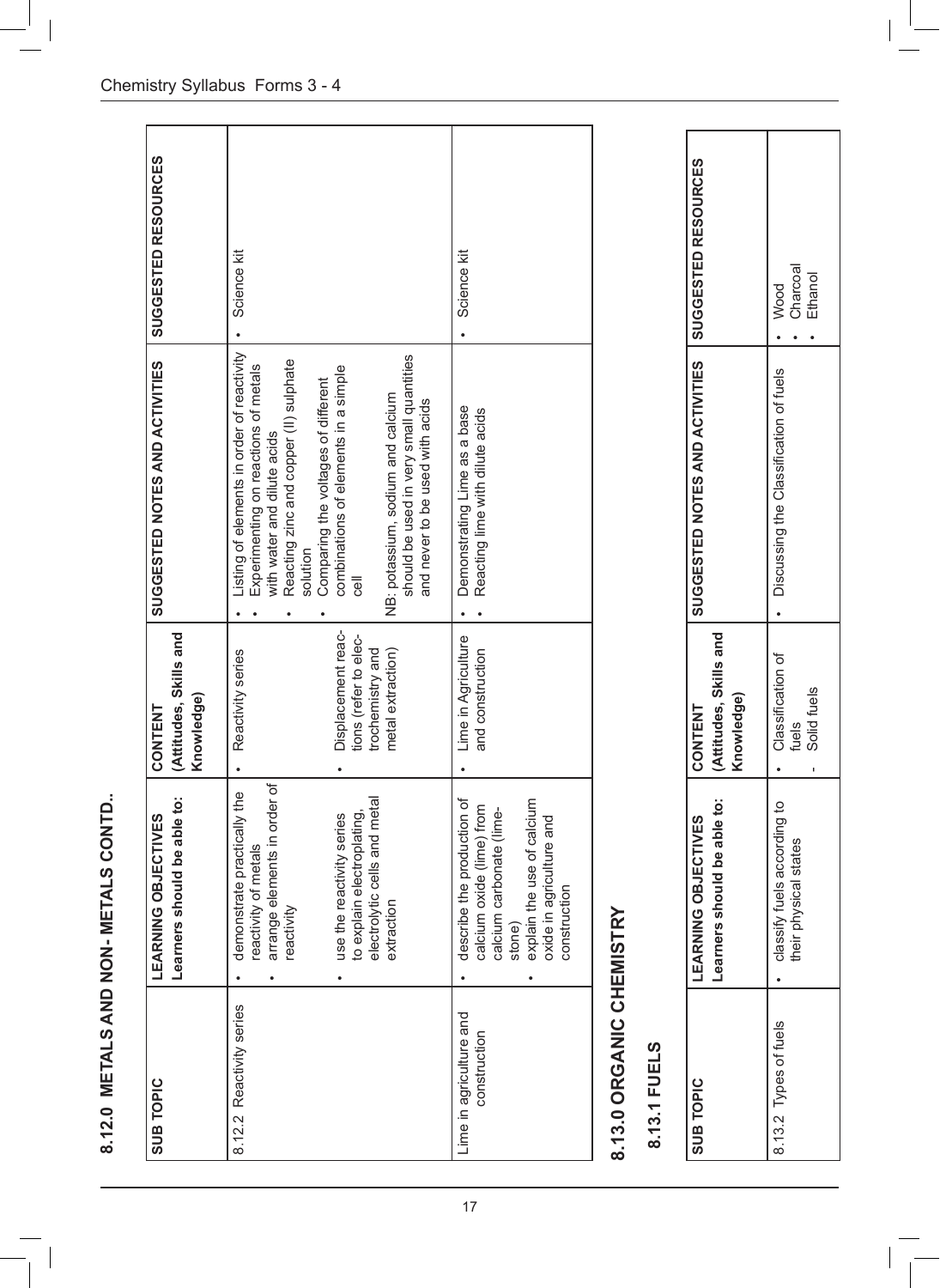| <b>SUB TOPIC</b>                                | Learners should be able to:<br><b>LEARNING OBJECTIVES</b>                                                                                                                                                                  | (Attitudes, Skills and Knowl-<br><b>CONTENT</b><br>edge)                                                                                            | SUGGESTED NOTES AND<br><b>ACTIVITIES</b>                                                                                                                                                        | SUGGESTED RESOURCES                                                                                        |
|-------------------------------------------------|----------------------------------------------------------------------------------------------------------------------------------------------------------------------------------------------------------------------------|-----------------------------------------------------------------------------------------------------------------------------------------------------|-------------------------------------------------------------------------------------------------------------------------------------------------------------------------------------------------|------------------------------------------------------------------------------------------------------------|
| Types of fuels<br>8.13.2                        |                                                                                                                                                                                                                            | Gaseous fuels<br>Liquid fuels<br>$\mathbf{L}_{\mathbf{r}}$                                                                                          |                                                                                                                                                                                                 | <b>Biodiesel</b><br><b>Biogas</b><br>Diesel<br>Petrol<br>Coke<br>Coal                                      |
| ٠<br>$\bullet$<br>Production of fuels<br>8.13.3 | outline the fractional distilla-<br>distillation of coal and wood<br>biodiesel from Jatropha oil<br>describe the production of<br>describe the destructive<br>describe the process of<br>tion of crude oil<br>fermentation | Destructive distillation of<br>Fractional distillation of<br><b>Biodiesel production</b><br>coal and wood<br>Fermentation<br>petroleum<br>$\bullet$ | fermentation of carbohy-<br>destructive distillation of<br>Visiting sites e.g. Green<br>Fuels, Mutoko Jatropha<br>Experimenting on pro-<br>duction of fuels by:<br>coal/wood<br>drates<br>plant | ICT Tools/ Braille/Jaws soft-<br>Models of biogas<br>Science kit<br>Digester<br>ware                       |
| 8.14.0 CLASSIFICATION AND NOMENCLATURE OI       | H.                                                                                                                                                                                                                         | ORGANIC COMPOUNDS                                                                                                                                   |                                                                                                                                                                                                 |                                                                                                            |
| <b>TOPIC</b>                                    | Learners should be able to:<br><b>OBJECTIVES</b>                                                                                                                                                                           | <b>CONTENT (ATTITUDES,</b><br><b>KNOWLEDGE)</b><br><b>SKILLS AND</b>                                                                                | <b>SUGGESTED ACTIVITIES</b><br>AND NOTES                                                                                                                                                        | SUGGESTED RESOURCES                                                                                        |
| 8.14.1 Homologous series                        | carboxylic acids up to<br>name systematically<br>organic compounds<br>homologous series<br>six carbon atoms<br>classify organic<br>define the term<br>compounds as<br>hydrocarbons,<br>alcohols and                        | carboxylic acids<br>homologous series<br>hydrocarbons<br>alcohols                                                                                   | models up to six carbon<br>organic molecules up to<br>Drawing structures of<br>organic molecules<br>Making molecular<br>six carbon atoms<br>Simulations of<br>atoms                             | ICT Tools/Braille Jaws<br>Molecular model kits<br>Models of organic<br>molecules<br>Plasticine<br>software |

 $\overline{\phantom{a}}$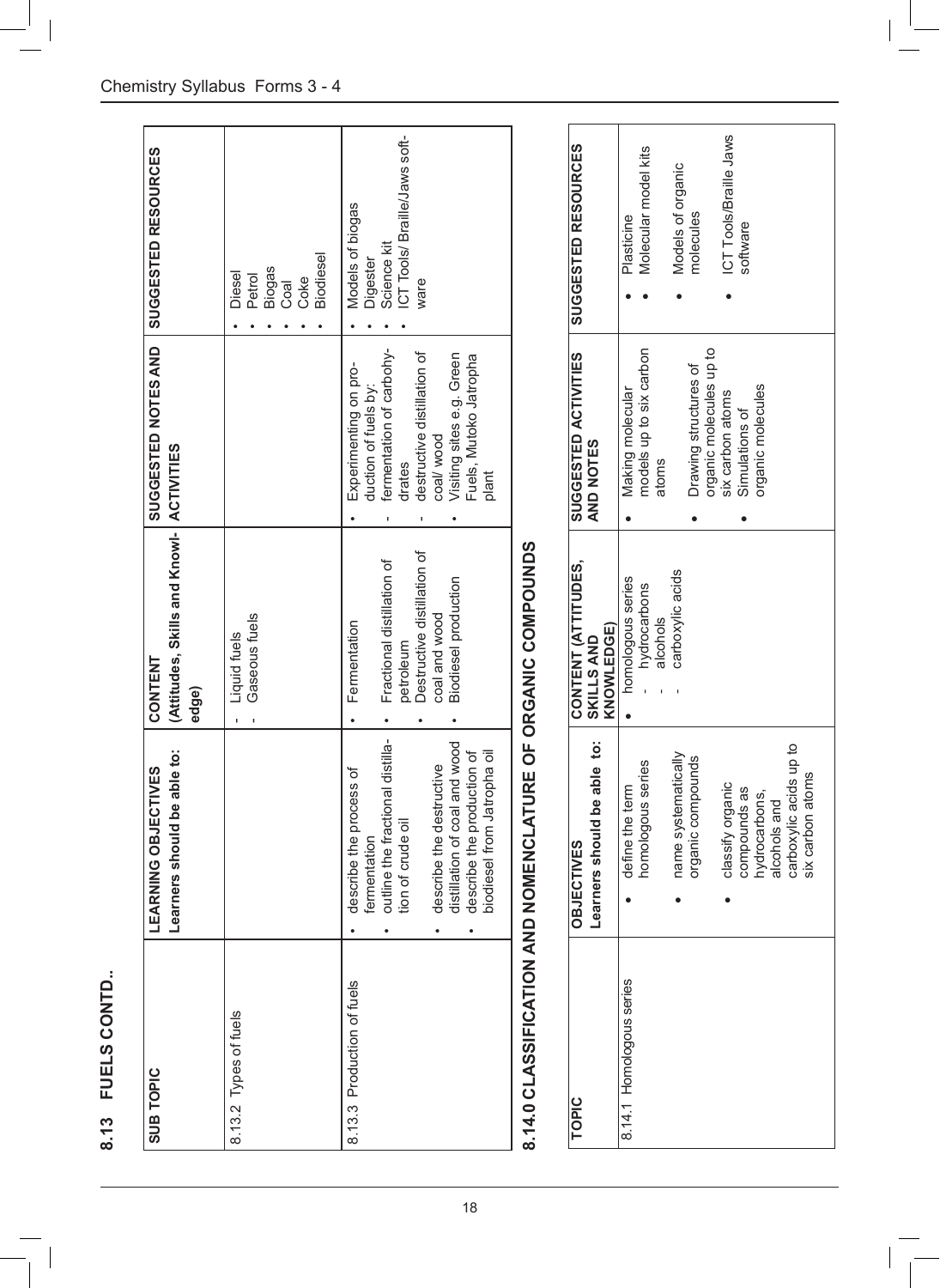| TOPIC                          | <b>OBJECTIVES</b>                    | <b>CONTENT (ATTITUDES,<br/>SKILLS AND KNOWLEDGE)</b>  | SUGGESTED ACTIVITIES                    | SUGGESTED RESOURCES    |
|--------------------------------|--------------------------------------|-------------------------------------------------------|-----------------------------------------|------------------------|
|                                | Learners should be able to:          |                                                       | AND NOTES                               |                        |
| 8.15.2 Classification of waste | identify solid, liquid               | Classification of                                     | Discussing and                          | Refuse from shops      |
|                                | and gaseous waste                    | waste                                                 | classifying waste                       | and residential areas  |
|                                | identify biodegradable               | Household and                                         | material                                | Industrial wastes      |
|                                | and non-                             | industrial waste such                                 | Discussing sources                      | Environmental policies |
|                                | biodegradable waste                  | <br>@                                                 | of waste material                       | and Acts               |
|                                | identify the different               | Food left overs                                       | Visiting sites                          | Pictures and films     |
|                                | sources of waste                     | Waste gases                                           |                                         | Resource persons       |
|                                |                                      | gold processing                                       |                                         |                        |
|                                |                                      | oils from soap making                                 |                                         |                        |
|                                |                                      | tyre industries                                       |                                         |                        |
|                                |                                      | dust from cement                                      |                                         |                        |
|                                |                                      | industry                                              | Burning of papers                       |                        |
|                                | describe methods of                  | Methods of                                            | and an explanation                      |                        |
|                                | identifying wastes                   | controlling wastes                                    | on observable                           |                        |
|                                | from industries                      |                                                       | changes                                 |                        |
|                                | controlling waste<br>suggest ways of |                                                       |                                         |                        |
| 8.15.3 Effect of waste on the  | ৳<br>describe the effects            | Eutrophication                                        | Visiting sites                          | Magazine articles      |
| environment                    | waste on the                         | Acid rain                                             | Researching and                         | Resource persons       |
|                                | environment                          |                                                       |                                         |                        |
|                                |                                      | Global warming                                        | discussing the                          | ICT tools and          |
|                                |                                      | Health effects                                        | effects                                 | Braille/Jaws software  |
|                                |                                      | Ozone layer                                           | Case studies                            |                        |
|                                |                                      | depletion                                             |                                         |                        |
| 8.16.0 WATER PURIFICATION      |                                      |                                                       |                                         |                        |
|                                |                                      |                                                       |                                         |                        |
| <b>SUB TOPIC</b>               | <b>LEARNING OBJECTIVES</b>           | CONTENT                                               | SUGGESTED NOTES AND                     | SUGGESTED RESOURCES    |
|                                | Learners should be able to           | (Attitudes, Skills and Knowl-                         | <b>ACTIVITIES</b>                       |                        |
|                                |                                      | edge)                                                 |                                         |                        |
| Composition of water<br>8.16.1 | ৳<br>describe the composition        | Composition of water from                             | Colleting water samples                 | Water samples          |
| from different sources         | water from different sources         | different sources such as<br>dam, borehole, river and | from different sources<br>and analysing | pH meter               |
|                                |                                      |                                                       |                                         |                        |

**8.15 ENVIRONMENTAL CHEMISTRY**

8.15 ENVIRONMENTAL CHEMISTRY

 $\mathcal{L}$ 

**8.15.1 WASTE MANAGEMENT**

8.15.1 WASTE MANAGEMENT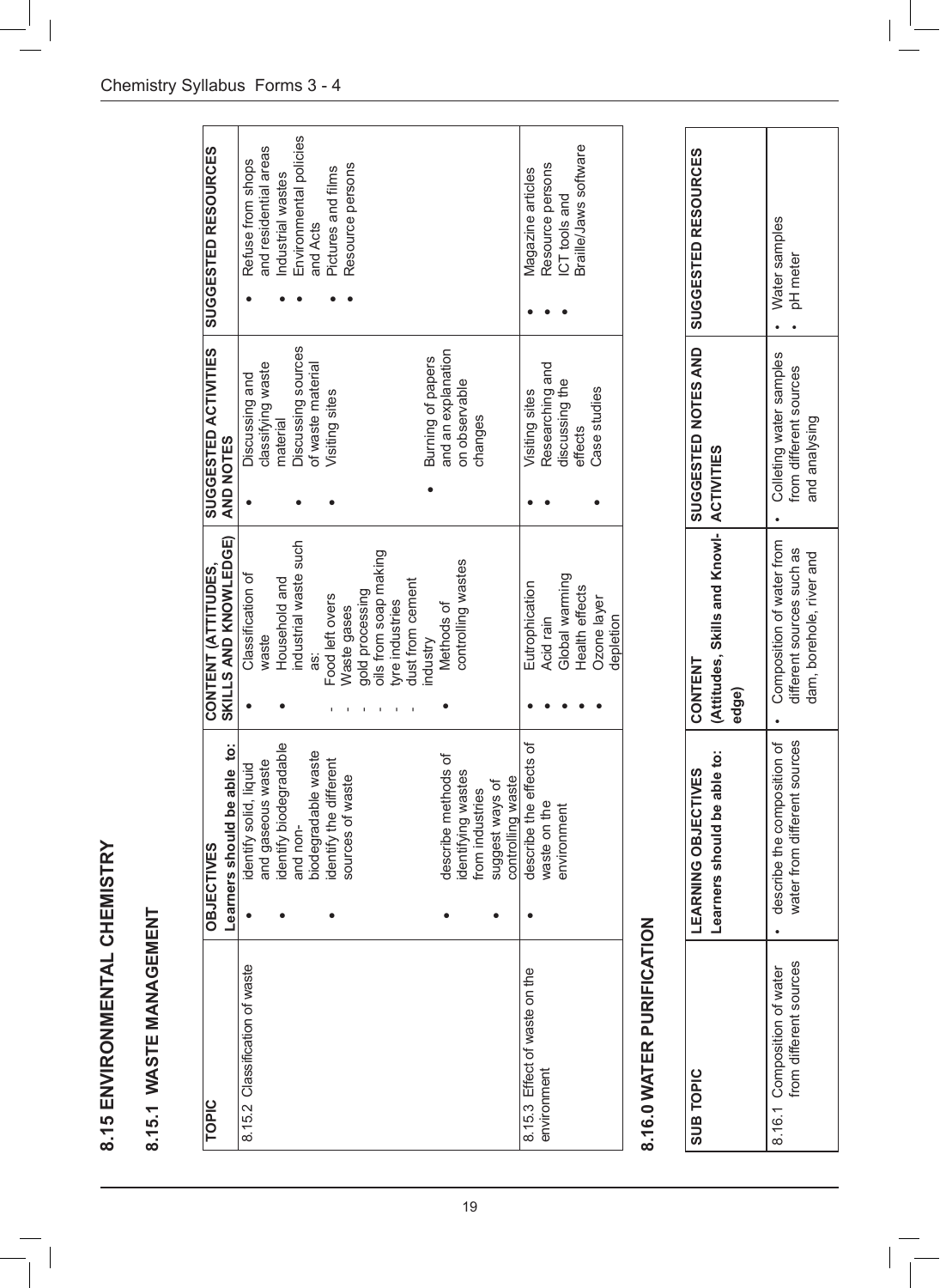| 8.16.0 WATER PURIFICATION CONTD. |                                                                                                                         |                                                                                                           |                                                                                             |                                                       |  |
|----------------------------------|-------------------------------------------------------------------------------------------------------------------------|-----------------------------------------------------------------------------------------------------------|---------------------------------------------------------------------------------------------|-------------------------------------------------------|--|
| <b>SUB TOPIC</b>                 | Learners should be able to:<br><b>LEARNING OBJECTIVES</b>                                                               | (Attitudes, Skills and Knowl-<br><b>CONTENT</b><br>edge)                                                  | SUGGESTED NOTES AND<br><b>ACTIVITIES</b>                                                    | SUGGESTED RESOURCES                                   |  |
|                                  | distinguish between hard<br>and soft water                                                                              | and rain                                                                                                  | following: colour, smell<br>and pH                                                          | matches<br>burners                                    |  |
|                                  | describe the effects of hard<br>water<br>$\bullet$                                                                      | hard and soft water                                                                                       | water using foam, boiling<br>water and analysing the<br>testing for hardness of<br>residue  | science kit                                           |  |
|                                  |                                                                                                                         | sers, water pipes, solubility<br>$gey-$<br>effects of hard water on:<br>boilers, electric jug,<br>of soap | desalting using an acid/<br>vinegar, lemon juice                                            | heating elements<br>soap                              |  |
| FORM 4 SYLLABUS                  |                                                                                                                         |                                                                                                           |                                                                                             |                                                       |  |
| 8.17.0 FORM 4 SYLLABUS           |                                                                                                                         |                                                                                                           |                                                                                             |                                                       |  |
| 8.17.1 LABORATORY TECHNIQUES     |                                                                                                                         |                                                                                                           |                                                                                             |                                                       |  |
| <b>SUB TOPIC</b>                 | Learners should be able to<br><b>LEARNING OBJECTIVES</b>                                                                | (Attitudes, Skills and Knowl-<br><b>CONTENT</b><br>edge)                                                  | SUGGESTED NOTES AND<br><b>ACTIVITIES</b>                                                    | SUGGESTED RESOURCES                                   |  |
| 8.17.2 Volumetric Analysis       | calculate moles and concen-<br>carry out titration experi-<br>complete titration tables<br>tration from titres<br>ments | Acid-base titration<br>Concentration<br>Moles                                                             | Carrying out experiments<br>Assembling titration ap-<br>on acid -base titrations<br>paratus | ICT Tools and Braille/jaws<br>Science kit<br>software |  |

Chemistry Syllabus Forms 3 - 4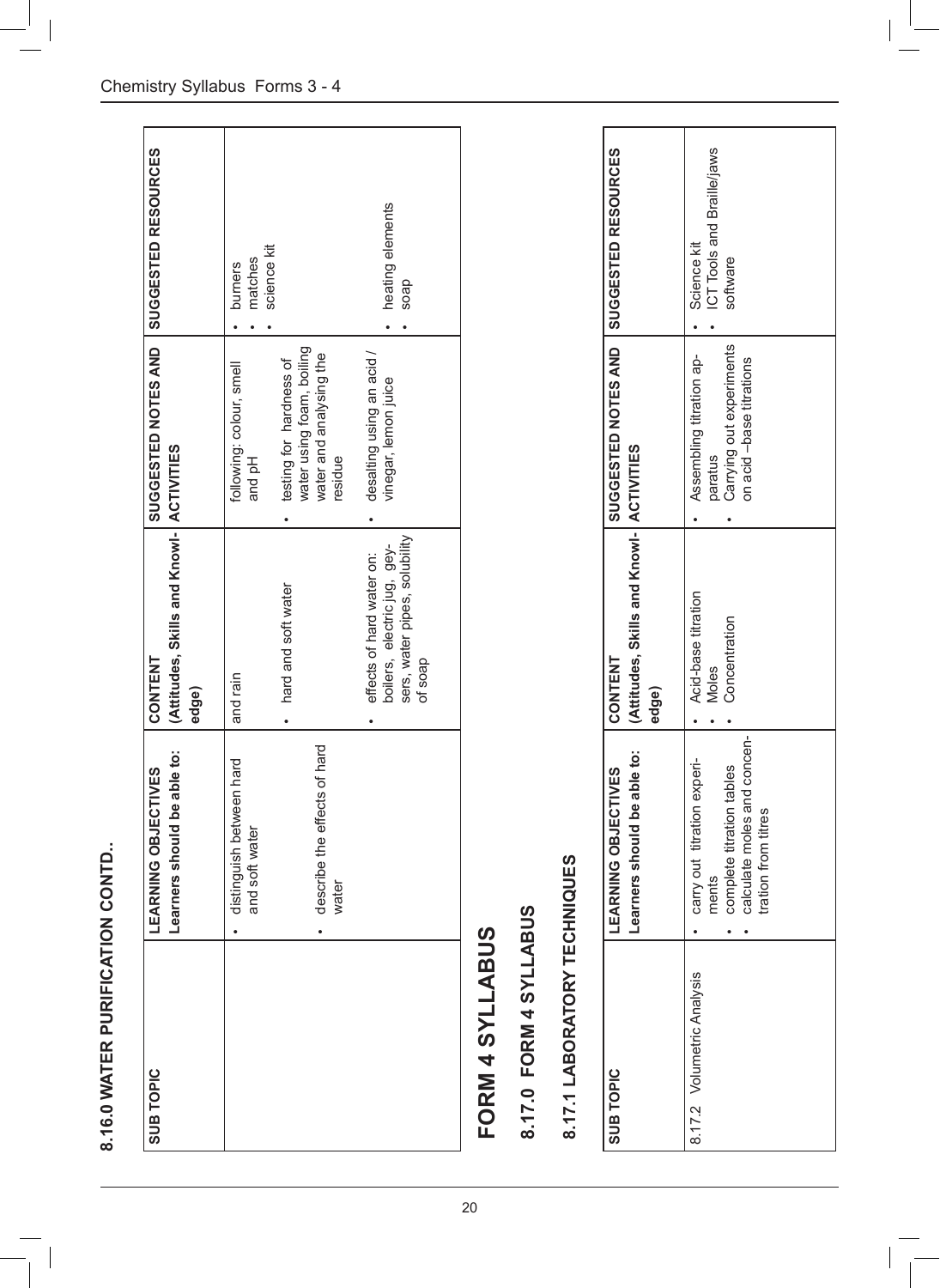| Separation Techniques<br><b>Volumetric Analysis</b> | fractional and steam distilla-<br>Learners should be able to:<br>describe the principles of<br><b>LEARNING OBJECTIVES</b><br>tion<br>$\bullet$ | (Attitudes, Skills and Knowl-<br>Separation Techniques<br>Fractional distillation<br>Steam distillation<br><b>CONTENT</b><br>edge) | SUGGESTED NOTES AND<br>Separating ethanol from<br>Drawing titration tables<br>Calculating moles and<br>Carrying out steam<br>concentration<br><b>ACTIVITIES</b><br>water | Fractional distillation appa-<br>SUGGESTED RESOURCES<br>Plant material<br>ratus |
|-----------------------------------------------------|------------------------------------------------------------------------------------------------------------------------------------------------|------------------------------------------------------------------------------------------------------------------------------------|--------------------------------------------------------------------------------------------------------------------------------------------------------------------------|---------------------------------------------------------------------------------|
|                                                     | paper and thin layer chro-<br>describe the concepts of<br>matography                                                                           | Chromatography<br>Rf values                                                                                                        | separating ink/chlorophyll<br>pigments by paper and<br>thin layer chromatogra-<br>perfumes and flavours<br>distillation to produce<br>Calculating Rf values<br>phy       | Thin layer plate<br>Filter paper<br>Ethanol                                     |
| Qualitative analysis                                | carry out tests to identify<br>ions<br>$\bullet$                                                                                               | NH4+, Mg2+, Pb2+, Cu2+,<br>Qualitative Analysis (A3+,<br>Fe2+, Fe3+, Cr3+, Zn2+,<br>CI-, I-, NO3-, SO42-,<br>CO32-                 | anions(refer to qualitative<br>Carrying out experiments<br>to identify cations and<br>analysis table)                                                                    | N.B. Reagents must be 0.2<br>Delivery tube<br>Science Kit<br>mol/dm3<br>Lemon   |
|                                                     | describe tests to identify<br>gases                                                                                                            | chlorine; hydrogen; oxygen<br>ammonia; carbon dioxide;<br>Tests for gases such as:<br>and sulphur dioxide                          | Sulphur dioxide<br>Carbon dioxide<br>Testing for:<br>Hydrogen<br>Ammonia<br>Oxygen                                                                                       | Science kit                                                                     |

Chemistry Syllabus Forms 3 - 4

**8.17.1 LABORATORY TECHNIQUES CONTD..**

8.17.1 LABORATORY TECHNIQUES CONTD.

 $\overline{\phantom{a}}$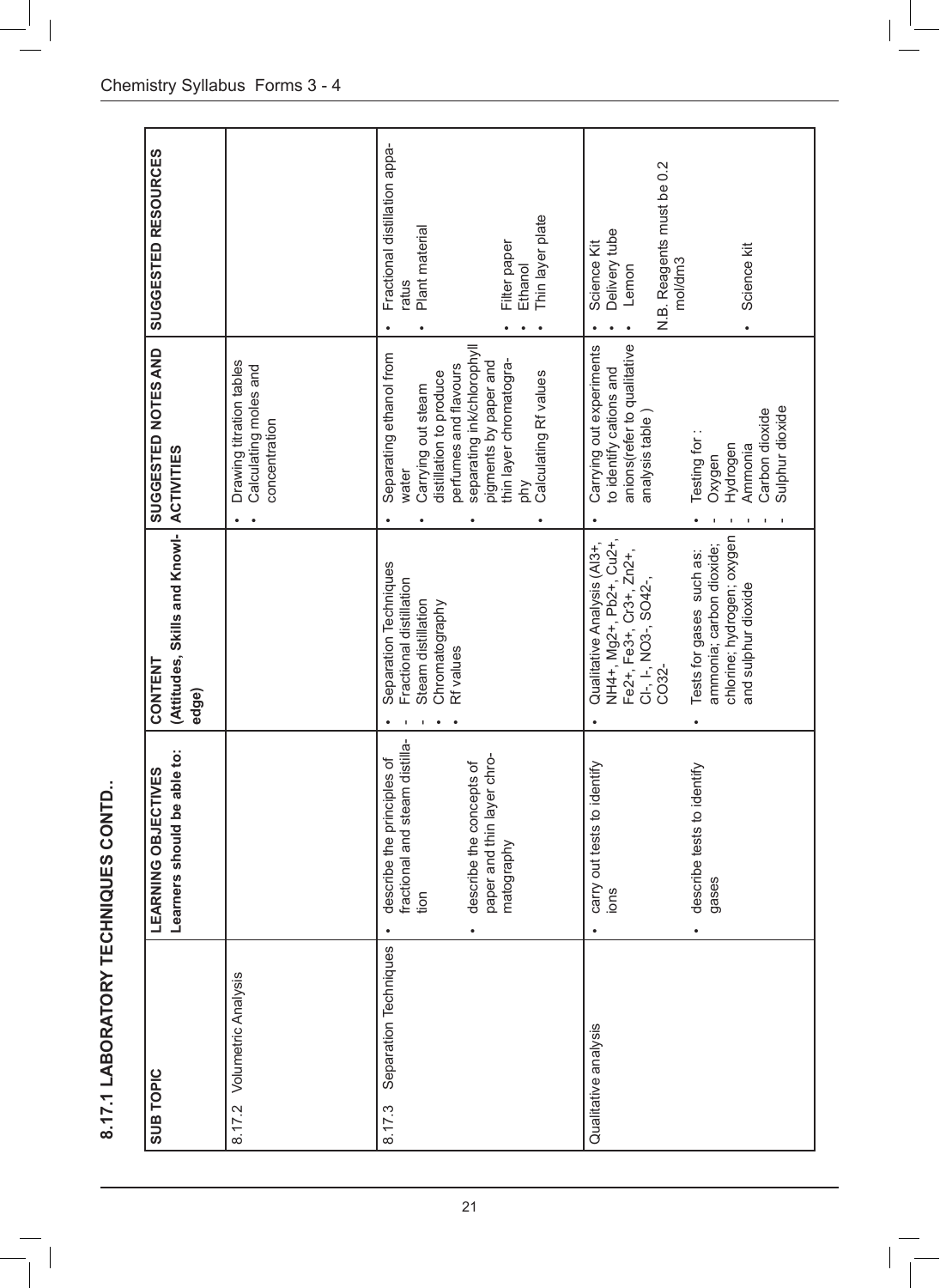| c |
|---|
| σ |
| ₹ |
| r |

| <b>RESOURSES</b><br>SUGGESTED                          | Science kit<br><u>es</u>                                                                                                                                                     |
|--------------------------------------------------------|------------------------------------------------------------------------------------------------------------------------------------------------------------------------------|
| SUGGESTED ACTIVITIES AND<br><b>NOTES</b>               | acid, wax and naphthalene.<br>and cooling of ice, stearic<br>Experimenting on heating<br>Interpreting heating and<br>Drawing heating and<br>cooling curves<br>cooling curves |
| CONTENT (ATTITUDES,<br>KNOWLEDGE)<br><b>SKIILS AND</b> | Effects of impurities on<br>Heating and cooling<br>melting and boiling<br>Melting and boiling<br>curves<br>points<br>points                                                  |
| e to:<br>Learners should be able<br><b>OBJECTIVES</b>  | and<br>đ<br>interpret heating and<br>mpurities on boiling<br>describe the effects<br>cooling curves<br>melting points                                                        |
| <b>TOPIC</b>                                           | 8.18.1 Heating and cooling<br>curves                                                                                                                                         |

## 8.19.0 THE MOLE CONCEPT **8.19.0 THE MOLE CONCEPT**

| TOPIC                         | Learners should be able to:<br><b>OBJECTIVES</b>                         | CONTENT (ATTITUDES,<br>KNOWLEDGE)<br>SKIILS AND                                                           | SUGGESTED ACTIVITIES AND<br><b>NOTES</b>                                       | <b>RESOURSES</b><br>SUGGESTED                       |  |
|-------------------------------|--------------------------------------------------------------------------|-----------------------------------------------------------------------------------------------------------|--------------------------------------------------------------------------------|-----------------------------------------------------|--|
| 8.19.1 Percentage composition | composition of elements<br>in compounds and ores<br>calculate percentage | (haematite, copper<br>composition<br>Percentage                                                           | Calculating percentage<br>composition of given<br>elements in given            | <b>Text books</b><br>Science kit<br><b>Balances</b> |  |
|                               | 흐<br>calculating empirical an<br>molecular formulae                      | bauxite, platinum group<br>molecular formula<br>of metals (PGMs)<br>pyrite, fertilizers,<br>empirical and | Calculating empirical formula<br>and molecular formula.<br>compounds and ores. | Resource people<br>Ore samples                      |  |
| 8.19.2 Molar gas volume       | explain the concept of<br>molar gas volume                               | Molar gas volume                                                                                          | Collecting and measuring<br>gases produced from<br>chemical reactions          | Science kit                                         |  |
|                               | volume concept in<br>use the molar gas                                   |                                                                                                           | Calculating volumes of<br>gases                                                |                                                     |  |
|                               | calculations.                                                            |                                                                                                           | N.B Use 24dm <sup>3</sup> /mole as molar<br>gas volume at rtp                  |                                                     |  |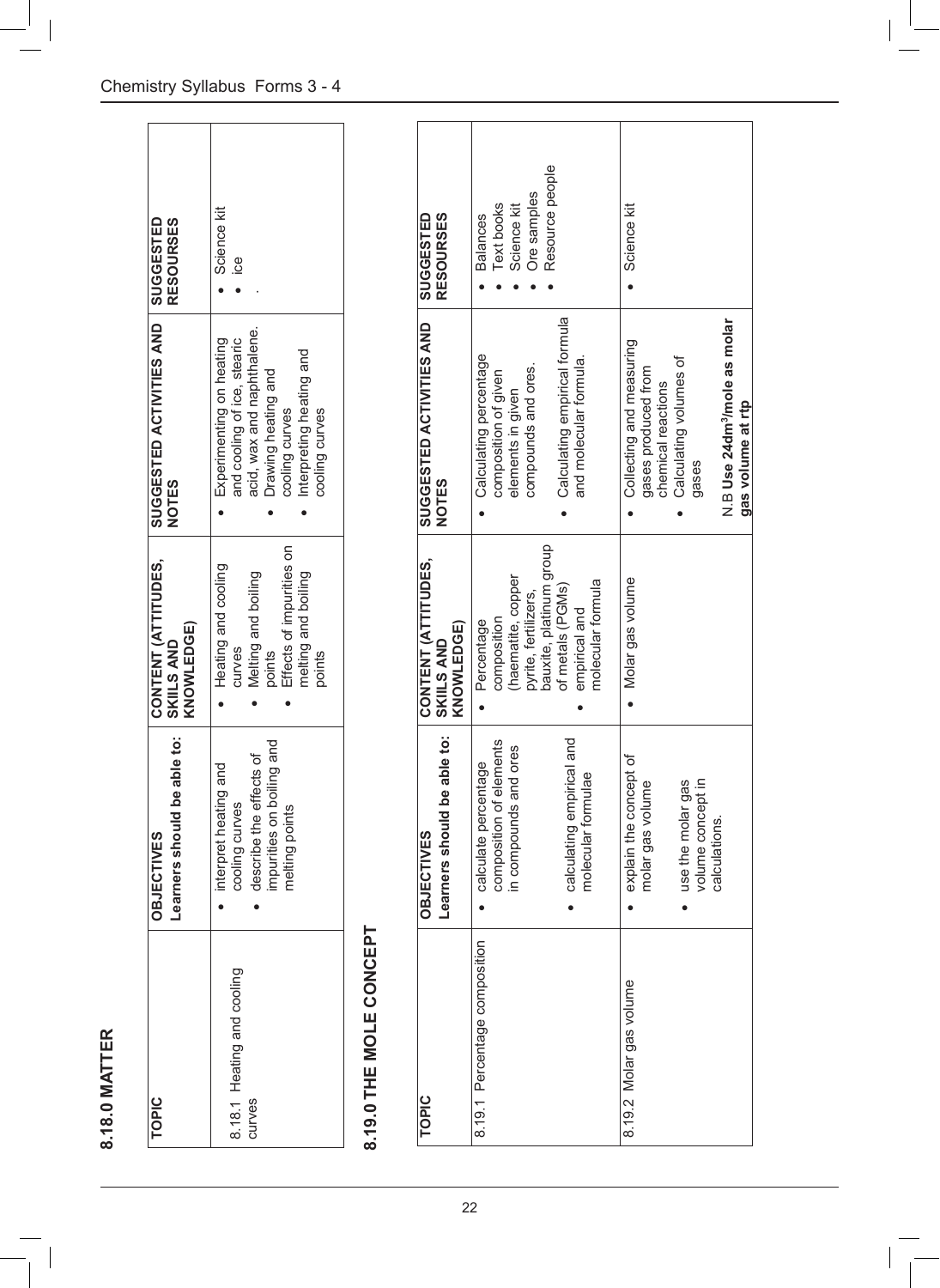8.20.0 STOICHIOMETRY **8.20.0 STOICHIOMETRY**

 $\begin{array}{c} \hline \end{array}$ 

| <b>TOPIC</b>                          | Learners should be able<br><b>OBJECTIVES</b><br>$\ddot{\mathbf{e}}$ | SKILLS AND KNOWLEDGE)<br>CONTENT (ATTITUDES,           | <b>SUGGESTED ACTIVITIES</b><br>AND NOTES                                                                                                        | <b>SUGESTED RESOURSES</b> |
|---------------------------------------|---------------------------------------------------------------------|--------------------------------------------------------|-------------------------------------------------------------------------------------------------------------------------------------------------|---------------------------|
| 8.20.1 Percentage yield and<br>purity | Calculate percentage<br>purity and yield                            | actual yield, theoretical<br>Percentage yield<br>yield | determining percentage<br>Experimenting on<br>yield and purity                                                                                  | Science kit               |
|                                       | Explain the difference<br>between actual and<br>theoretical yield.  | Percentage purity                                      | destructive distillation of<br>Thermal decomposition<br>Calculating percentage<br>of calcium carbonate<br>coal and sawdust<br>yields and purity | Wood, coal, sawdust       |

# 8.21.0 ELECTROCHEMISTRY **8.21.0 ELECTROCHEMISTRY**

|                                  | Learners should be able<br><b>OBJECTIVES</b><br>$\ddot{\mathbf{e}}$ | <b>SKILLS AND KNOWLEDGE)</b><br>CONTENT (ATTITUDES,                                                          | SUGGESTED ACTIVITIES<br>AND NOTES                                                                                                                           | <b>SUGGESTED RESOURCES</b>                                                |
|----------------------------------|---------------------------------------------------------------------|--------------------------------------------------------------------------------------------------------------|-------------------------------------------------------------------------------------------------------------------------------------------------------------|---------------------------------------------------------------------------|
| 8.21.1 Redox equations           | construct balanced redox<br>equations                               | displacement reactions<br>redox equations e.g.                                                               | Deducing electrode<br>Chloride batteries<br>Sable Chemicals,<br>Balancing redox<br>Visiting sites<br>equations<br>reactions                                 | ICT tools and Braille/Jaws<br>software                                    |
| 8.21.2 Electrolytic purification | describe the electrolytic<br>cell on production of<br>copper        | products of the electrolytic<br>Electrolytic purification of<br>uses of copper and by -<br>process<br>copper | Visiting sites e.g. Empress<br>Analysing electroplating<br>copper and by-products<br>Discussing the uses of<br>Assembling the<br>electrolytic cell<br>mine, | ICT tools and Braille/Jaws<br>Resource persons<br>Science kit<br>software |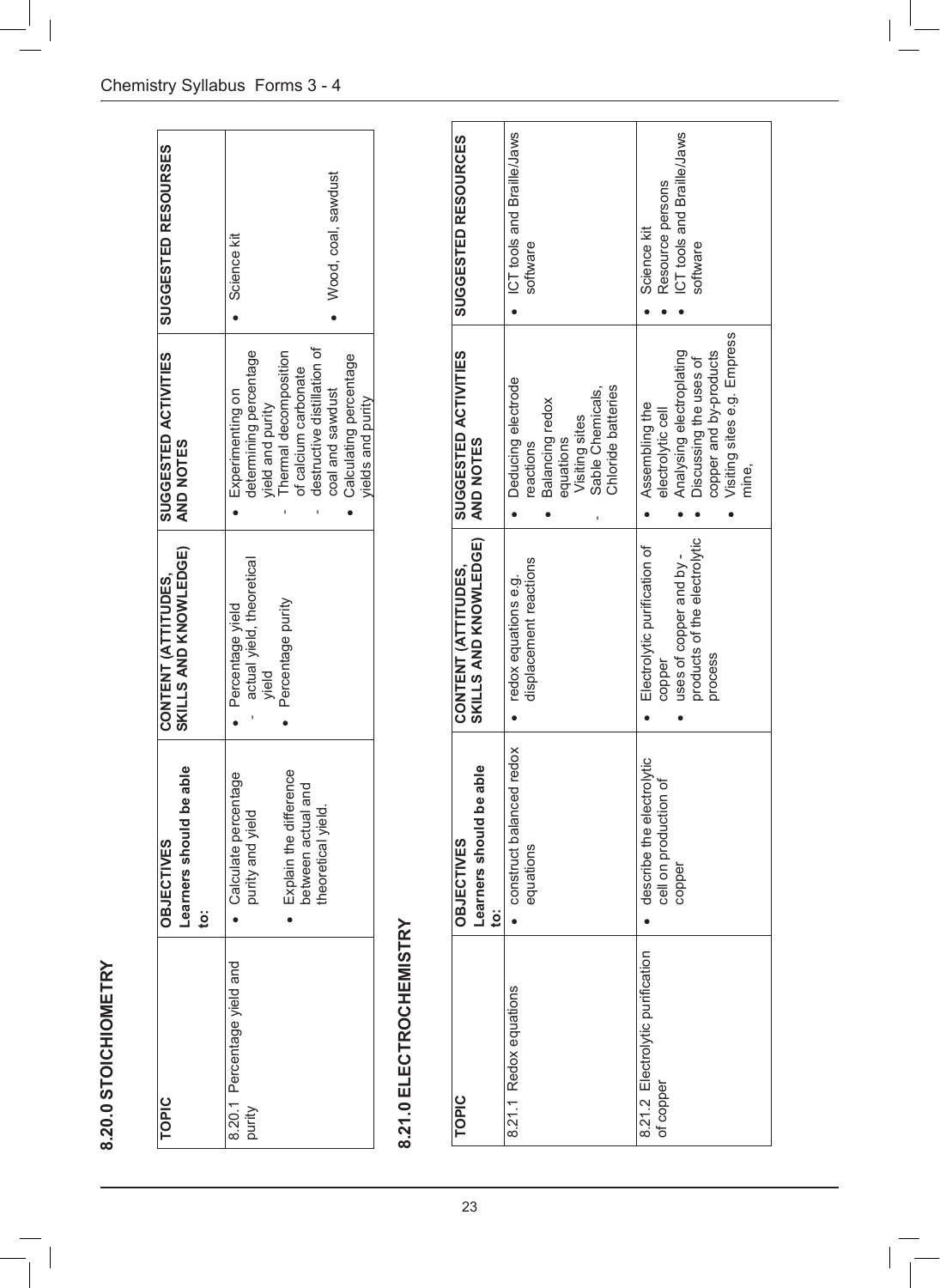| י      |
|--------|
|        |
|        |
|        |
|        |
|        |
|        |
|        |
| ı<br>۱ |
| ı      |
|        |
| ۱      |
|        |

|                         | Learners should be able<br><b>OBJECTIVES</b> | SKILLS AND KNOWLEDGE)<br>CONTENT (ATTITUDES, | SUGGESTED ACTIVITIES<br>AND NOTES | SUGGESTED RESOURCES |
|-------------------------|----------------------------------------------|----------------------------------------------|-----------------------------------|---------------------|
|                         | ë                                            |                                              |                                   |                     |
| 8.22.1 Enthalpy changes | describe the concept of                      | Enthalpy changes of                          | Carrying out experiments          | Science kit         |
|                         | enthalpy change                              | combustion                                   | to determine enthalpy             |                     |
|                         |                                              | neutralisation                               | changes of combustion,            |                     |
|                         |                                              | solution                                     | neutralisation and                |                     |
|                         |                                              |                                              | solution                          |                     |
|                         |                                              |                                              | Calculating enthalpy              |                     |
|                         | determine experimentally                     |                                              | changes                           |                     |
|                         | enthalpy change                              |                                              |                                   |                     |
|                         |                                              |                                              |                                   |                     |
|                         | calculate enthalpy                           |                                              |                                   |                     |
|                         | changes using the                            |                                              |                                   |                     |
|                         | relationship,                                |                                              |                                   |                     |
|                         | $q = mc \Delta T / VCAT$                     |                                              |                                   |                     |

### 8.23.0 EQUILIBRIA **8.23.0 EQUILIBRIA 8.23.0 EQUILIBRIA**

| TOPIC                                                                    | Learners should be able<br><b>OBJECTIVES</b><br>$\ddot{\mathbf{e}}$                                                                                                                                                                  | SKILLS AND KNOWLEDGE)<br>CONTENT (ATTITUDES,                                                                          | SUGGESTED ACTIVITIES<br>AND NOTES                                                                                                                                                                   | <b>SUGGESTED RESOURCES</b>                                           |
|--------------------------------------------------------------------------|--------------------------------------------------------------------------------------------------------------------------------------------------------------------------------------------------------------------------------------|-----------------------------------------------------------------------------------------------------------------------|-----------------------------------------------------------------------------------------------------------------------------------------------------------------------------------------------------|----------------------------------------------------------------------|
| 8.23.1 Production of<br>fertilisers                                      | ammonium nitrate and<br>ammonium sulphate<br>manufacture of<br>describe the<br>fertilisers                                                                                                                                           | ammonium nitrate<br>Production of fertilisers<br>ammonium<br>sulphate                                                 | visiting sites e.g. Sable<br>production of fertilisers<br>chemicals, ZimPhos<br>ammonia with nitric<br>acid/sulphuric acid<br>experimenting on<br>by neutralising<br>crystallisation<br>followed by | Resource persons<br>science kit                                      |
| of reaction kinetics and<br>8.23.2 Industrial applications<br>equilibria | Haber, and contact process<br>tion in relation to the cost of<br>Haber and contact process-<br>analyse the cost of produc-<br>link reaction conditions to<br>justify the conditions for<br>production costs for the<br>product<br>ဖိ | Alternative sources of raw<br>Effects of conditions on<br>vields and costs<br>Applications<br>materials<br>Industrial | relationships between con-<br>Analysing graphs showing<br>Analysing reaction condi-<br>tions against productivity<br>ditions and yield<br>Visiting sites                                            | ICT tools and Braille/Jaws<br>Resource persons<br>software<br>Charts |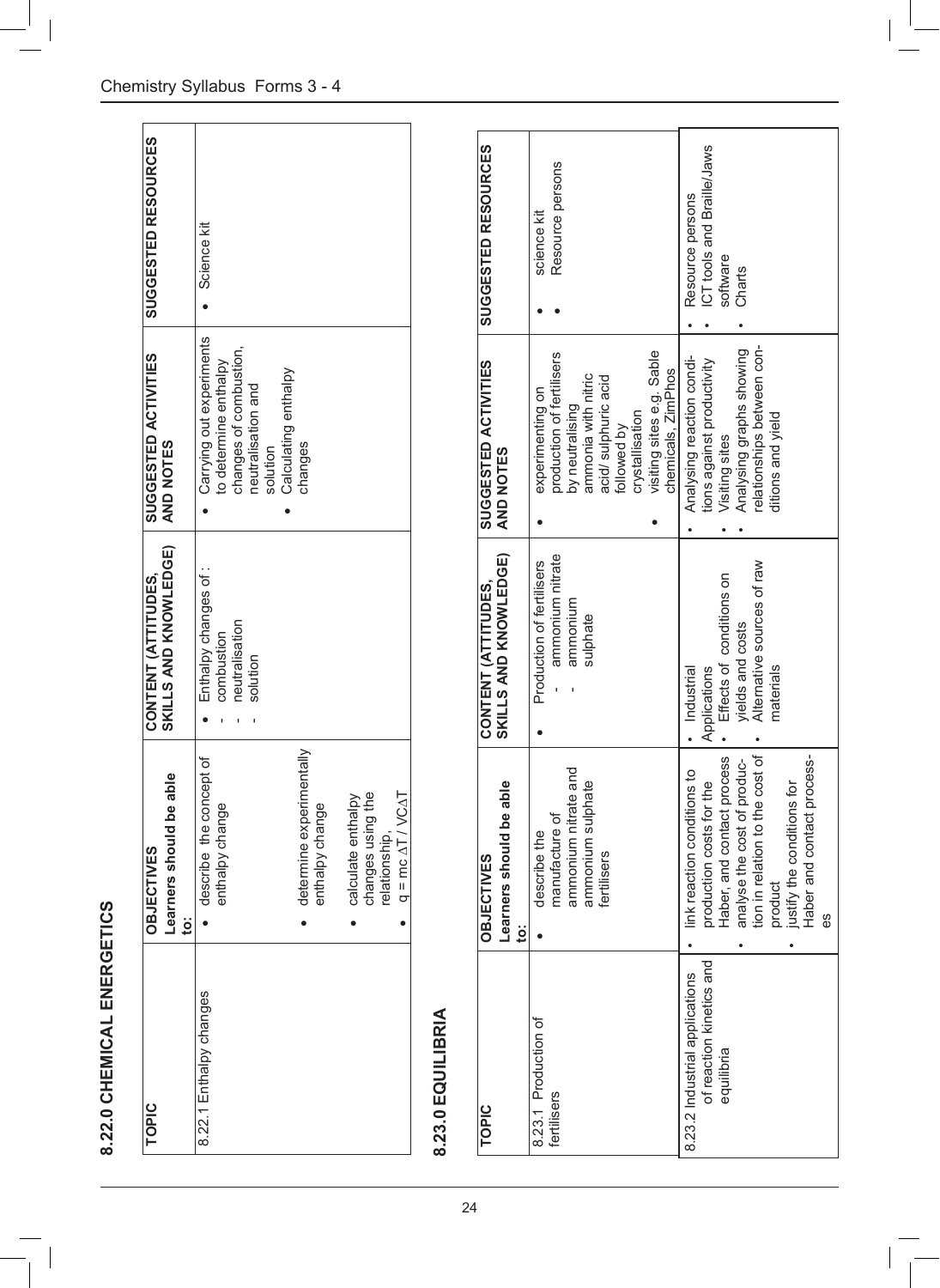| I                                |
|----------------------------------|
| ı<br><b>Service Service</b><br>I |
| ֘֒                               |
|                                  |
|                                  |
|                                  |
|                                  |
| í                                |
|                                  |
|                                  |
| l                                |
|                                  |
|                                  |
|                                  |
|                                  |
| ۱                                |
|                                  |
|                                  |
|                                  |
|                                  |
| I                                |
| J                                |
| ì                                |
| l                                |
| е                                |

### 8.24.1 PERIODIC TABLE **8.24.1 PERIODIC TABLE 8.24.1 PERIODIC TABLE**

|                            | <b>OBJECTIVES</b>       | <b>CONTENT (ATTITUDES,</b>   | <b>SUGGESTED ACTIVITIES</b>              | SUGGESTED RESOURCES            |
|----------------------------|-------------------------|------------------------------|------------------------------------------|--------------------------------|
|                            | Learners should be able | <b>SKILLS AND KNOWLEDGE)</b> | AND NOTES                                |                                |
| ë                          |                         |                              |                                          |                                |
| 8.24.2 Transition elements | describe the properties | Iransition elements          | Discussing properties of                 | · Periodic table               |
|                            | of transition elements  | (copper, iron, manganese,    | transition elements                      | Salts                          |
|                            |                         | cobalt, chromium, nickel,    | Experimenting to                         | metals                         |
|                            |                         | vanadium)                    | investigate the colours and              | Science kit                    |
|                            |                         | Physical properties          | catalytic properties of                  | Resource persons               |
|                            |                         |                              | transition elements iron (II),           | $\cdot$ iron (II), iron (III), |
|                            |                         | Industrial and biological    | iron (III), $Cu^{2+}$ , MnO <sub>4</sub> | $Cu^{2+}$ , MnO <sub>4</sub> , |
|                            | explain the industrial  | significance of transition   | $MnO2: Cr3+: Cr2O72: CrO42-$             | $MnO2, Cr3+.Cr2O72, CrO42-$    |
|                            | and biological          | elements (catalysis,         | visiting sites                           |                                |
|                            | significance of         | haemoglobin and alloys)      |                                          |                                |
|                            | transition elements     |                              |                                          |                                |

### **8.25.0 METALS AND NON - METALS** 8.25.0 METALS AND NON - METALS **8.25.0 METALS AND NON - METALS**

| <b>DIDDT</b>                          | Learners should be able<br><b>OBJECTIVES</b><br>ë | CONTENT (ATTITUDES,<br>KNOWLEDGE)<br>SKILLS AND                                                         | SUGGESTED ACTIVITIES<br>AND NOTES                                                                                                          | SUGGESTED RESOURCES                                                                  |
|---------------------------------------|---------------------------------------------------|---------------------------------------------------------------------------------------------------------|--------------------------------------------------------------------------------------------------------------------------------------------|--------------------------------------------------------------------------------------|
| 8.25.1 Composition of Mineral<br>ores | describe the composition<br>of mineral ores       | Composition of mineral<br>ores of<br>$\frac{1}{2}$                                                      | Zimbabwe school of mines,<br>Bikita minerals, platinum<br>Visiting sites e.g.                                                              | ICT tools and Braille/Jaws<br>Sample of mineral ores<br>software                     |
|                                       |                                                   | Platinum<br>Copper<br>_ithium<br>Nickel<br>Gold                                                         | Analysing composition of<br>samples of mineral ores<br>mines, Arcturus mine                                                                | Resource persons                                                                     |
| 8.25.2 Extraction of metals           | describe the methods of<br>processing minerals    | Methods of processing<br>Purification of copper,<br>nickel, platinum, gold<br>Blast furnace<br>minerals | Discussing the methods of<br>Discussing importance of<br>beneficiation on mineral<br>extracting minerals<br>value addition and<br>esources | ICT tools and Braille/Jaws<br>Sample of mineral ores<br>Resource persons<br>software |
|                                       |                                                   | Value addition and<br>beneficiation                                                                     | Mines. Bikita minerals.<br>Zimbabwe School of<br>Visiting sites e.g.                                                                       |                                                                                      |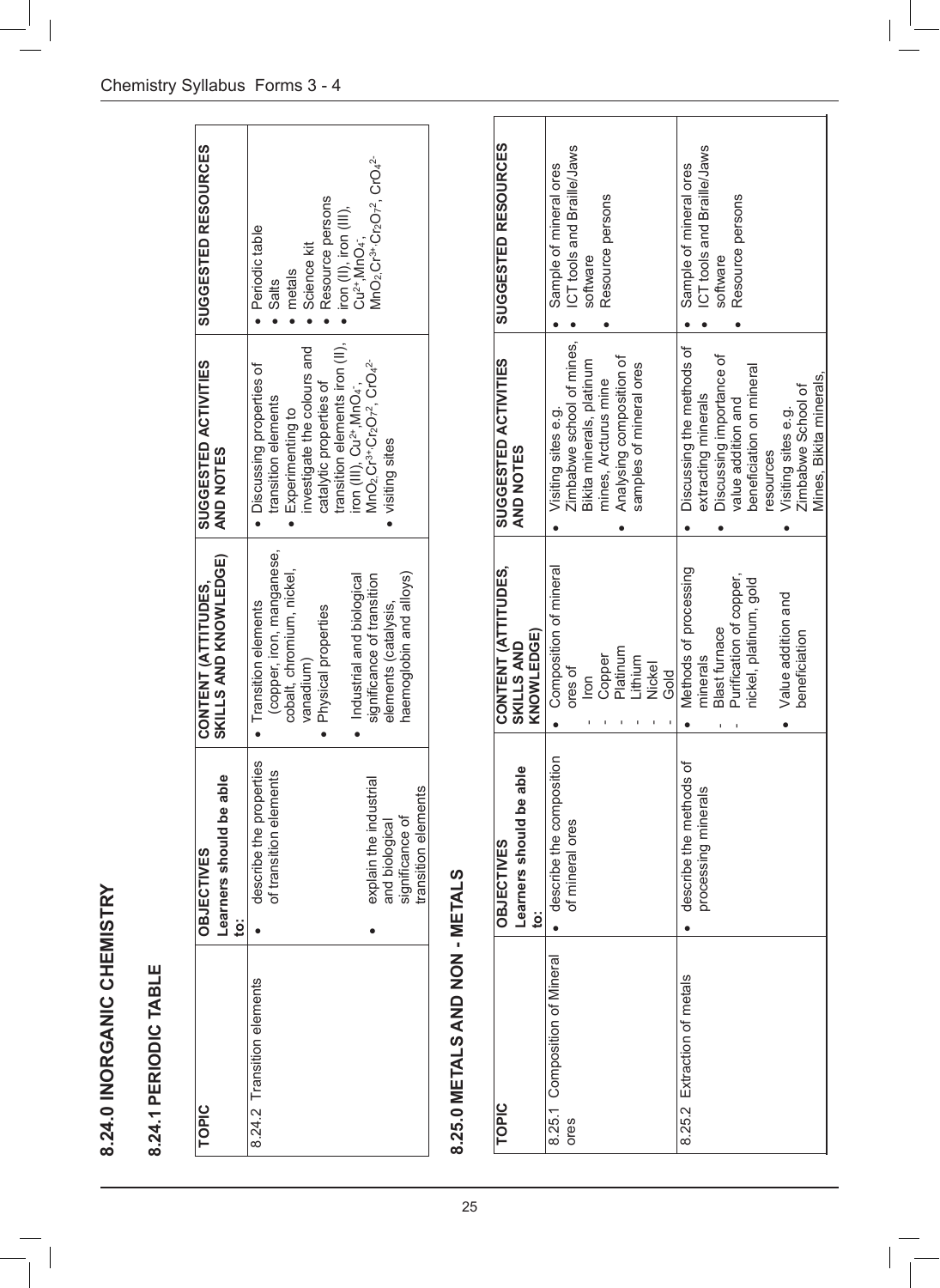| SUB TOPIC                                                 | Learners should be able to:<br><b>LEARNING OBJECTIVES</b>                                                                                          | (Attitudes, Skills and Knowl-<br>CONTENT<br>edge)                                                                                                   | SUGGESTED NOTES AND<br><b>ACTIVITIES</b>                                                                                                                                                                | SUGGESTED RESOURCES                                                       |
|-----------------------------------------------------------|----------------------------------------------------------------------------------------------------------------------------------------------------|-----------------------------------------------------------------------------------------------------------------------------------------------------|---------------------------------------------------------------------------------------------------------------------------------------------------------------------------------------------------------|---------------------------------------------------------------------------|
|                                                           | and alloys in respect to their<br>explain the uses of metals<br>properties                                                                         | Uses of metals and alloys                                                                                                                           | Discussing uses of metals<br>Discussing the formation<br>of alloys of copper, iron,<br>Platinum mines, Arcturus<br>mine and other small<br>scale mines<br>aluminium<br>and alloys                       |                                                                           |
| 8.25.3 Processing of<br>diamond and coal                  | describe the processing of<br>diamond and coal                                                                                                     | Destructive distillation of coal<br>Processing of diamond and<br>Value addition and<br>Coal gasification<br>beneficiation<br>$\overline{\text{co}}$ | Discussing importance of<br>beneficiation on mineral<br>value addition and<br>Zimchem<br>Hwange<br>Visiting sites<br>resources                                                                          | ICT tools and Braille/Jaws<br>Resource persons<br>software<br>Coal        |
| fractional distillation of air<br>8.25.4 Liquefaction and | identify the uses of Oxygen,<br>and fractional distillation of<br>Nitrogen, Carbon dioxide<br>describe the liquefaction<br>and noble gases<br>ilis | Uses of Oxygen, Nitrogen,<br>Liquefaction and fractional<br>Carbon dioxide and noble<br>Composition of air<br>distillation of air<br>gases          | composition, liquefaction<br>and fractional distillation<br>Visiting sites e.g. sable<br>chemicals, BOC gases<br>tools and Braille/Jaws<br>Simulating using ICT<br>Discussing the<br>software<br>of air | ICT tools and Braille/Jaws<br>Resource persons<br>Flow charts<br>software |

Chemistry Syllabus Forms 3 - 4

**8.25.0 METALS AND NON - METALS CONTD..**

8.25.0 METALS AND NON - METALS CONTD.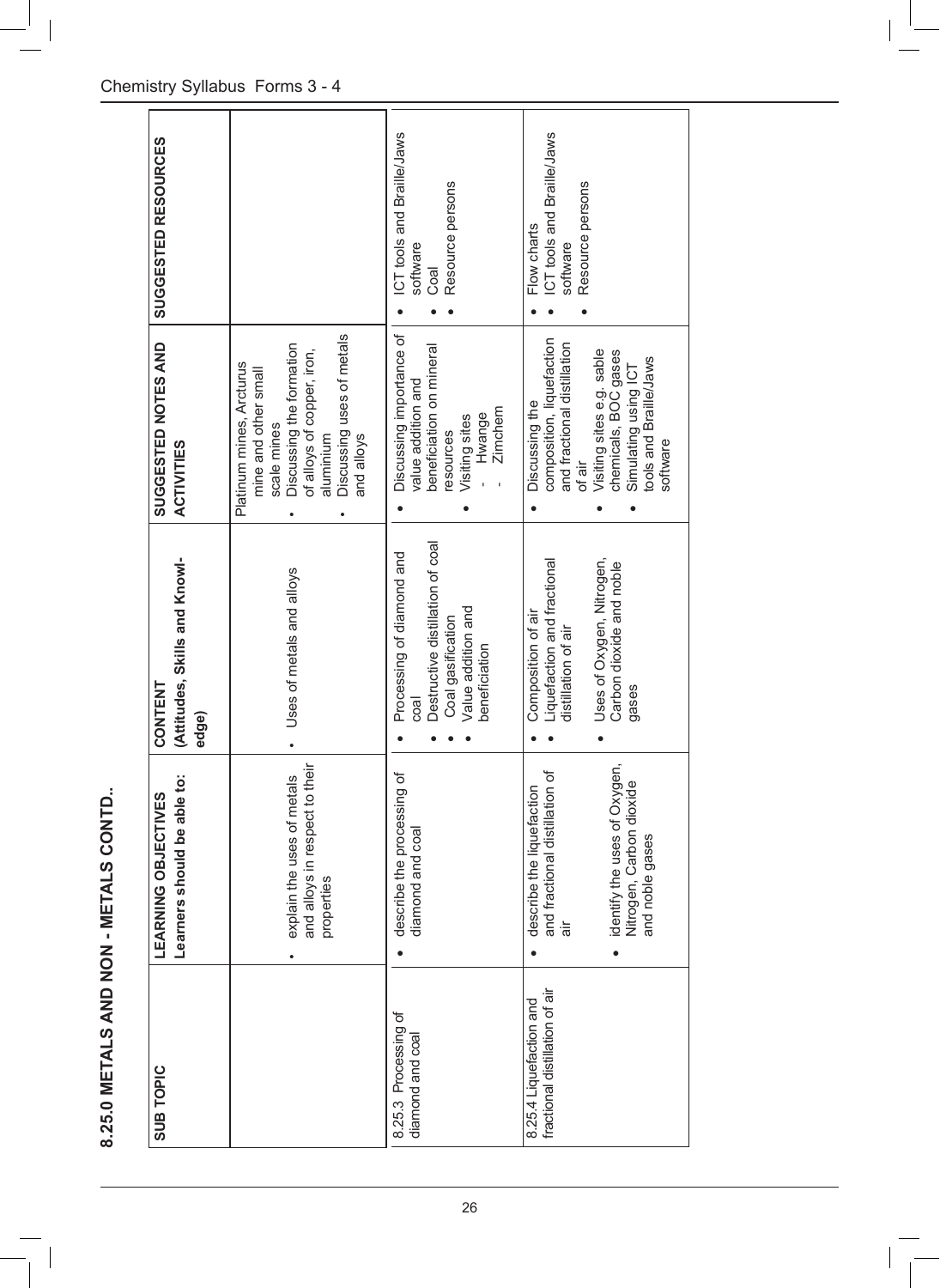| <b>TOPIC</b>                              | Learners should be able<br><b>OBJECTIVES</b><br><u>io:</u>                                                                  | SKILLS AND KNOWLEDGE)<br>CONTENT (ATTITUDES,                                 | <b>SUGGESTED ACTIVITIES</b><br>AND NOTES                                                                                                 | SUGGESTED RESOURCES                                                                  |
|-------------------------------------------|-----------------------------------------------------------------------------------------------------------------------------|------------------------------------------------------------------------------|------------------------------------------------------------------------------------------------------------------------------------------|--------------------------------------------------------------------------------------|
| 8.26.2 Fuel efficiency                    | explain why some fuels<br>heating values of fuels<br>are more efficient than<br>experimentally, the<br>determine,<br>others | Fuel efficiency<br>Types of fuels<br>$\bullet$                               | Experimenting with fuels<br>Discussing the reasons<br>why the fuels have<br>different efficiency<br>to determine their<br>heating values | Thermometer<br>Science kit<br><b>Burners</b><br>Beaker<br><b>Fuels</b>               |
| 8.27.0 CLASSIFICATION AND NOMENCLATURE OF |                                                                                                                             | ORGANIC COMPOUNDS                                                            |                                                                                                                                          |                                                                                      |
| TOPIC                                     | Learners should be able<br><b>OBJECTIVES</b><br>$\ddot{\circ}$                                                              | SKILLS AND KNOWLEDGE)<br>CONTENT (ATTITUDES)                                 | SUGGESTED ACTIVITIES<br>AND NOTES                                                                                                        | <b>SUGGESTED RESOURCES</b>                                                           |
| 8.27.1 Isomerism                          | draw the structures of<br>isomers of alkanes<br>describe the term<br>identify structural<br>the isomers<br>isomerism        | structures of isomers<br>of alkanes up to 6<br>carbon atoms                  | isomers of alkanes<br>making models of<br>discussing<br>isomerism<br>isomerism<br>simulating                                             | Braille/Jaws software<br>ICT tools and<br>models                                     |
| 8.28.0 HYDROCARBONS                       |                                                                                                                             |                                                                              |                                                                                                                                          |                                                                                      |
| <b>TOPIC</b>                              | Learners should be able<br><b>OBJECTIVES</b><br><u>io:</u>                                                                  | <b>CONTENT (ATTITUDES,</b><br>KNOWLEDGE)<br><b>SKILLS AND</b>                | <b>SUGGESTED ACTIVITIES</b><br>AND NOTES                                                                                                 | <b>SUGGESTED RESOURCES</b>                                                           |
| 8.28.1Alkanes and Alkenes                 | alkanes and alkenes<br>alkanes and alkenes<br>distinguish between<br>manufacture of<br>describe the<br>describe the         | Cracking of long<br>Combustion of<br>chain alkanes<br>alkanes and<br>alkenes | Drawing structures of<br>alkanes and alkenes<br>alkenes and alkanes<br>Experimenting with<br>Making models of<br>Burning                 | Bromine water<br>Hydrocarbon<br>Boiling tube<br>Cooking oil<br><b>Burner</b><br>Sand |

**Experimenting with** cooking oil to

chemical properties

Reaction with

**8.26.0 ORGANIC CHEMISTRY**

8.26.0 ORGANIC CHEMISTRY

 $\overline{\phantom{a}}$ 

**8.26.1 FUELS**

8.26.1 FUELS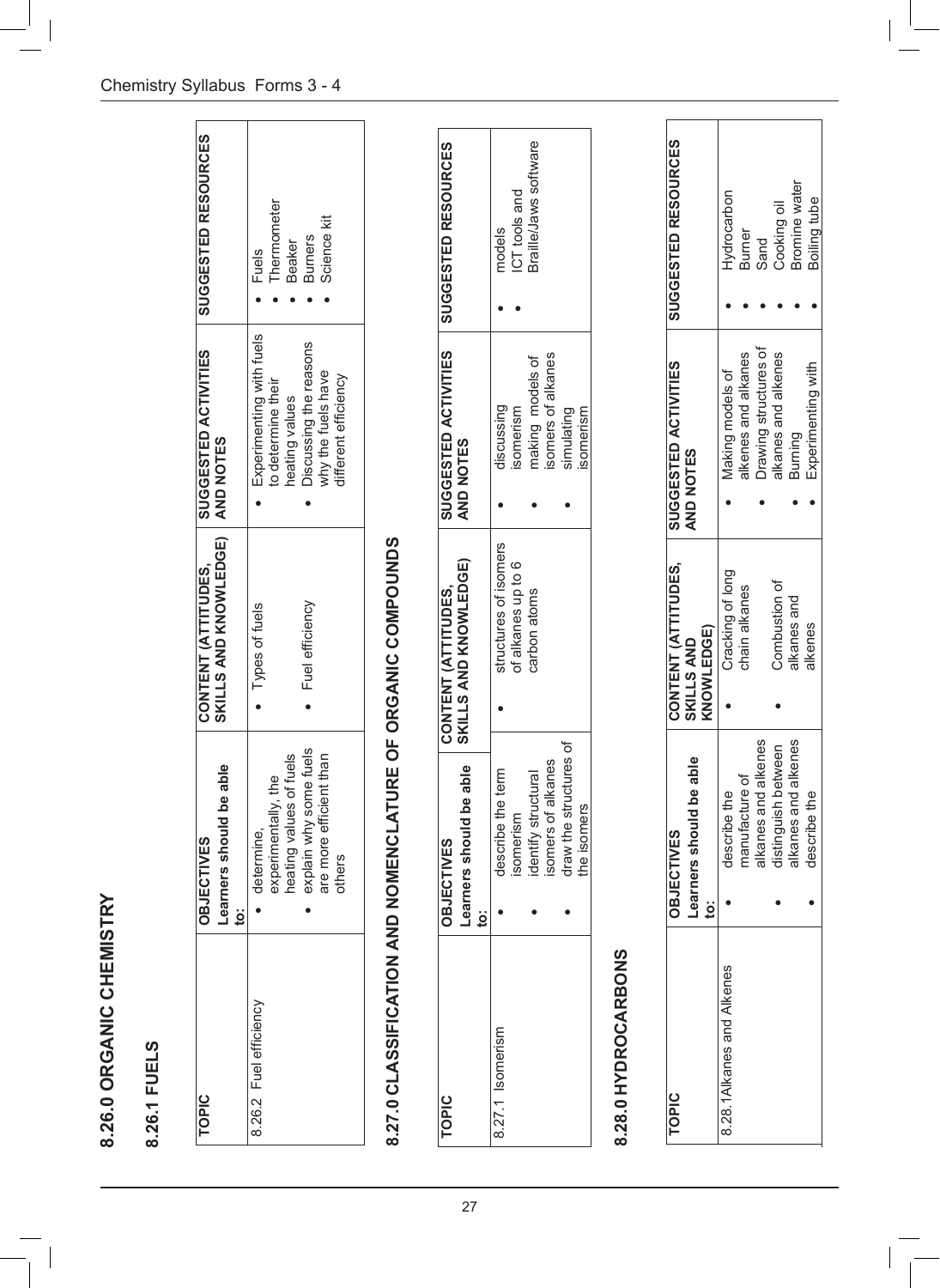| ī                                                                                                              |
|----------------------------------------------------------------------------------------------------------------|
| Ï<br>l                                                                                                         |
|                                                                                                                |
|                                                                                                                |
| in the control of the control of the control of the control of the control of the control of the control of th |
|                                                                                                                |
| in the control of the control of the control of the control of the control of the control of the control of th |
|                                                                                                                |
| I                                                                                                              |
| i<br>f                                                                                                         |

| <b>SUB TOPIC</b> | Learners should be able to:<br><b>LEARNING OBJECTIVES</b>                                                                                       | (Attitudes, Skills and<br>Knowledge)<br><b>CONTENT</b>                                                                                                      | SUGGESTED NOTES AND<br><b>ACTIVITIES</b>                                                                        | <b>RESOURCES</b><br><b>SUGGESTED</b> |
|------------------|-------------------------------------------------------------------------------------------------------------------------------------------------|-------------------------------------------------------------------------------------------------------------------------------------------------------------|-----------------------------------------------------------------------------------------------------------------|--------------------------------------|
|                  | erties of alkenes as exempli-<br>alkanes as exemplified by<br>describe the chemical prop<br>chemical properties of<br>fied by ethene<br>methane | Reaction with chlorine in<br>the presence of UV light<br>Reaction of ethene with<br>Reaction with bromine<br>steam and hydrogen<br>and in darkness<br>water | cooking oil to demonstrate<br>Discussing the production<br>of margarine and ethanol<br>Hydrocarbons<br>cracking | Delivery tubes                       |
|                  |                                                                                                                                                 |                                                                                                                                                             |                                                                                                                 |                                      |

### **8.29.0 ALCOHOLS** 8.29.0 ALCOHOLS **8.29.0 ALCOHOLS**

| TOPIC                        | Learners should be able<br><b>OBJECTIVES</b><br>$\ddot{\mathbf{e}}$ | CONTENT                 | SUGGESTED ACTIVITIES<br>AND NOTES | <b>SUGGESTED RESOURCES</b> |
|------------------------------|---------------------------------------------------------------------|-------------------------|-----------------------------------|----------------------------|
| 8.29.1 Fermentation          | describe the conditions                                             | Conditions for          | Discussing conditions             | Glucose                    |
|                              | necessary for the                                                   | fermentation            | necessary for                     | Yeast                      |
|                              | fermentation process                                                |                         | fermentation                      | Sugarcane                  |
|                              | describe the industrial                                             | Fermentation            | investigating the                 | Malt, hops, maize,         |
|                              | production of ethanol by                                            | ethanol                 | conditions necessary for          | barley, rapoko, sorghum    |
|                              | fermentation                                                        | mahewu                  | fermentation                      |                            |
|                              |                                                                     | Indigenous beer         | visiting sites e.g.               |                            |
|                              |                                                                     | brewing                 | breweries, ethanol                |                            |
|                              |                                                                     |                         | production plants                 |                            |
| 8.29.2 properties of ethanol | describe the properties                                             | Solubility              | Burning of ethanol                | Science kit                |
|                              | of ethanol                                                          | Boiling point           | Testing for ethanol using         |                            |
|                              |                                                                     | Combustion              | potassium dichromate              |                            |
|                              |                                                                     | Oxidation to carboxylic | Dehydrating ethanol               |                            |
|                              |                                                                     | acids                   | using concentrated                |                            |
|                              |                                                                     | Dehydration of ethanol  | sulphuric acid                    |                            |
|                              |                                                                     | to ethene               |                                   |                            |
|                              | describe the uses and                                               | Uses of ethanol         | Discussing the uses and           |                            |
|                              | social effects of ethanol                                           | Solvents                | social effects of using           |                            |
|                              |                                                                     | Fuels (blend petrol)    | ethanol                           |                            |
|                              |                                                                     | Perfumes                |                                   |                            |
|                              |                                                                     | Alcoholic beverages     |                                   |                            |
|                              |                                                                     | Social effects          |                                   |                            |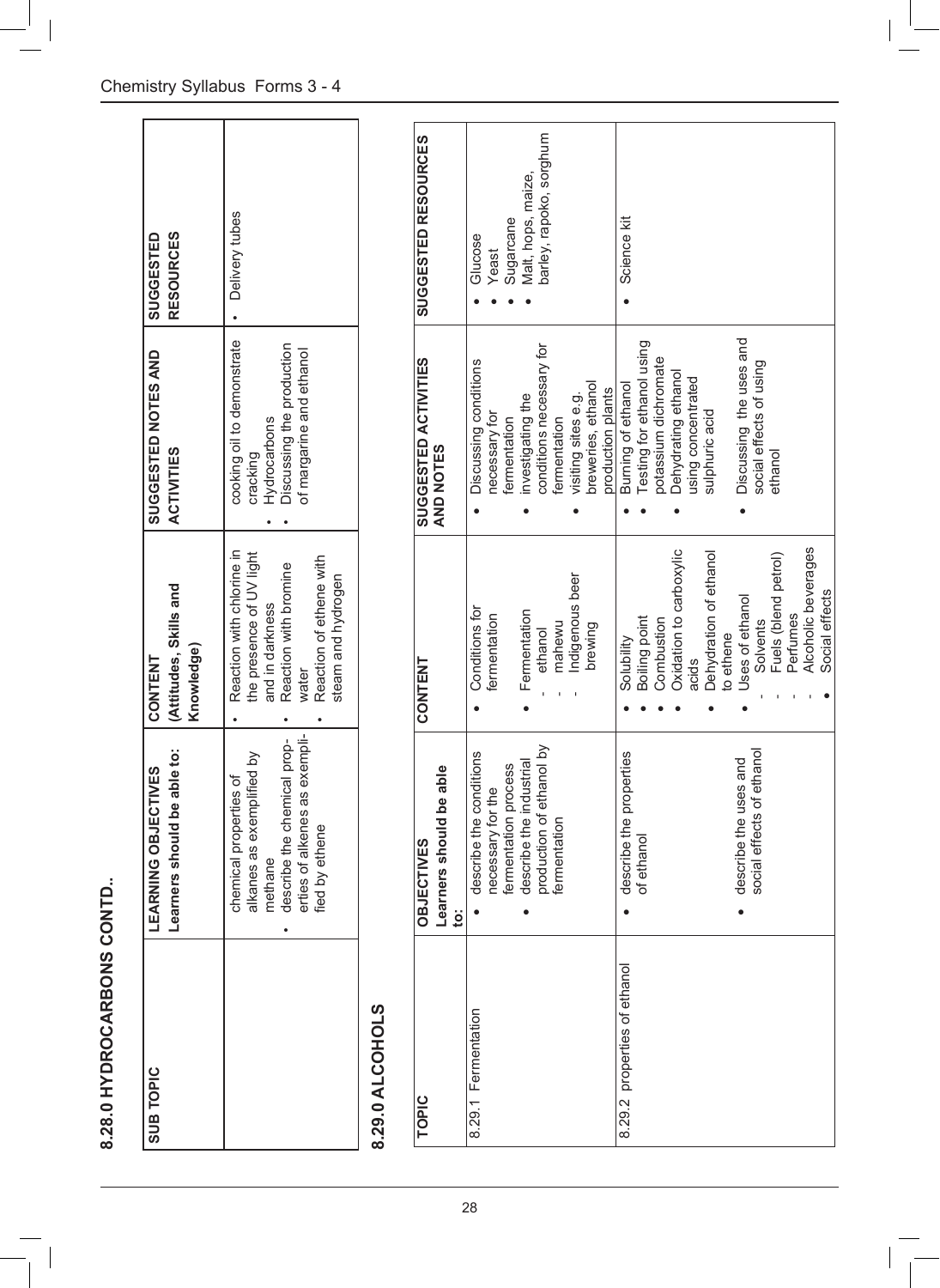| l      |
|--------|
| ľ      |
|        |
|        |
|        |
| ſ      |
|        |
|        |
|        |
|        |
| j<br>1 |
|        |

| <b>TOPIC</b>        | <b>OBJECTIVES</b>         | <b>CONTENT</b>           | SUGGESTED ACTIVITIES   | <b>SUGGESTED RESOURCES</b> |
|---------------------|---------------------------|--------------------------|------------------------|----------------------------|
|                     | Learners should be able   |                          | AND NOTES              |                            |
|                     | $\ddot{\mathbf{e}}$       |                          |                        |                            |
| 8.30.1 Chemistry of | describe the formation of | Oxidation of ethanol     | Experimenting on       | Science kit                |
| carboxylic acids    | ethanoic acid             | (refer to alcohols)      | chemical properties of | Perfume samples            |
|                     | describe the chemical     | Properties of carboxylic | ethanoic acid          | Vinegar                    |
|                     | properties of carboxylic  | acids                    |                        |                            |
|                     | acids                     | Esterification           |                        |                            |
|                     |                           | Reaction with            |                        |                            |
|                     |                           | carbonates               |                        |                            |
|                     | describe the uses of      | Uses of ethanoic acids   | Discussing the uses of | Animal fat                 |
|                     | ethanoic acids            | Manufacture of           | ethanoic acids         | Sodium chloride            |
|                     |                           | perfumes                 |                        | Sodium hydroxide           |
|                     |                           | Food preservation        |                        |                            |
|                     |                           | Flavouring               | Making soap in the     |                            |
|                     | describe the process of   | Soap manufacturing       | aboratory              |                            |
|                     | saponification            | Structure of soap        |                        |                            |
|                     |                           | molecule                 |                        |                            |
|                     |                           | Glycerine/glycerol       |                        |                            |

### 8.31.0 POLYMERS **8.31.0 POLYMERS**

| <b>TOPIC</b>              | <b>OBJECTIVES</b>         | <b>CONTENT</b>          | <b>SUGGESTED ACTIVITIES</b> | <b>SUGGESTED RESOURCES</b> |
|---------------------------|---------------------------|-------------------------|-----------------------------|----------------------------|
|                           | Learners should be able   |                         | AND NOTES                   |                            |
|                           | $\frac{1}{2}$             |                         |                             |                            |
| 8.31.1 Synthetic polymers | describe the formation of | Addition polymerisation | Discussing                  | Models and images to       |
|                           | polythene                 | Structures of:          | polymerisation              | represent structures of    |
|                           |                           | Polythene               | Identifying and naming      | monomers                   |
|                           |                           | Condensation            | inkages in synthetic        | ICT tools and Braille/Jaws |
|                           | describe the formation of | polymerisation          | polymers                    | software                   |
|                           | nylon and terylene        | Nylon                   | Drawing repeat units for    | Samples of different       |
|                           | draw structures to        | Terylene                | polymers                    | polymers                   |
|                           | represent synthetic       |                         | Drawing structures to       | Resource persons           |
|                           | polymers                  |                         | represent monomers and      |                            |
|                           | identify repeat units for | Uses of synthetic       | polymers                    |                            |
|                           | polymers                  | polymers                | Discussing on the uses      |                            |
|                           | deduce the structure of   | N.B: Use block diagrams | of synthetic polymers       |                            |
|                           | the monomer from a given  | to represent            | Visiting sites              |                            |
|                           | polymer and vice-versa    | condensation polymers   | Saltrama plastics           |                            |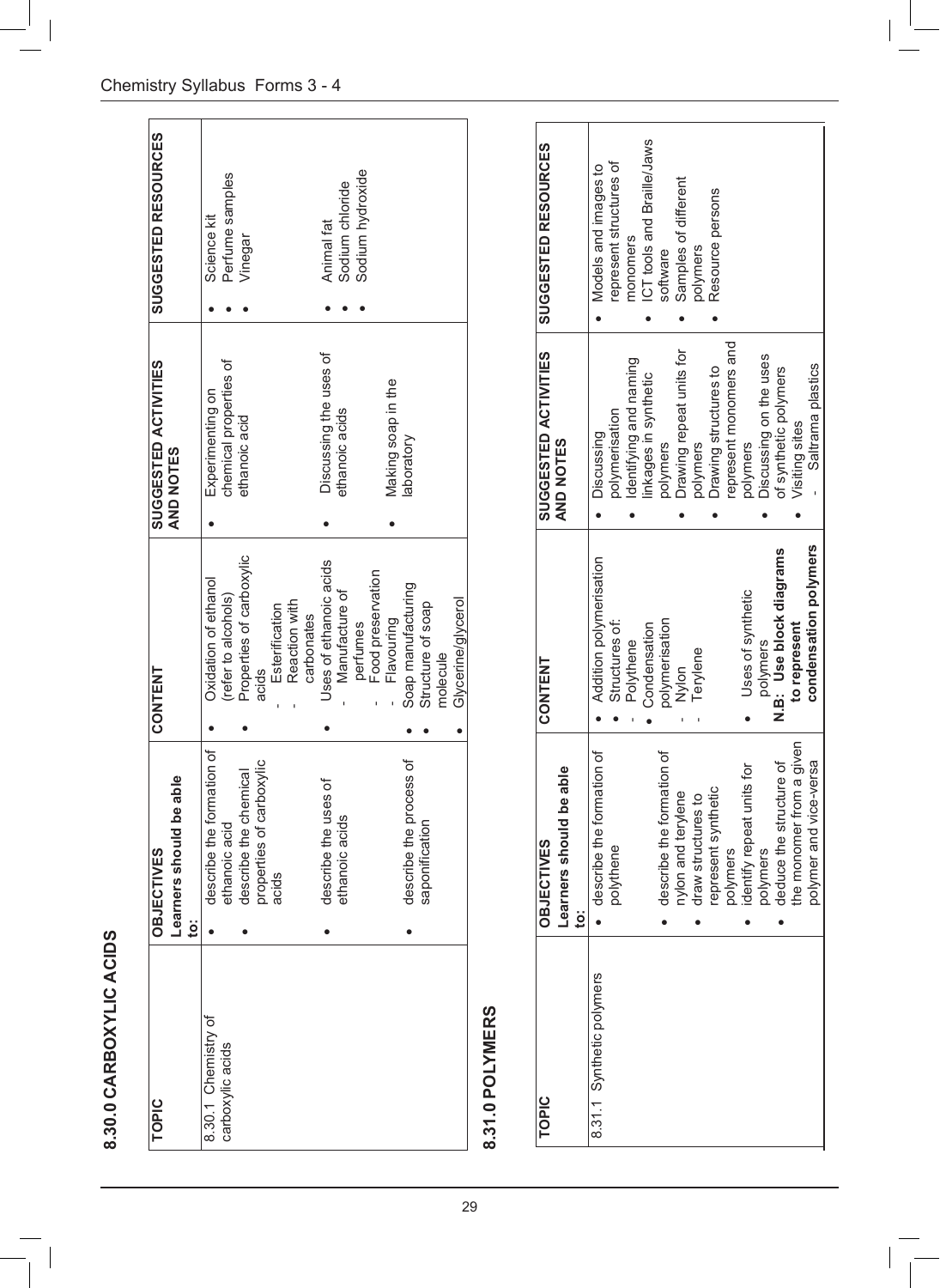| 8.31.0 POLYMERS CONTD.                                    |                                                                                                                                                                                                                     |                                                                                                                                  |                                                                                                                                             |                                                                                                          |
|-----------------------------------------------------------|---------------------------------------------------------------------------------------------------------------------------------------------------------------------------------------------------------------------|----------------------------------------------------------------------------------------------------------------------------------|---------------------------------------------------------------------------------------------------------------------------------------------|----------------------------------------------------------------------------------------------------------|
| <b>SUB TOPIC</b>                                          | Learners should be able to:<br><b>LEARNING OBJECTIVES</b>                                                                                                                                                           | CONTENT                                                                                                                          | SUGGESTED NOTES AND<br><b>ACTIVITIES</b>                                                                                                    | SUGGESTED RESOURCES                                                                                      |
|                                                           | describe the uses of syn-<br>thetic polymers<br>$\bullet$                                                                                                                                                           | densation polymers<br>Use block diagrams<br>to represent con-<br>Uses of synthetic poly-<br>Terylene<br>Nylon<br>mers<br>ia<br>Z | Treger plastics                                                                                                                             |                                                                                                          |
| 8.31.2 Natural Polymers                                   | name the type of linkages<br>draw structures to repre-<br>in each of the polymers<br>polymer and vice-versa<br>deduce structure of the<br>monomer from a given<br>sent natural polymers                             | Natural polymers<br>Proteins<br>Starch                                                                                           | Drawing structures of natu-<br>Discussing hydrolysis of<br>Discussing structures of<br>natural polymers<br>natural polymers<br>ral polymers | Science kit                                                                                              |
|                                                           | describe the hydrolysis of<br>natural polymers                                                                                                                                                                      | Hydrolysis of natural poly-<br>mers                                                                                              | drolysis of natural polymers<br>Experimenting on acid hy-<br>$\bullet$                                                                      |                                                                                                          |
| 8.32.0 ENVIRONMENTAL CHEMISTRY<br>8.32.1 WASTE MANAGEMENT |                                                                                                                                                                                                                     |                                                                                                                                  |                                                                                                                                             |                                                                                                          |
| TOPIC                                                     | Learners should be able<br><b>OBJECTIVES</b><br>$\ddot{\mathbf{e}}$                                                                                                                                                 | <b>CONTENT</b>                                                                                                                   | <b>SUGGESTED ACTIVITIES</b><br>AND NOTES                                                                                                    | <b>RESOURCES</b><br><b>SUGGESTED</b>                                                                     |
| 8.32.2 Waste disposal<br>methods                          | describe the advantages<br>re-using and recycling of<br>explain the concepts of<br>each of the methods of<br>and disadvantages of<br>disposal methods<br>identify the waste<br>waste disposal<br>waste<br>$\bullet$ | Waste disposal methods:<br>re-using and recycling of<br>incineration, landfills,<br>activated sludge<br>wastes<br>$\bullet$      | digesters, incinerators,<br>Describing each of the<br>Visiting sites e.g. bio-<br>methods of waste<br>disposal<br>andfills<br>$\bullet$     | Sewage treatment<br>Resource persons<br>Bio-digesters<br>Incinerators<br>Composts<br>Landfills<br>plants |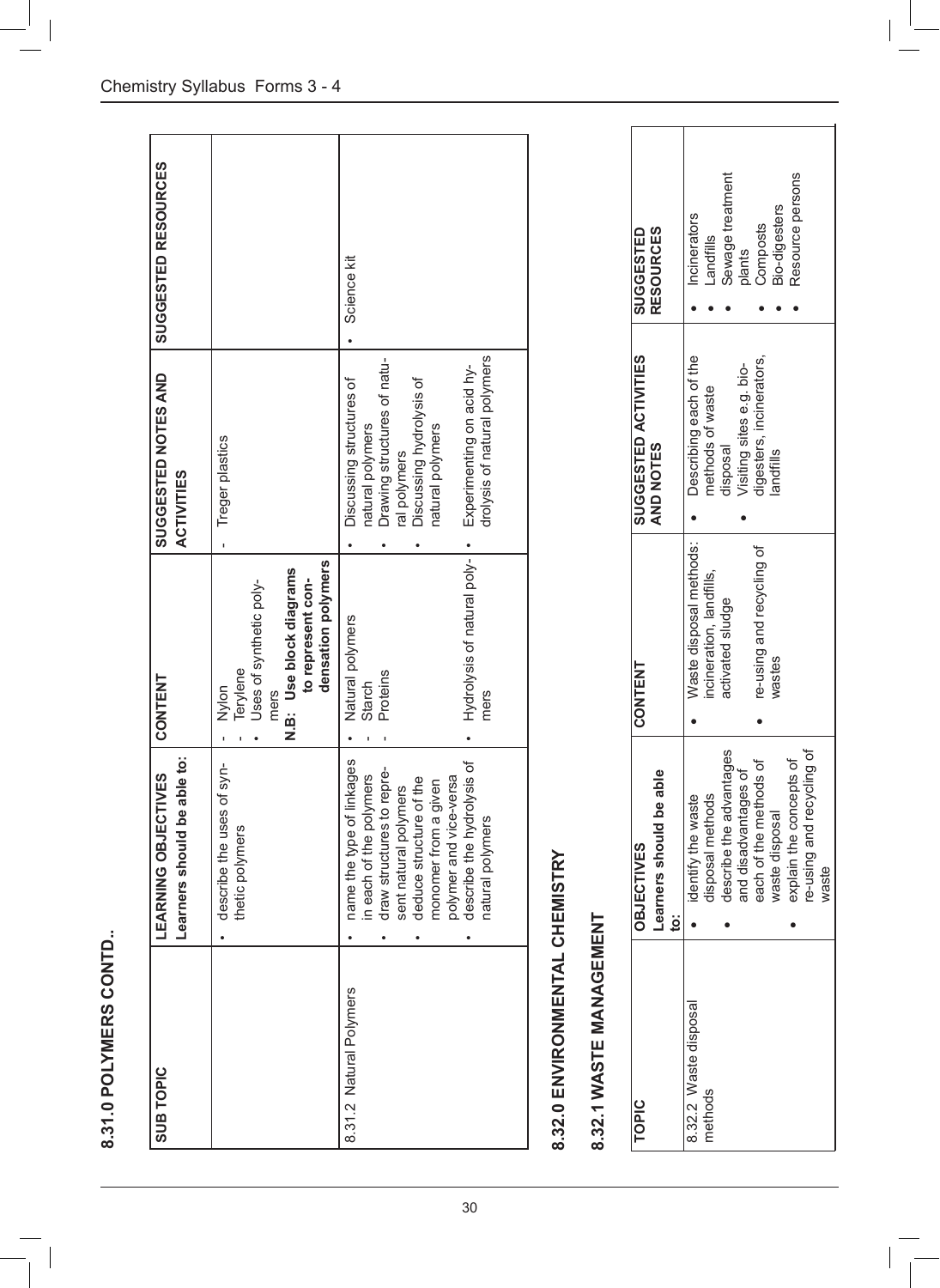| c      |
|--------|
|        |
| ິ<br>ດ |
| r      |
| C      |
|        |

| <b>TOPIC</b>                  | <b>OBJECTIVES</b>                | <b>CONTENT</b>         | SUGGESTED ACTIVITIES  | SUGGESTED RESOURCES   |
|-------------------------------|----------------------------------|------------------------|-----------------------|-----------------------|
|                               | Learners should be able<br><br>S |                        | AND NOTES             |                       |
| 8.33.1 Sources of pollutants  | • list the sources of            | Sources of pollutants  | Discussing sources of | ICT tools and         |
|                               | pollutants                       | Industrial waste       | pollution             | Braille/Jaws software |
|                               |                                  | Exhaust fumes          |                       | Resource persons      |
|                               |                                  | Domestic waste         |                       | Catalytic convertor   |
|                               | explain the effects of           | Effects of pollutants  | Discussing effects of |                       |
|                               | pollution                        | Acid rain              | pollution             |                       |
|                               |                                  | Eutrophication         | Visiting sites        |                       |
|                               |                                  | Global warming         |                       |                       |
|                               |                                  | Health hazards         |                       |                       |
|                               |                                  | Ozone layer            |                       |                       |
|                               |                                  | depletion              |                       |                       |
|                               | describe methods of              | Methods of controlling | Discussing methods of |                       |
|                               | controlling pollution            | pollution              | controlling pollution |                       |
|                               |                                  | Catalytic convertors   |                       |                       |
|                               |                                  | Recycling              |                       |                       |
|                               |                                  | shakers                |                       |                       |
| ACTES CILICENS (LIFES C.S.C.) |                                  |                        |                       |                       |

### **8.34.0 8.34.0 WATER PURIFICATION** 8.34.0 WATER PURIFICATION **8.34.0 WATER PURIFICATION**

| <b>SUGGESTED RESOURCES</b>                                | Potassium Chlorate (V)<br>Models of Sand filters<br>Aluminium sulphate<br>Resource persons<br>Chloride tablets<br>Water guard                                                     |
|-----------------------------------------------------------|-----------------------------------------------------------------------------------------------------------------------------------------------------------------------------------|
| SUGGESTED NOTES AND<br><b>ACTIVITIES</b>                  | aluminium sulphate and<br>Discussing the roles of<br>sedimentation and<br>Experimenting on<br>Visiting sites e.g.<br>Water works<br>filtration<br>chlorine                        |
| I CONTENT                                                 | role of aluminium sulphate<br>problems associated with<br>Water purification<br>water purification<br>Sedimentation<br>and chlorine<br>Chlorination<br>Flocculation<br>Filtration |
| Learners should be able to:<br><b>LEARNING OBJECTIVES</b> | chlorine in the treatment<br>aluminium sulphate and<br>describe the process of<br>explain the role of<br>large scale water<br>purification<br>of water                            |
| <b>SUB TOPIC</b>                                          | 8.34.1 Water purification                                                                                                                                                         |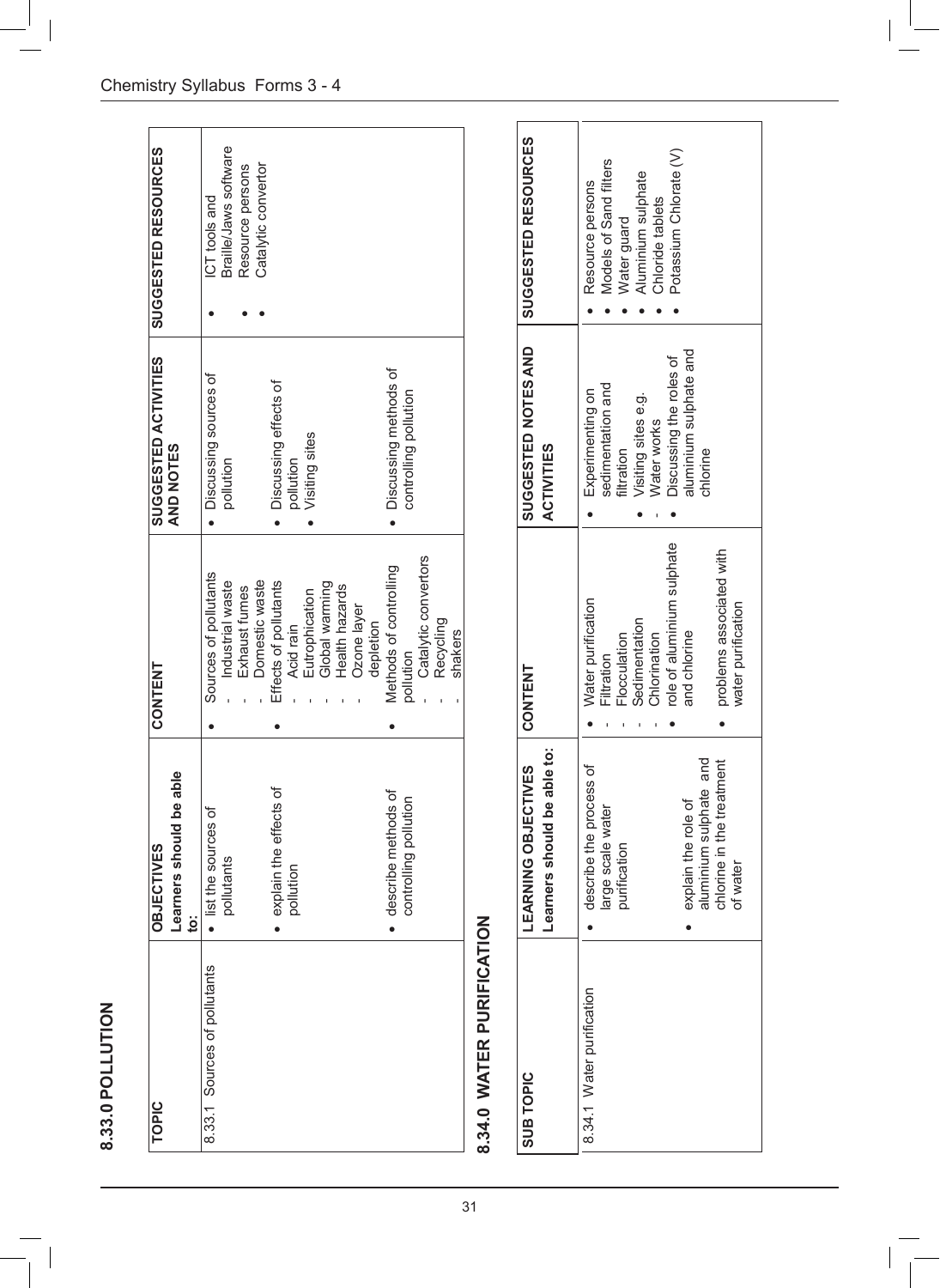| ۳ |
|---|
|   |
|   |
| r |

| <b>TOPIC</b> | <b>OBJECTIVES</b>            | <b>CONTENT</b>         | SUGGESTED ACTIVITIES          | <b>SUGGESTED RESOURCES</b> |
|--------------|------------------------------|------------------------|-------------------------------|----------------------------|
|              | Learners should be able      |                        | AND NOTES                     |                            |
|              | ë                            |                        |                               |                            |
| 8.35.1 Herbs | · describe the uses of herbs | • Uses of herbs        | Listing of herbs found in the | $\bullet$ Herbs            |
|              |                              | Health and             | local environment             | Resource persons           |
|              | describe advantages and      | agriculture            | Visiting herbal gardens       |                            |
|              | disadvantages of using       | Advantages and         | Discussing on the             |                            |
|              | herbs                        | disadvantages of herbs | advantages and                |                            |
|              |                              |                        | disadvantages of using        |                            |
|              |                              |                        | herbs                         |                            |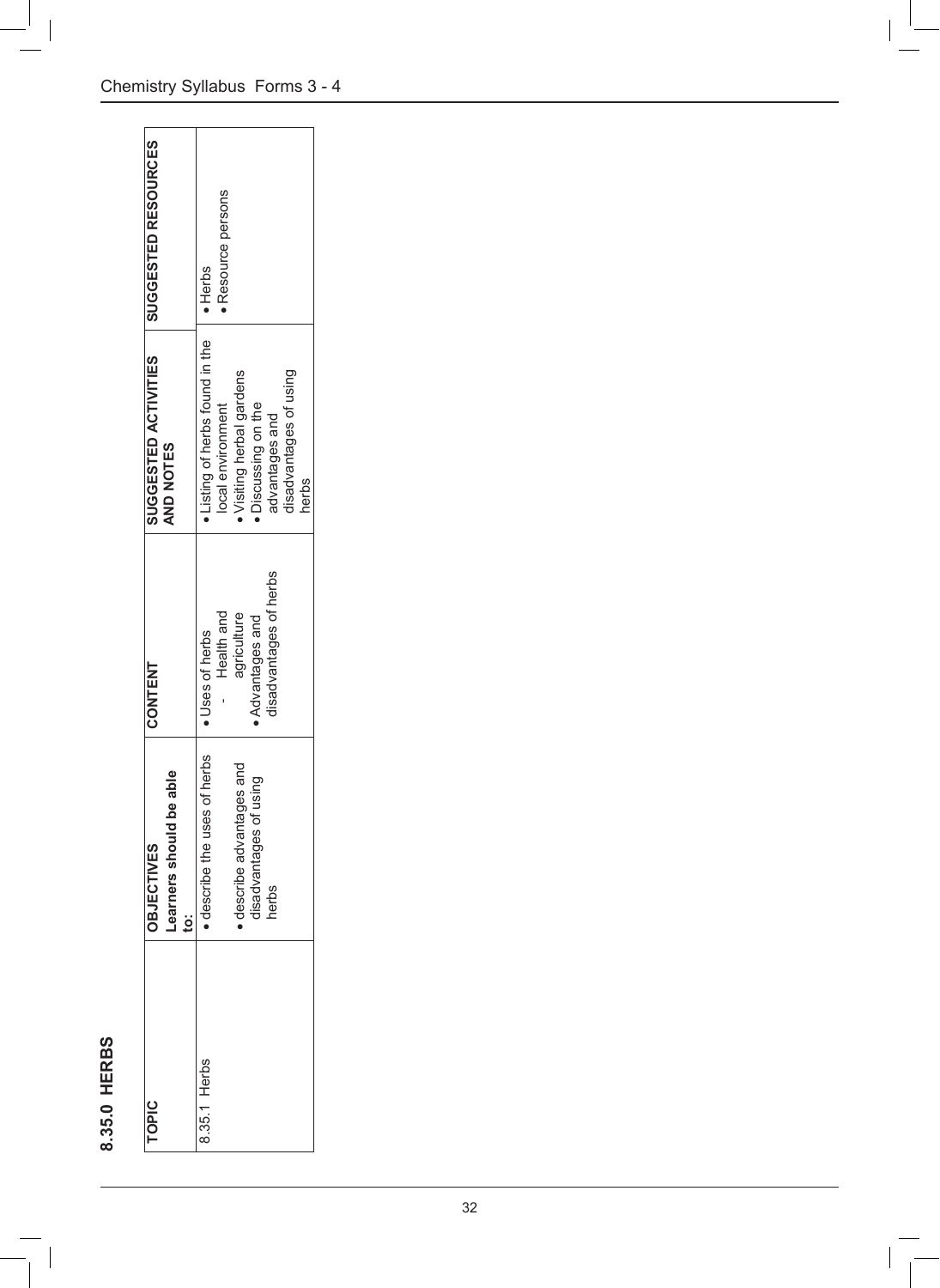### **8.0 ASSESSMENT**

#### **8.1 ASSESSMENT OBJECTIVES**

The scheme of assessment is grounded in the principle of inclusivity and equalisation of opportunities hence does not condone direct or indirect discrimination of learners.

Modifications of arrangements to accommodate candidates with special needs must be put in place in both continuous and summative assessments. These modifications must neither give these candidates an undue advantage over others nor compromise the standards being assessed.

NB: For further details on arrangements, accommodations and modifications refer to the assessment procedure booklet.

The three assessment objectives in 'O' Level Chemistry are:

- 1: Knowledge and understanding
- 2: Handling information and problem solving
- 3: Experimental skills, investigations and applications

1: Knowledge and understanding

Candidates should be able to demonstrate knowledge and understanding of:

- scientific quantities and their determination
- scientific phenomena, facts, laws, definitions, concepts, theories
- scientific vocabulary, terminology, conventions (including symbols, quantities and units)
- scientific instruments and apparatus, including techniques of operation and aspects of safety
- •scientific and technological applications with their social, economic and environmental implications.

2: Handling information, problem solving, synthesis, analysis and evaluation

Using words or other written forms of presentation (e.g. symbolic, graphical and numerical), candidates should be able to:

- make predictions and hypotheses
- manipulate numerical and other data
- solve problems quantitatively and qualitatively.
- translate information from one form to another.
- use information to identify patterns, report trends and draw inferences.
- locate, select, organise and present information from a variety of sources.
- present reasoned explanations on phenomena, patterns and relationships.
- 3: Experimental skills, investigations and applications

Candidates should be able to:

.

- make and record observations and measurements
- interpret and evaluate experimental observations and data
- Use the knowledge of chemistry to solve everyday life challenges, acquire and enhance enterprising skills
- demonstrate correct use of techniques, apparatus, and materials (including following a sequence of instructions, where appropriate)
- plan investigations, evaluate methods and suggest possible improvements (including the selection of techniques, apparatus and materials).

33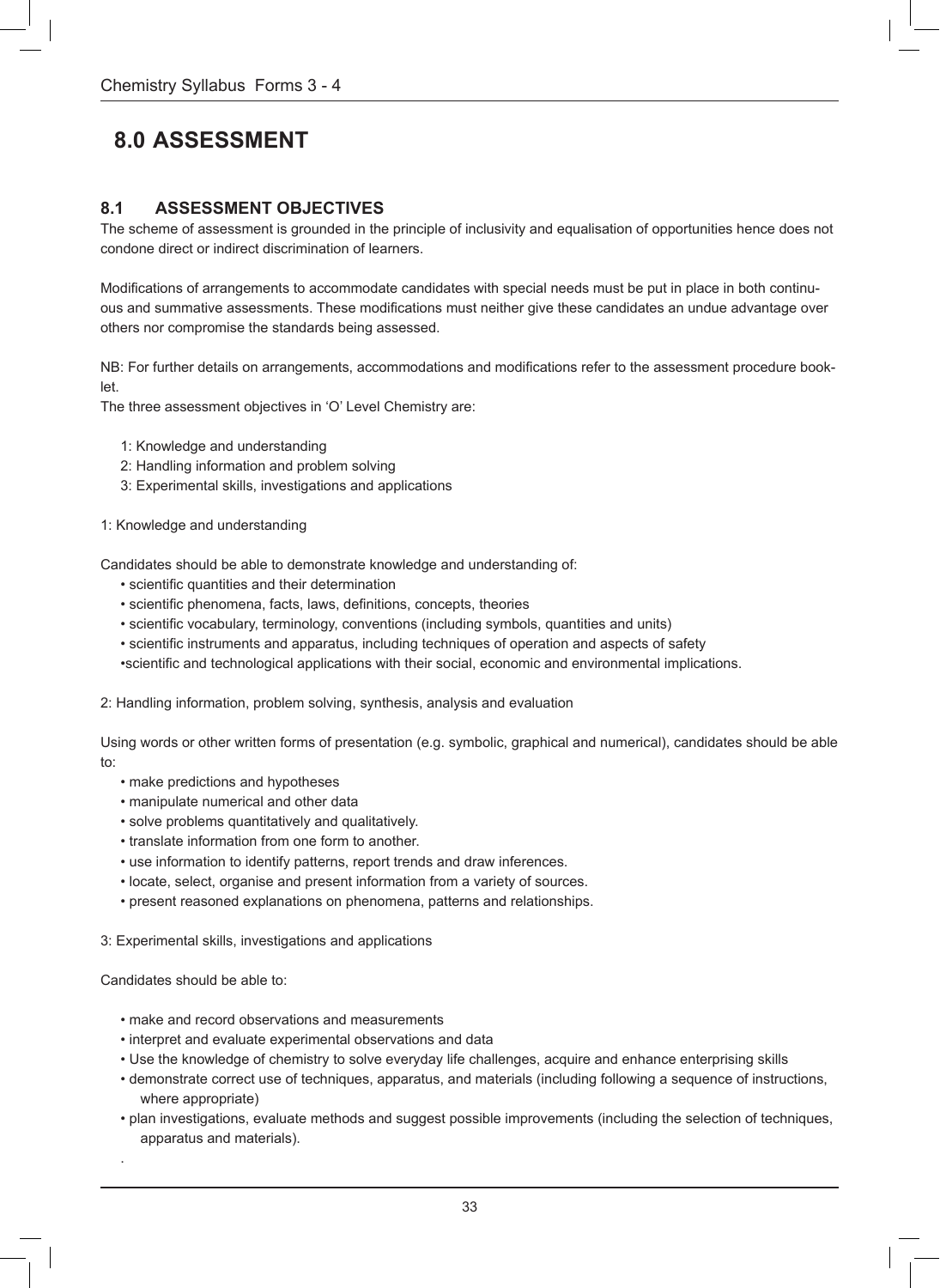#### **8.2 SCHEME OF ASSESSMENT**

The assessment scheme for Chemistry comprises of:

- a) Continuous assessment, and
- b) Summative assessment.

The final grade in Chemistry is 30% continuous assessment and 70% summative assessment.

The assessment shall be administered as follows:

Continuous Assessment/Profile

Summative assessment

- Paper 1: Multiple choice questions
- Paper 2: Structured theory questions
- Paper 3: Practical Examination

| <b>PAPER</b> | Type of paper   | <b>Duration</b>  | <b>Marks</b> | <b>Paper Weighting %</b> |
|--------------|-----------------|------------------|--------------|--------------------------|
|              | Multiple choice | . hr             | 40           | 20                       |
|              | Theory          | <sup>າ</sup> hrs | 100          | 40                       |

PAPER 1: THEORY: the paper consists of 40 compulsory multiple choice items of the direct choice type. A copy of the periodic table will be printed as part of this paper. Each question shall have 4 response items.

PAPER 2: THEORY. The paper has 2 sections, Section A and B.

Section A will carry 40 marks and will consists of five compulsory structured questions of 8 marks each. Section B carries 60 marks and will consist of 5 structured questions .Each question will carry 15 marks. Candidates will be required to answer any 4 questions. A copy of the periodic table will be printed as part of this paper

#### PAPER 3: PRACTICAL TEST

This paper will consist of 2 compulsory questions each carrying 20 marks. Learners will be assessed as they carry out the practical examination.

#### **8.3 SPECIFICATION GRID**

| <b>SKILL</b>                                | Paper 1 | Paper 2 | Paper 3 |
|---------------------------------------------|---------|---------|---------|
| Knowledge and Understanding                 | 15%     | 15%     |         |
| Handling of information and Problem solving | 40%     | 50%     |         |
| Analysis, Synthesis and Evaluation          | 45%     | 45%     |         |
| Experimental,                               |         |         | 100%    |
| Investigative and application               |         |         |         |
|                                             |         |         |         |
| <b>TOTAL</b>                                | 100%    | 100%    | 100%    |

#### **CONTINUOUS ASSESSMENT**

| Level  | <b>Assessment Tasks</b> | Frequency  | Weighing |
|--------|-------------------------|------------|----------|
| Form 3 | <b>Practical test</b>   | 2 per term | 10%      |
|        | Theory test             | 3 per term |          |
|        | Project                 | I per year |          |
|        |                         |            |          |

This component will consist of standardised tests in Practical, Theory and Projects administered during the first 5

terms.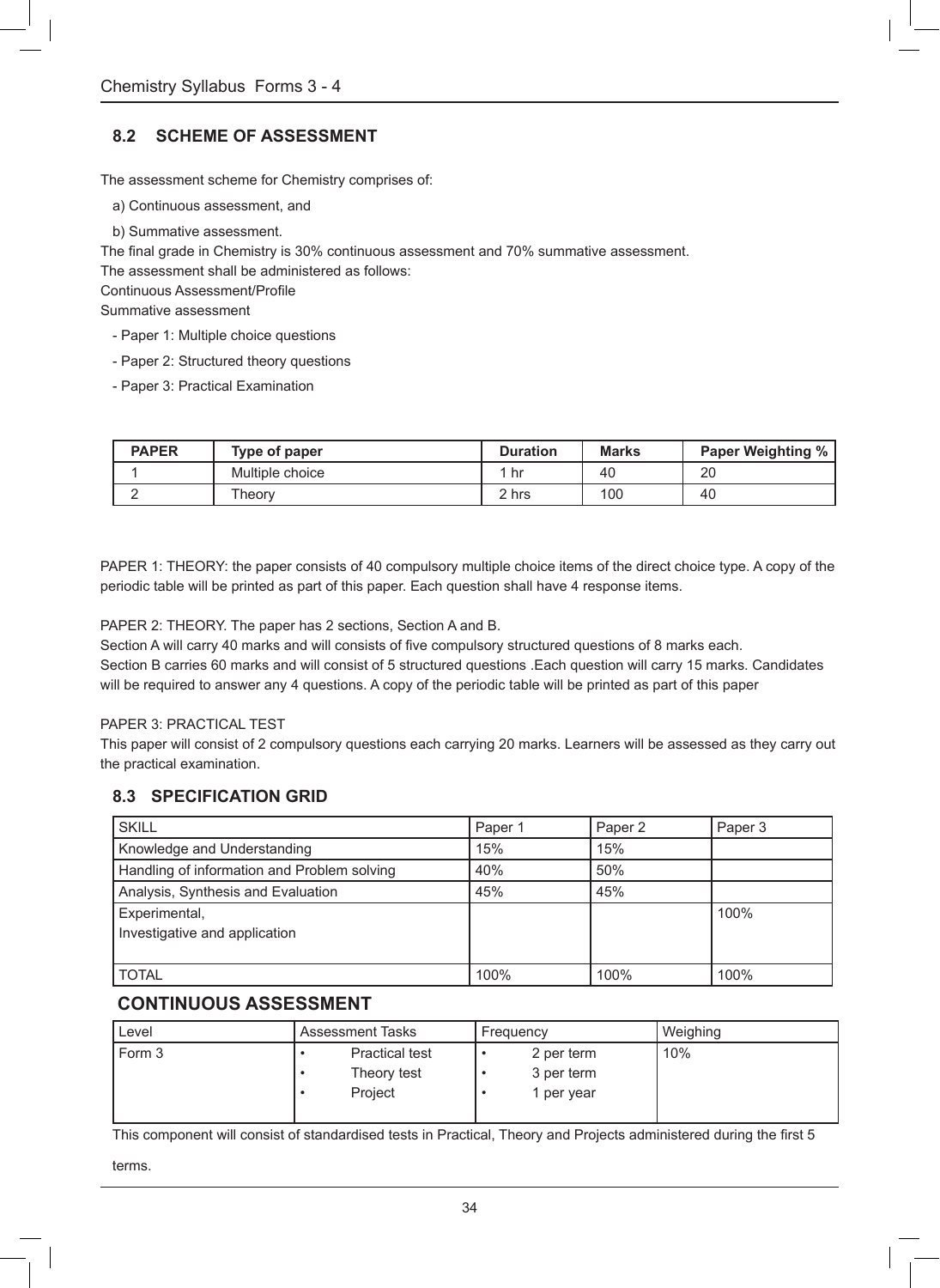$\frac{1}{\sqrt{2}}$  $\frac{1}{1}$ 

 $\frac{1}{\sqrt{1-\frac{1}{2}}}$ 

 $\frac{1}{\sqrt{1-\frac{1}{2}}}\Bigg|_{\frac{1}{2}}$